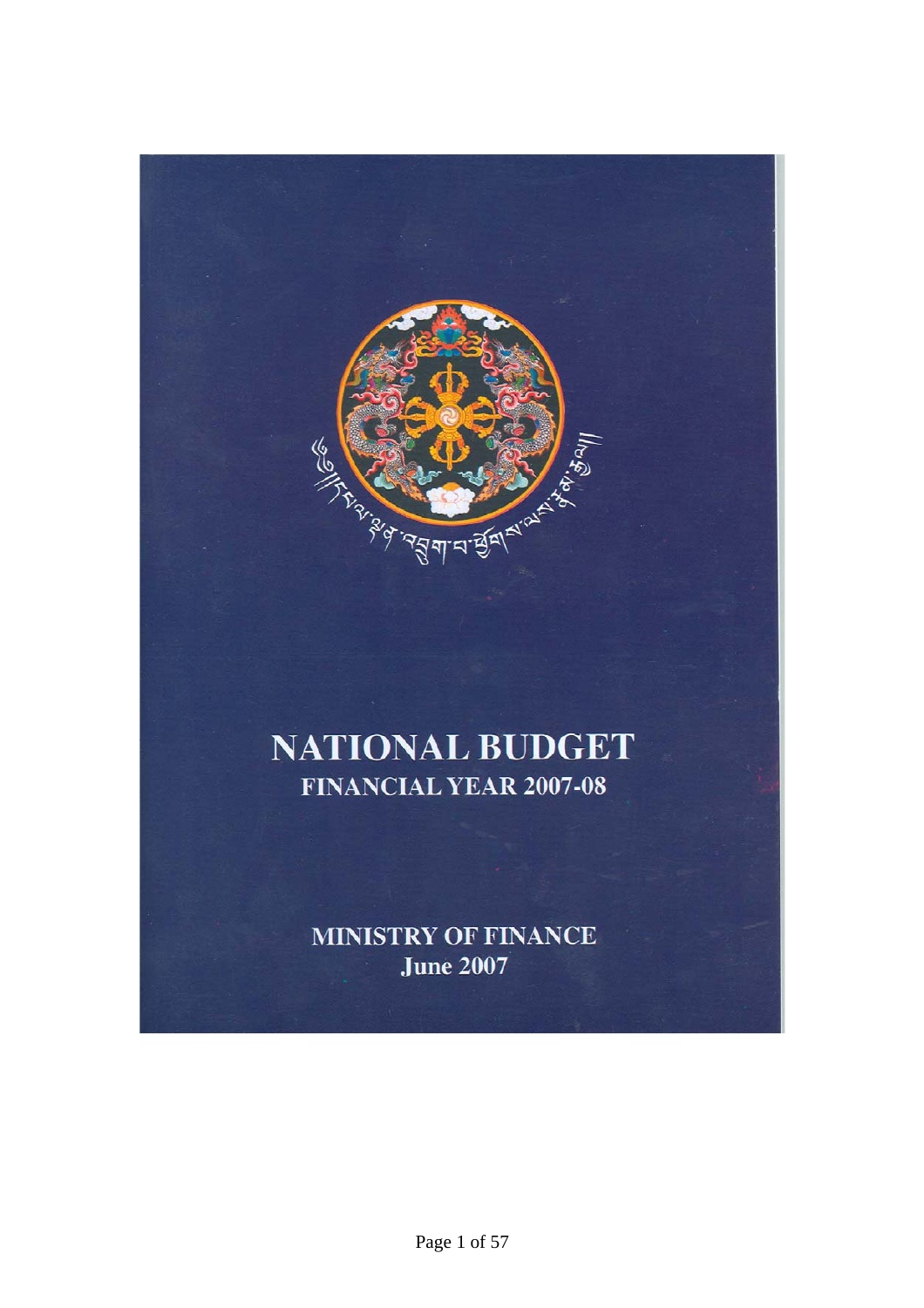# **NATIONAL BUDGET Financial Year 2007-08**



# **MINISTRY OF FINANCE June 2007**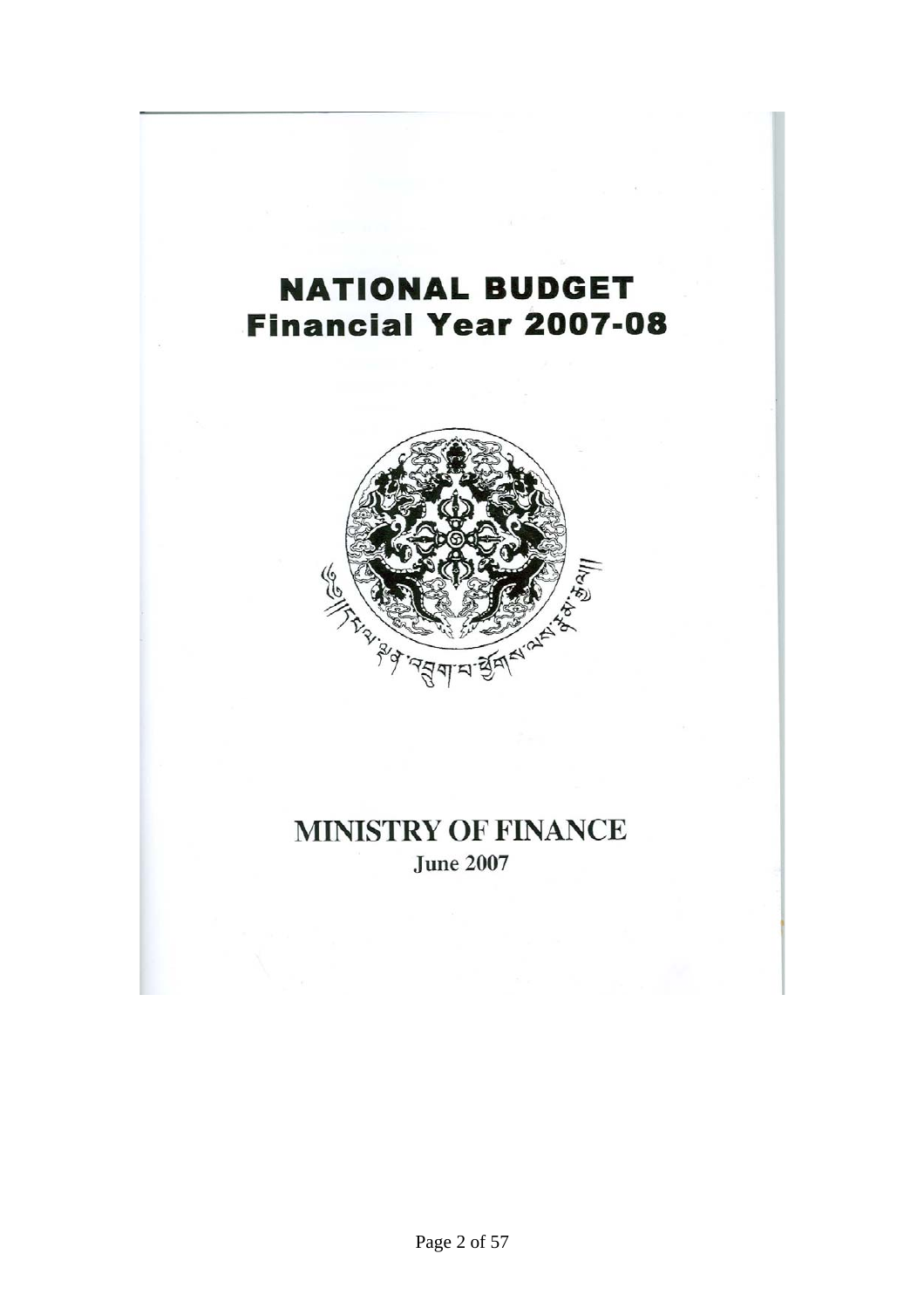# **TABLE OF CONTENTS**

| Part I         |                                                       |    |
|----------------|-------------------------------------------------------|----|
| Part II        | REVIEW OF ECONOMIC PERFORMANCE (2001-02 to 2005-06) 5 |    |
| 2.1            |                                                       |    |
| 2.1.1          |                                                       |    |
| 2.1.2          |                                                       |    |
| 2.1.3          |                                                       |    |
| 2.1.4          |                                                       |    |
| 2.1.5          |                                                       |    |
| 2.1.6          |                                                       |    |
| 2.1.7          |                                                       |    |
| 2.1.8          |                                                       |    |
| 2.2            |                                                       |    |
| 2.2.1          |                                                       |    |
|                |                                                       |    |
| 2.2.2          |                                                       |    |
|                | 2.2.2.1<br>2.2.2.2                                    |    |
|                |                                                       |    |
| 2.2.3          |                                                       |    |
| 2.3            |                                                       |    |
| 2.4            |                                                       |    |
| 2.5            |                                                       |    |
|                |                                                       |    |
| Part III       | BUDGET POLICY AND FISCAL FRAMEWORK11                  |    |
|                |                                                       |    |
| Part IV        | ACTUAL OUTCOME OF FY 2005-06_BUDGET  12               |    |
| 4.1            |                                                       |    |
| 4.2            |                                                       |    |
| 4.2.1          |                                                       |    |
| 4.2.2          |                                                       |    |
| 4.3            |                                                       |    |
| 4.4            |                                                       |    |
|                |                                                       |    |
| Part V         | REVISION OF THE FY 2006-07 BUDGET ESTIMATES 17        |    |
| 5.1<br>5.2     |                                                       |    |
|                |                                                       |    |
| 5.2.1<br>5.2.2 |                                                       |    |
|                |                                                       |    |
| 5.3            |                                                       |    |
| 5.4            |                                                       |    |
| Part VI        |                                                       |    |
| 6.1            |                                                       |    |
| 6.1.1          |                                                       |    |
| 6.1.2          |                                                       |    |
| 6.2            |                                                       |    |
| 6.3            |                                                       |    |
|                |                                                       |    |
| 6.3.1<br>6.3.2 |                                                       |    |
| 6.4            |                                                       |    |
|                |                                                       |    |
| 6.5            |                                                       |    |
| 6.6            |                                                       |    |
| 6.7            |                                                       |    |
| 6.7.1          |                                                       |    |
|                | 6.7.1.1<br>6.7.1.2                                    | 33 |
|                |                                                       |    |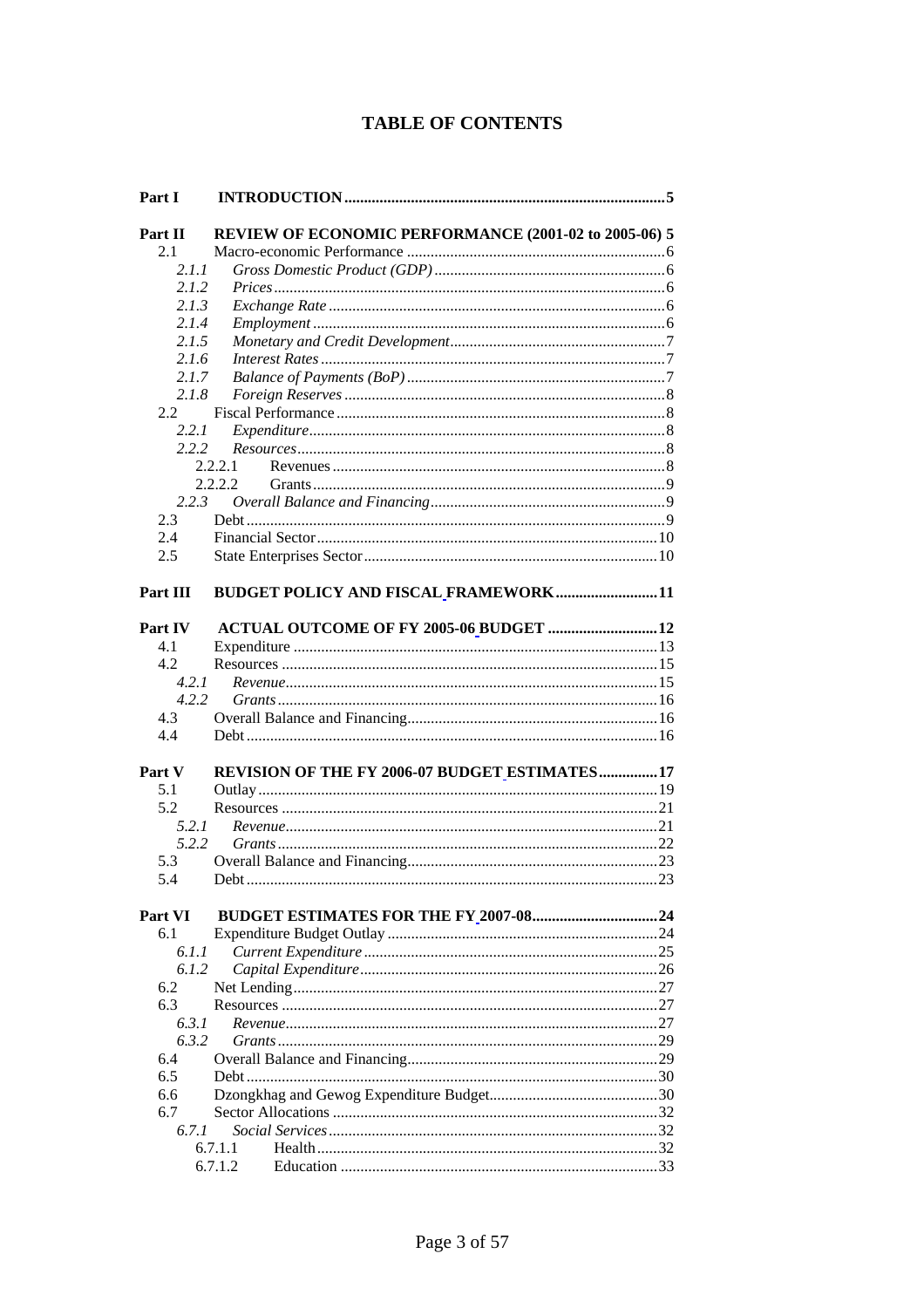| 6.7.2     |                                                                      |  |
|-----------|----------------------------------------------------------------------|--|
|           | 6.7.2.1                                                              |  |
|           | 6.7.2.2                                                              |  |
|           | 6.7.2.3                                                              |  |
|           | Urban Development, Housing and Public Amenities38<br>6.7.2.4         |  |
|           | 6.7.2.5                                                              |  |
|           | 6.7.2.6                                                              |  |
| 6.7.3     |                                                                      |  |
| 6.7.4     |                                                                      |  |
| Part VII  | PROJECTIONS FOR FYs 2008-09 AND 2009-10 43                           |  |
| Part VIII |                                                                      |  |
| 8.1       |                                                                      |  |
| 8.2       |                                                                      |  |
| Part IX   |                                                                      |  |
| Part X    |                                                                      |  |
| 10.1      |                                                                      |  |
| 10.1.1    |                                                                      |  |
| 10.1.2    | Performance of Government-owned Corporations47                       |  |
| 10.1.3    | Performance of Companies with Government as Minority Shareholders 47 |  |
| 10.2      |                                                                      |  |
| Part XI   |                                                                      |  |
| Part XII  |                                                                      |  |
|           |                                                                      |  |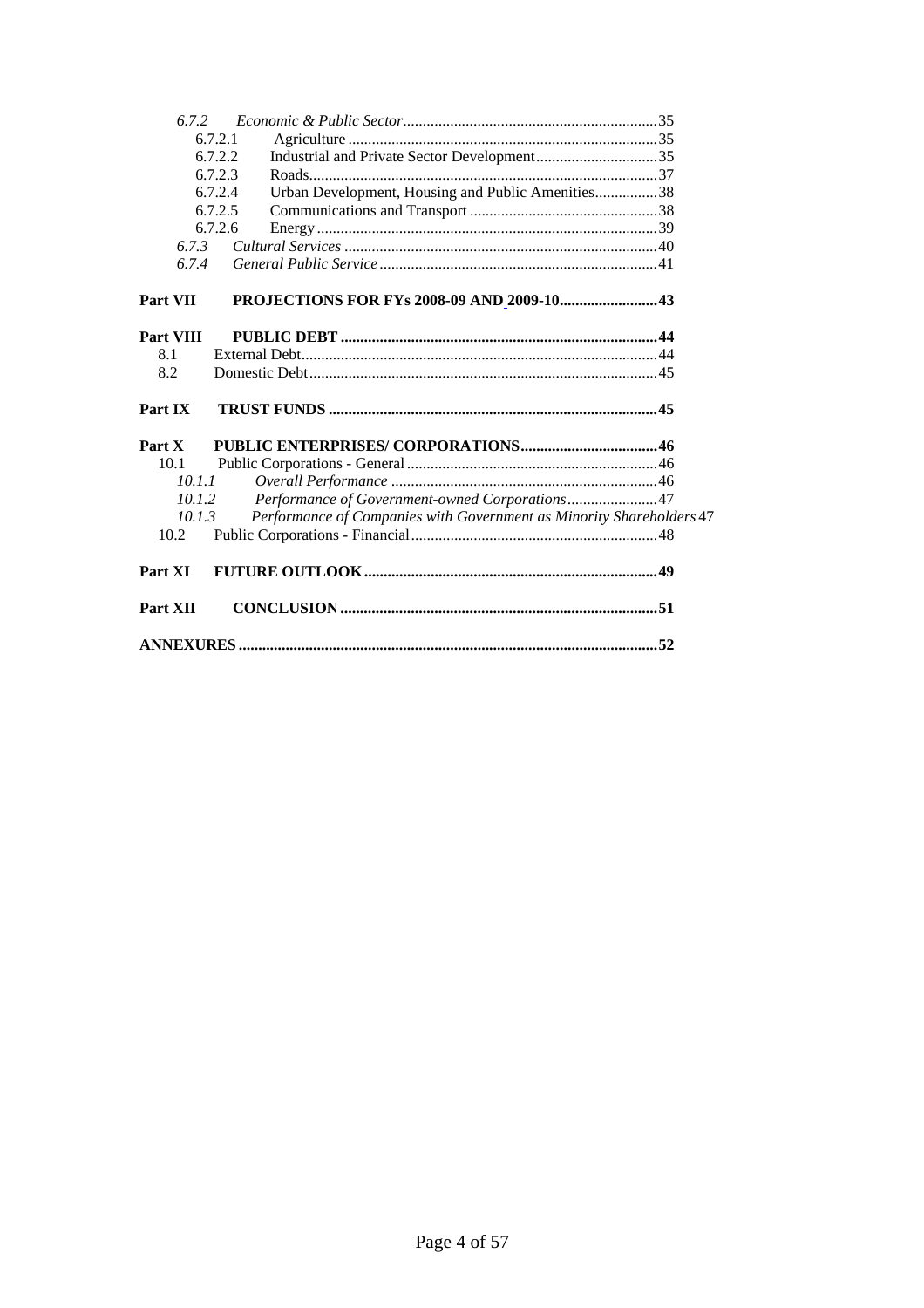# <span id="page-4-0"></span>**BUDGET PRESENTATION FOR THE FINANCIAL YEAR 2007-2008**

# **Part I INTRODUCTION**

Honourable Speaker, Honourable Members of the National Assembly,

I have the honour to present to this august body the budget for the financial year (FY) 2007-08. As the Honourable Members are aware, this will be the final budget for the 9th Five-Year Plan. This will also be the final budget to be presented by the existing government.

The presentation will be made in the following sequence. First, I will present a review of the economic performance. Second, the budget policy and fiscal frameworks will be outlined. Third, the actual results of the FY 2005-06 will be presented followed by a review of the FY 2006-07 budget. Fourth, I will go on to present the budget estimates for the coming FY, and the budget outlook for the following two years. Finally, other relevant aspects of the financial system will be presented.

# **Part II REVIEW OF ECONOMIC PERFORMANCE (***2001-02 to 2005-06***)**

In a world where global imbalances have been set off by political unrest, natural calamities, price instabilities, and financial crisis, Bhutan has enjoyed peace and unparalleled economic growth. This has been due to the far-sighted leadership of His Majesty the  $4<sup>th</sup>$  Druk Gyalpo. As we stand today on the threshold of another historic era, the prospects for greater progress await the Bhutanese people under a new and dynamic leader in His Majesty the 5th Druk Gyalpo.

In paying tribute, this is an appropriate time for the Government to review its economic performance over the last five years. The review of the economic performance for the period 2001-02 to 2005-06 is presented in five parts, namely macro-economic, fiscal, debt, financial sector, and state enterprises sector.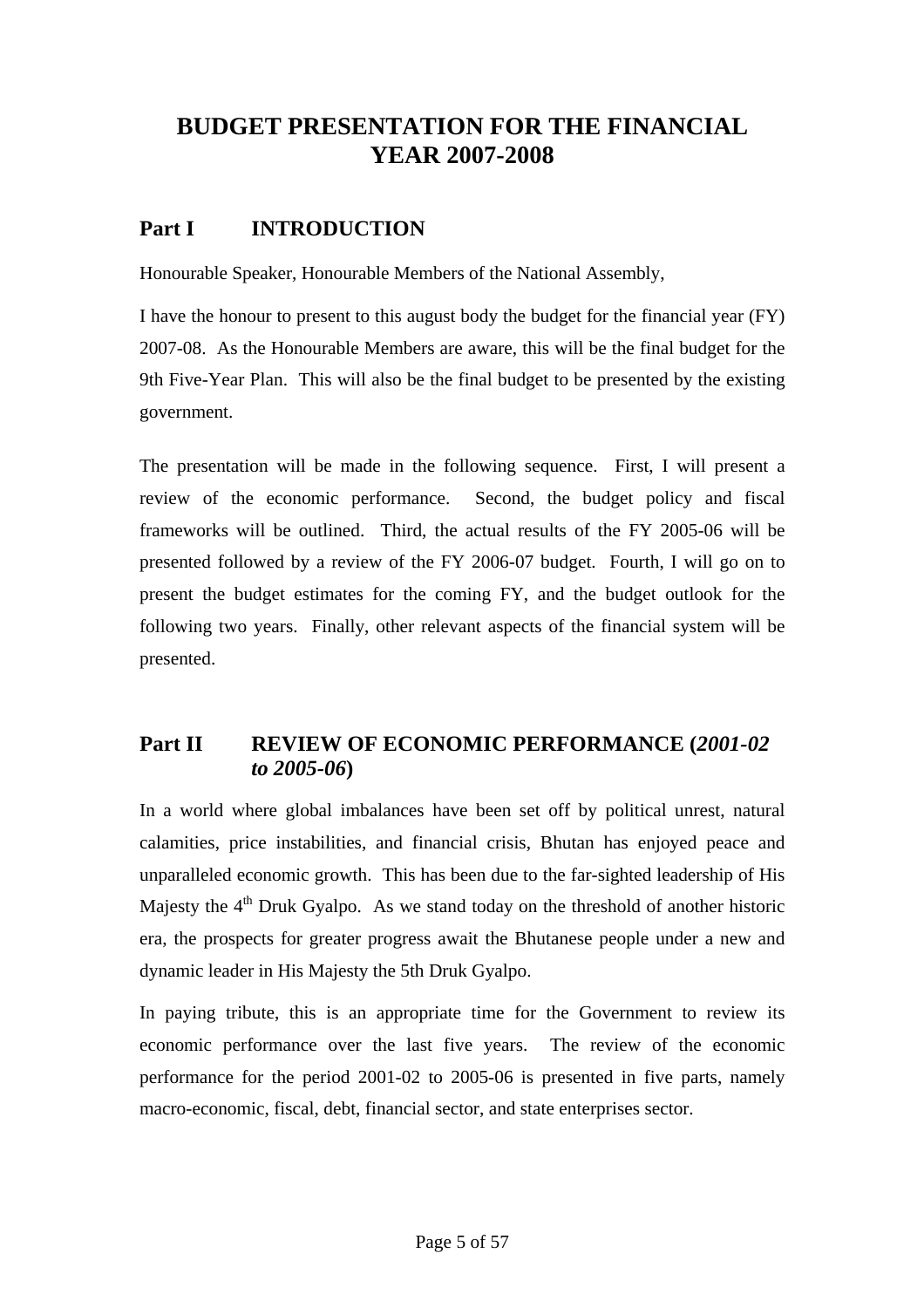### <span id="page-5-0"></span>**2.1 Macro-economic Performance**

#### *2.1.1 Gross Domestic Product (GDP)*

Over the five-year period, Bhutan's economic growth rate as measured by GDP has been on average 7.5 % per annum. This being well above the average of the South Asian region for the same period, the Bhutanese economy has performed well. The tertiary or services sector grew the fastest over the period. In terms of the shares to GDP also, the same trend has been reflected. The tertiary sector was the highest followed by the secondary sector comprising of manufacturing, electricity and construction. As per the National Statistics Bureau, the actual **GDP** in current prices was Nu. 24,556 m in FY 2001-02. For the FY 2005-06, it is estimated to be around Nu. 39,652 m.

#### *2.1.2 Prices*

The annual inflation rate as measured by the Consumer Price Index ranged from 2.7 % in June 2002 to 6.2 % in June 2006, with a low of 1.8 % in June 2003, reflecting similar movements in India. Over the five-year period, the annual rate has on average been 4 % which was lower than the South Asian region's average of 5 % for the same period.

#### *2.1.3 Exchange Rate*

The movement of the value of Ngultrum in terms of international currencies reflect the movements in the Indian Rupee exchange rate. The average rate in June 2002 was Nu. 47.93 to one US \$ while in 2006, it was Nu. 44.74 to one US \$. Over the period, the Ngultrum appreciated by an average of 1.9 %. However, it did not have much impact on the economy as more than 90 % of Bhutan's exports are to India.

#### *2.1.4 Employment*

In the years under consideration, the issue of unemployment was not a major concern. However, since 2004, when an assessment was done, it was estimated at 2.5 %. In 2005, it was estimated at 3.1 %. Although no estimates are available for 2006, it is felt that the rate would not have risen much due to the various programmes initiated by the Government.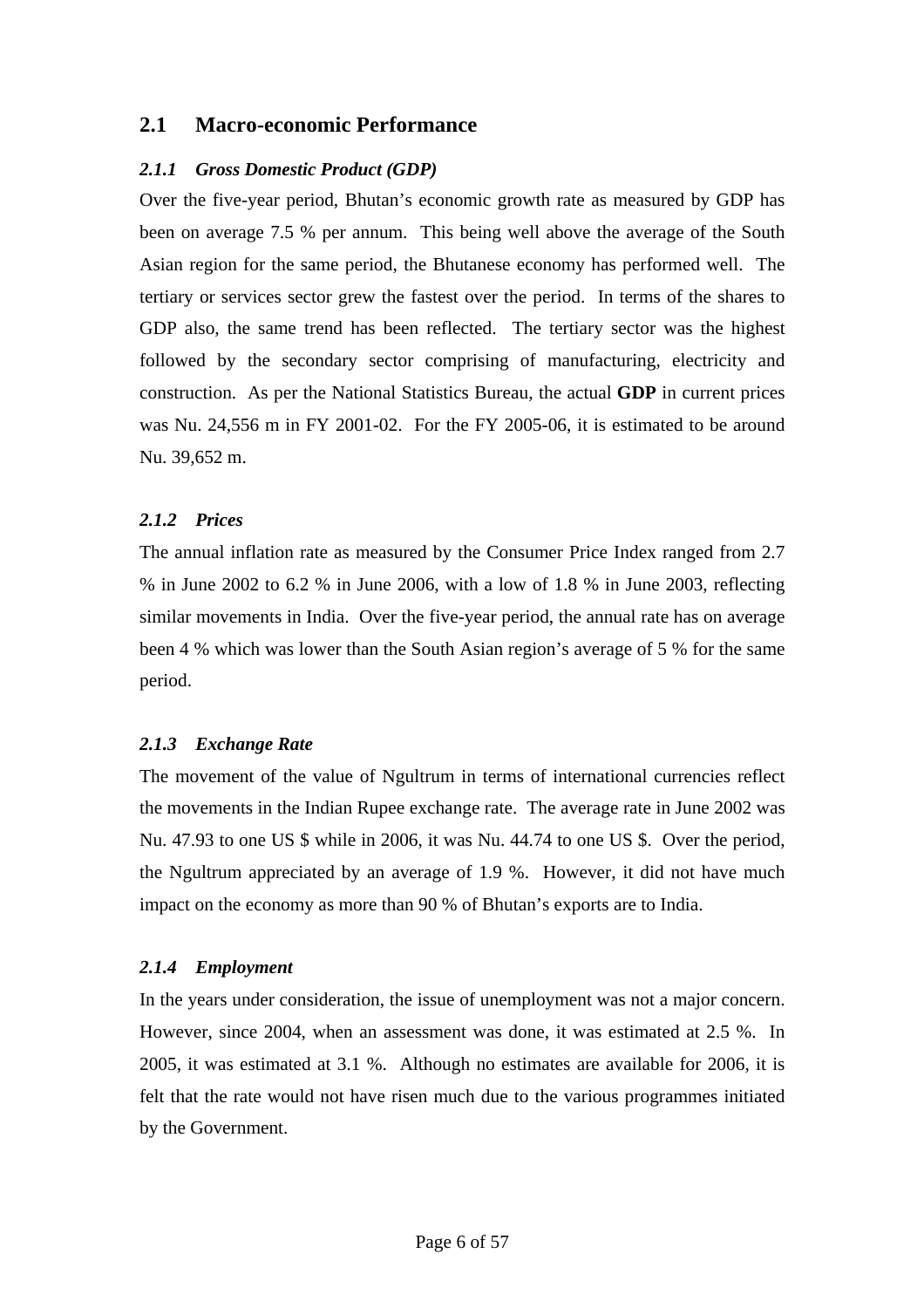#### <span id="page-6-0"></span>*2.1.5 Monetary and Credit Development*

On average, over the five years, the money supply (M2) had grown by 17 % per annum. The average growth of the components of the money supply were 24 % domestic credit, 13 % Net Foreign Assets, and 7 % others.

Within the domestic credit growth, credit to the private sector had risen the fastest at an average rate of 29 % per annum. Over 70 % of the credits to the private sector, and the balance 30 % to the Government corporate sector.

In accordance with the prudent borrowing policy of the Government, the Government's domestic borrowing has been minimal. On average during the period, the Government has been a net depositor to the system. The Government has relied largely on external grants and soft-term external loans, and this has increased the Net Foreign Assets.

The increase in money supply over the period at an average of 17 % per annum was slightly above the nominal GDP average growth rate of 13 % per annum over the period. However, it did not have much adverse impact on the economy, as the RMA was able to effectively regulate the money supply through its operations.

#### *2.1.6 Interest Rates*

One of the most significant developments over the past five years is the developments in the financial market. The Government's policy of bringing about greater efficiency in the financial market through the market mechanism has taken effect. With larger numbers of financial institutions, interest rates have fallen thus boosting private sector investments. Since 2003, the lowest lending rate has fallen to 10 % from 12 %.

#### *2.1.7 Balance of Payments (BoP)*

A deficit in the Balance of Trade (BoT) and in the Current Account balance is unavoidable for an economy of Bhutan's stage of development. Over the period, the average BoT deficit has been 19 % of GDP. The ratios have been declining however and in the last year, i.e. FY 2005-06, it is expected to have come down to 13%. These deficits have generally been more than equally matched by capital inflows in the form of foreign aid. The overall BoP over the period has been a surplus of an average of 4.5 % of GDP. Again, the trend has been on the rise from a low of 1.1 % of GDP in FY 2001-02 to an estimated 13 % in FY 2005-06.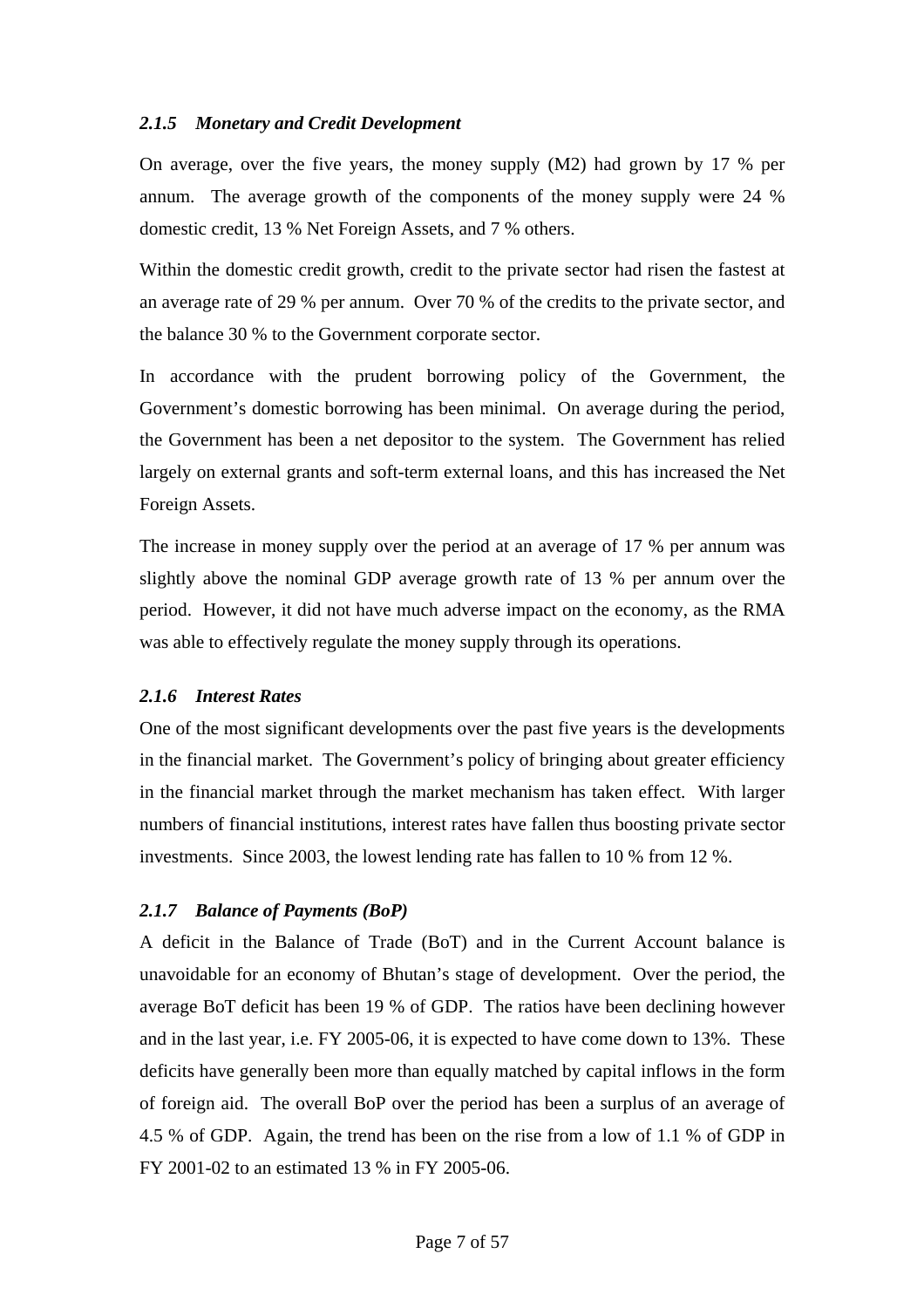#### <span id="page-7-0"></span>*2.1.8 Foreign Reserves*

The movements in the foreign exchange reserves correspond directly to the developments in the BoP. Over the period 2001-02 to 2005-06, the reserves positions have been comfortable, with an average of about 16 months' worth of merchandise imports. This has been possible due to the growth in concessionary loans and also due to prudent management. As a ratio of the external debt stock, the average has been almost 74 %. Given that all of the Government's external debts are long-term in nature, this has been a very favourable ratio. At the end of June 2006, the reserves stood at US \$ 478.8 m, sufficient to cover about 12.1 months of imports. As compared to US \$ 366.5 m at the end of the previous FY, the growth was over 30 %.

### **2.2 Fiscal Performance**

#### *2.2.1 Expenditure*

Expenditures grew on average by over 8 % and constituted on average 35.6 % of GDP. **Current expenditures** were on average fully covered by revenues (*103 %*), and **interest payments** accounted for only 4.5 % of revenues and 4.6 % of current expenditures. The Royal Government's **expenditures on pay** in the past 5 years under consideration have been at an average of 40 % of current expenditures or 38 % of revenues.

# *2.2.2 Resources*

#### **2.2.2.1 Revenues**

Under the national policy of self-reliance, the Royal Government endeavoured to raise domestic revenues but in a gradual way. Taxes were kept very nominal to begin with and relied largely on non-tax revenues. From a basically non-existent amount when the country first embarked on modernisation, the national revenues today have grown to Nu. 6,902 m (*Actual of FY 2005-06*). Over the five-year period under consideration, it has grown on average by 7.86 % per annum. The ratio of tax revenue to non-tax revenue has grown over the years thus indicating growth in the disposable income of the public. Domestic revenues have been able to cover the current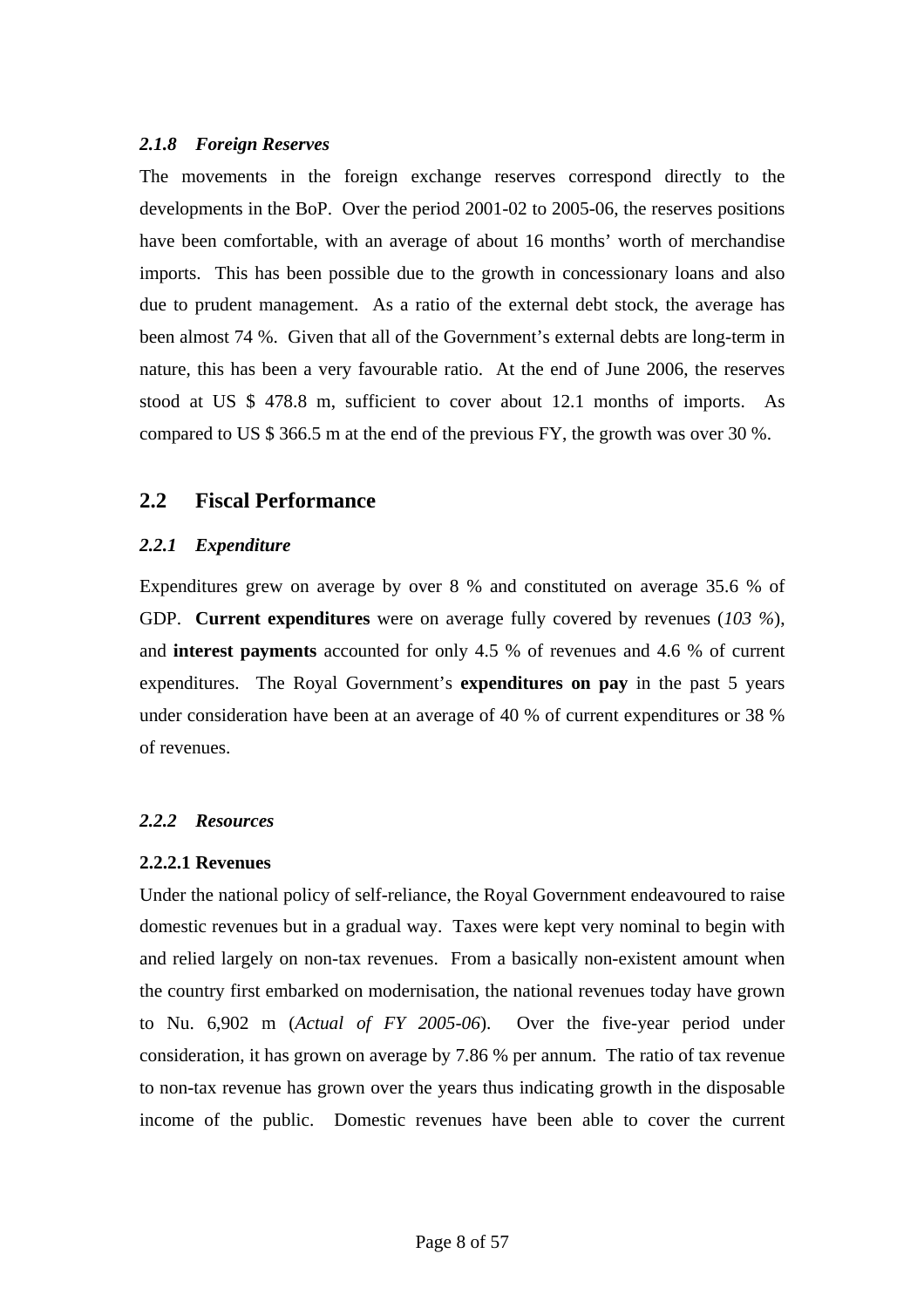<span id="page-8-0"></span>expenditures (*103 % on an average*) satisfying one of the cornerstones of the Government's fiscal policy.

### **2.2.2.2 Grants**

Under the great stewardship of the nation by His Majesty the King, the Royal Government has been able to benefit from generous grant assistance from friendly nations and international organisations. Over the period, grants have covered sizeable proportions of expenditures - on an average more than 39 % of the total outlays and well over 78 % of the capital expenditures.

### *2.2.3 Overall Balance and Financing*

Given the considerable expenditures required for an uninterrupted development, the Government has run deficits in the overall budget balance. However, due to the generous grant assistance from development partners and rigorous current expenditure control, the Government has managed to keep the overall deficits on an average of 4 % of GDP. This is below the Government's policy ceiling of 5 % of GDP, which has been felt to be a reasonable level for a developing country. Other economic indicators show that this has not brought about any economic instability, nor deprived the private sector of the credit. Much of the extra-demand created by increased Government expenditure were met from imports. Therefore, save to the extent of non-tradable goods and the level of prices in India, Bhutan's major trading partner, the effect on inflation due to high Government expenditures has been minimal. International reserves have also not been adversely affected due to the sizeable inflows of aid capital.

# **2.3 Debt**

Net external borrowings covered 10 % of the total outlays and 20 % of capital expenditures on average during the period.

The external **debt service ratio** has on average been 8.2% of exports which is reasonable compared to that of other countries in the region which on an average was above 10 %. As a percentage of GDP, it has been on an average not more than 3 %.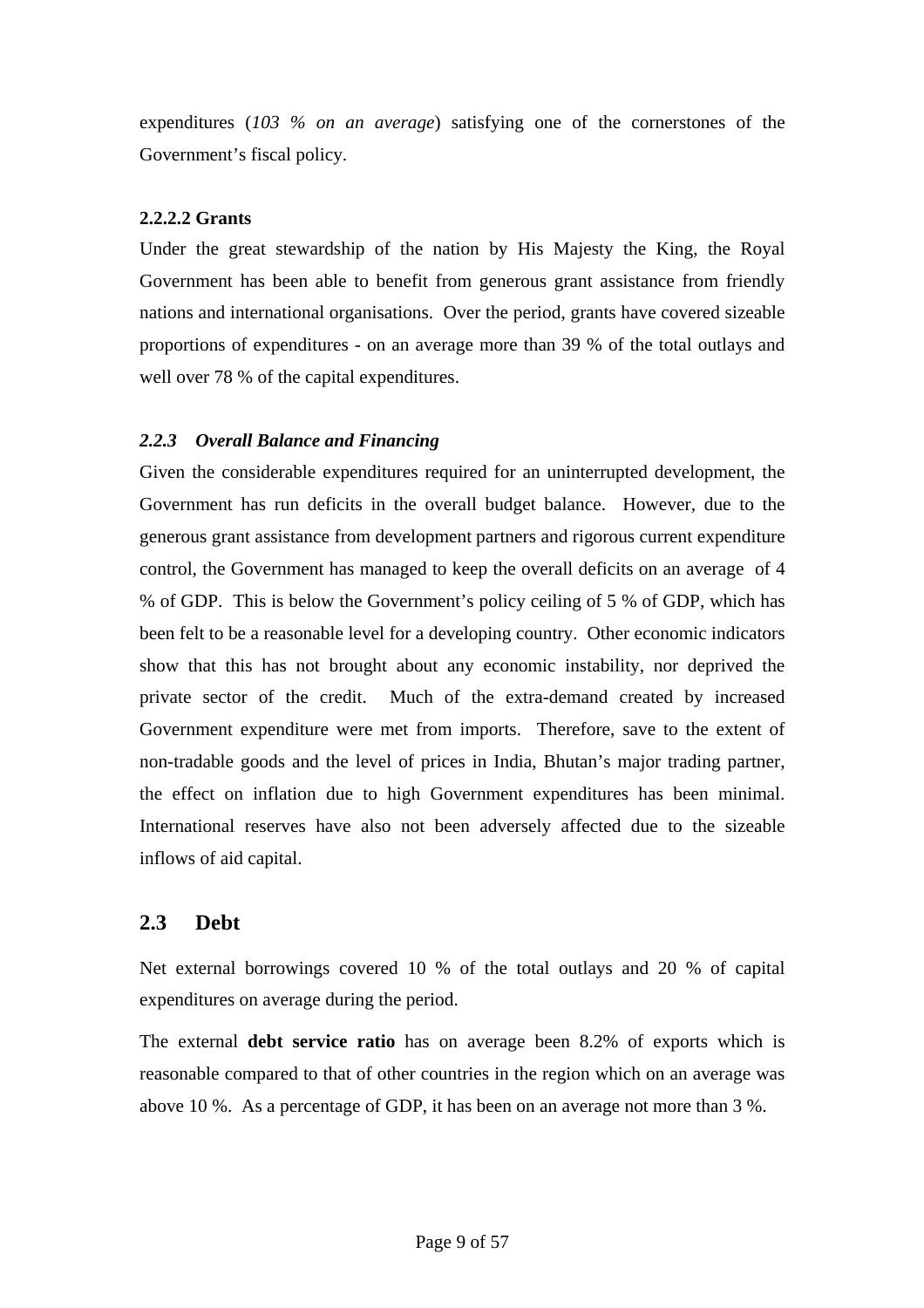<span id="page-9-0"></span>The average **external debt outstanding** was 69 % of GDP over the period. This is higher than the average in the South Asian countries. However, the Government's own debt outstanding has been only 17 % of GDP. 52 % of the total outstanding was on account of corporations which are self-liquidating. In terms of **internal outstanding debt**, the ratio has on an average been at 3 % of GDP.

### **2.4 Financial Sector**

The financial sector continued to play an important role in promoting the country's economic development. It is essential for an economy to have a robust financial system. Competition and efficiency in the financial sector has largely been developed over the years with the establishment of new institutions. From the establishment of the first bank in the country in 1968, the nation has today five such institutions including the National Pension and Provident Fund. The Royal Monetary Authority as the supervisor of the financial institutions has taken a series of measures to improve the system, one of them being the set of norms for prudential lending which protect the system.

The sector's contribution to GDP was over 3.69 % on average in the period FYs 2001-02 to 2005-06. Over that period, it has increased from a low of 3.1 % in FY 2002-03 to over 4 % in FY 2005-06. Their assets have grown by an average of 8.25 % per annum over the period from 2003 to 2006.

#### **2.5 State Enterprises Sector**

The Government established corporations and enterprises in the past mainly to stimulate the industrial development of the country, at a time when due to lack of entrepreneurial skills and capital, the private sector was non-existent. Since then, the private sector has grown considerably, and therefore the Government has been gradually relinquishing its ownership in the state enterprises. However, in doing so, the Government's policy is to maintain state-ownership of such enterprises either for strategic reasons or for reasons of such enterprises operating in a monopolistic environment. As of today, there are 13 corporations which are 100 % state-owned, three which are majority stated-owned and 5 in which the Government has shareholdings of less than 50 %.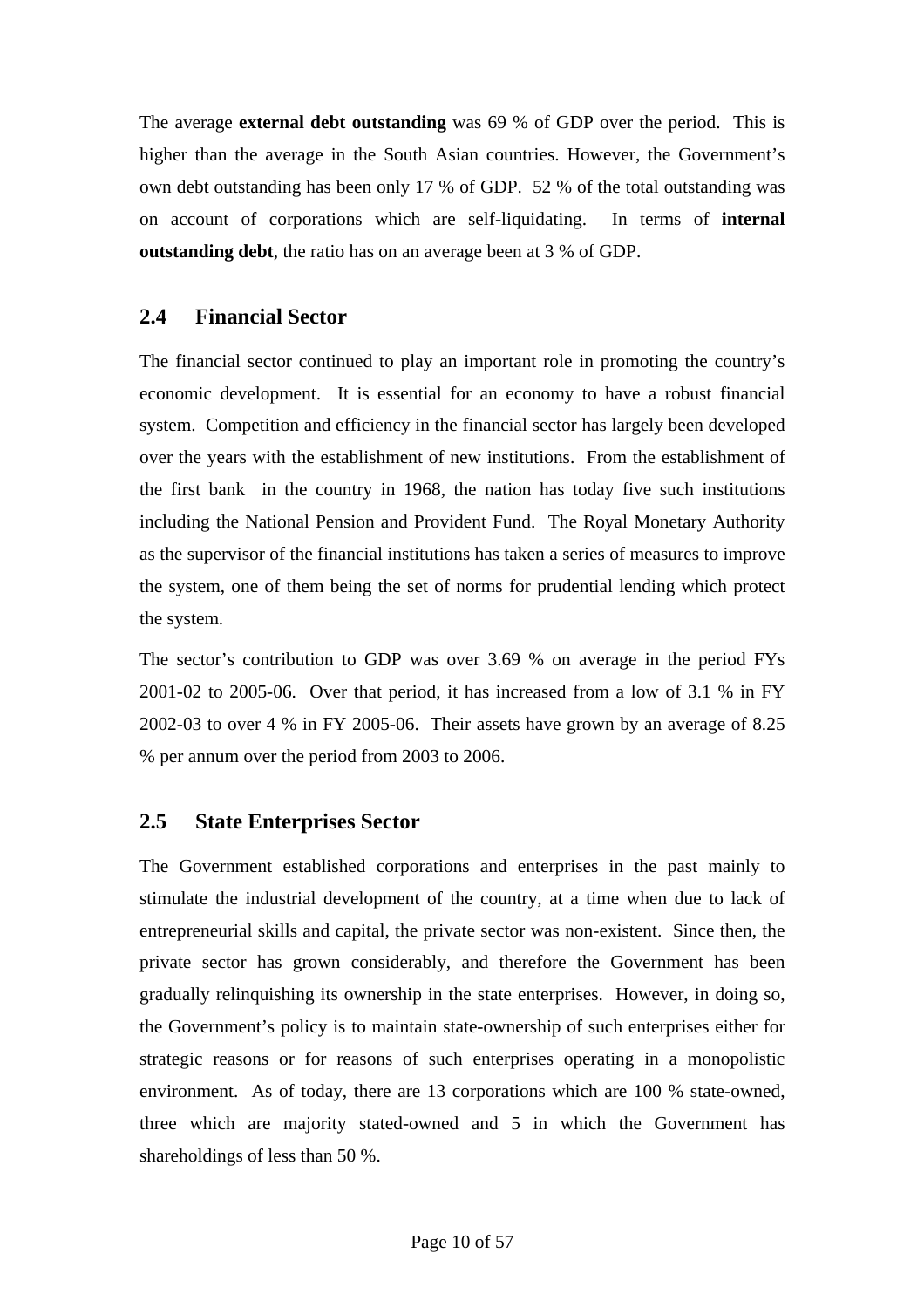<span id="page-10-0"></span>The total assets of the fully-owned state corporations grew from Nu.12,791.7 m to Nu. 27,683 m over the period. The aggregate profits earned by the corporate sector with Government shareholding grew from Nu. 2,609.24 m in 2002 to Nu. 5,082.93 m in 2006. Their contribution to the Government in terms of taxes and dividends grew by 58 % from Nu. 2,173.58 m to Nu. 3,437 m over the period. Employment by these companies increased by 48 % from 5,767 to 8,524.

**Concluding this review**, it may be stated that the nation has made considerable achievements over the period under consideration. With sound economic policies, the Government, under the farsighted leadership of His Majesty the King, has been able to bring about rapid socio-economic development while at the same time maintaining macro-economic stability.

# *Part III BUDGET POLICY AND FISCAL FRAMEWORK*

Although not articulated in specific terms, the Royal Government has a fiscal framework in the form of the five-year plans (FYP) wherein the estimated expenditures and resources are projected over a period of five years. It is against the backdrop of the FYPs that the annual budgets are drawn up.

It has also been found useful to make such estimates on a shorter term basis namely covering three years at a time. The Ministry of Finance has already started to prepare the estimates in such manner. I am pleased to mention today that along with the budget estimates for the next FY, the projections for the following two years are also presented here. Such forward estimates shed light on the likely situation in the near future and sensitises the Government to the fiscal challenges ahead. Such requirements are outlined in the draft Public Finance Act which will be introduced in this session of the National Assembly.

The Royal Government's budget policy has always been a prudent one, which has enabled it to maintain a sound public finance. The primary characteristics of its budget policy have been the following:

- $\ddot{\bullet}$  to avoid at least the operating deficits;
- $\ddot{\bullet}$  to maintain the overall budget deficit to a maximum of 5 % of GDP;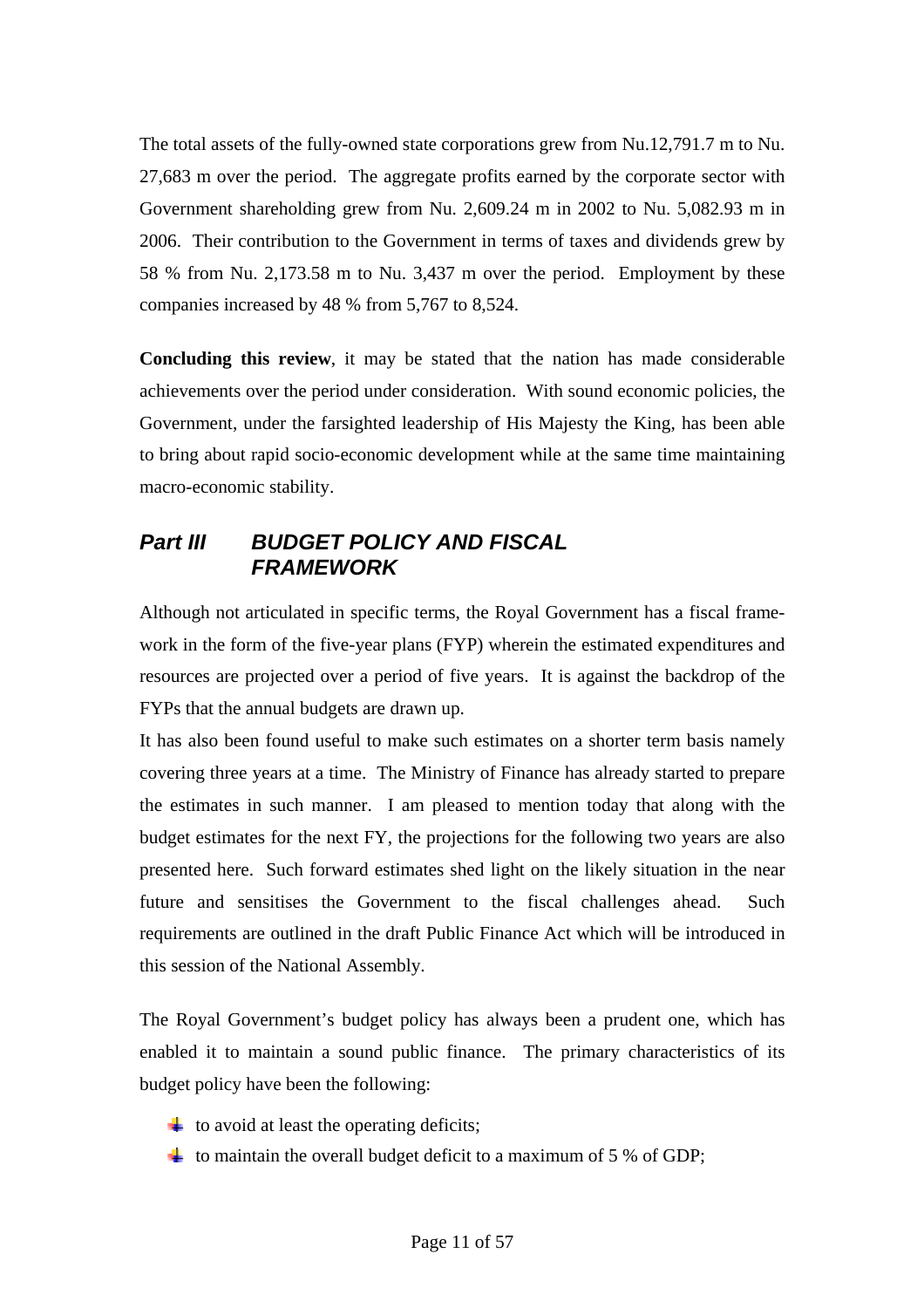- <span id="page-11-0"></span> $\downarrow$  to cap the Government's pay budgets at sustainable ratios of current expenditures or of revenues;
- $\ddot{\bullet}$  to keep outstanding debt at sustainable levels;
- $\downarrow$  to keep external debt service to exports ratios at low levels;
- $\ddot{\bullet}$  to maintain the momentum of investments in the socio-economic sectors;
- $\downarrow$  to invest in industries with potential for significant revenue and employment generation.

# Part IV **ACTUAL OUTCOME OF FY 2005-06 BUDGET**

I am glad to report that, for the first time, the actual audited results of the previous financial year is ready in time for presentation to the National Assembly. In the past, due to the delays in the receipt of accounts from the fields, it used to take a considerable amount of time. Now with the creation of the Department of Public Accounts, better trained manpower and updated computer system, this has become possible, and from this year onwards, it shall be a regular feature in the annual budget reports.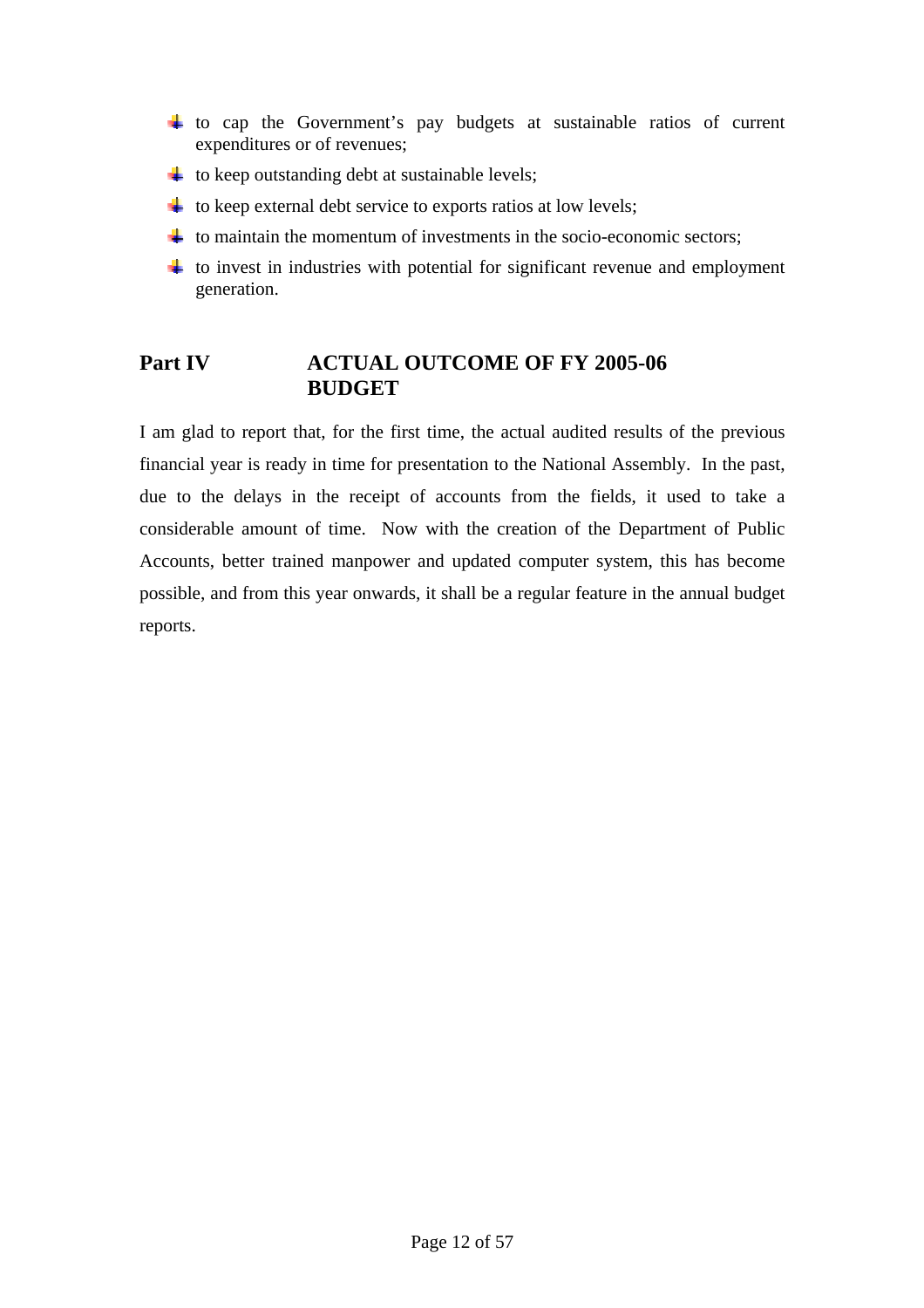| <b>Actual 2005-06</b>                   | Nu. in millions |
|-----------------------------------------|-----------------|
| <b>OUTLAY</b>                           | 13,770.887      |
| 1. Expenditure Outlay Sub-total         | 13,356.808      |
| i) Current Expenditure                  | 6,672.383       |
| ii) Capital Expenditure                 | 6,684.425       |
| 2. Net Lending                          | 289.090         |
| 3.<br>Advances/ Suspense Net            | 124.989         |
| <b>RESOURCES</b>                        | 13,452.154      |
| I. Domestic Resources                   | 7,027.438       |
| <b>Domestic Revenue</b><br>$\mathbf{i}$ | 6,902.906       |
| ii) Other Receipts & Balances           | 124.532         |
| II. Grants                              | 6,424.716       |
| 1. Programme Grants                     | 2,628.494       |
| i) Government of India                  | 1,700.000       |
| ii) World Bank                          | 710.258         |
| iii) Denmark                            | 218.236         |
| 2. Project Grants                       | 3,796.222       |
| i) Government of India                  | 1,717.224       |
| ii) Other International Agencies        | 2,078.998       |
| DEFICIT(-) / SURPLUS (+)                | -318.733        |
| a) Net External Borrowing               | 715.476         |
| Project-tied Borrowing<br>$\mathbf{i}$  | 1,113.901       |
| <b>Less Repayments</b>                  | 398.425         |
|                                         |                 |
| b) Net Domestic Borrowing               | $-396.743$      |
| i) Project-tied Borrowing               | 1,753.023       |
| Less Repayment                          | 2,253.023       |
| ii) Resource Gap (Change in balances)   | 103.257         |

<span id="page-12-0"></span>The actual audited outcome is summarised below:

# **4.1 Expenditure**

The total expenditure for the year was Nu.13,356.808m, constituting over 34 % of GDP. The GDP for the FY was Nu.39,652 m as per the National Statistics Bureau.

The **current expenditure** was Nu. 6,672.383 m, lower by 7.3 % against the revised estimate. Expenditure on **pay** remained comparable with a negligible variation of 0.4 %. Expenditure on **interest payments** was less by 28 % primarily due to the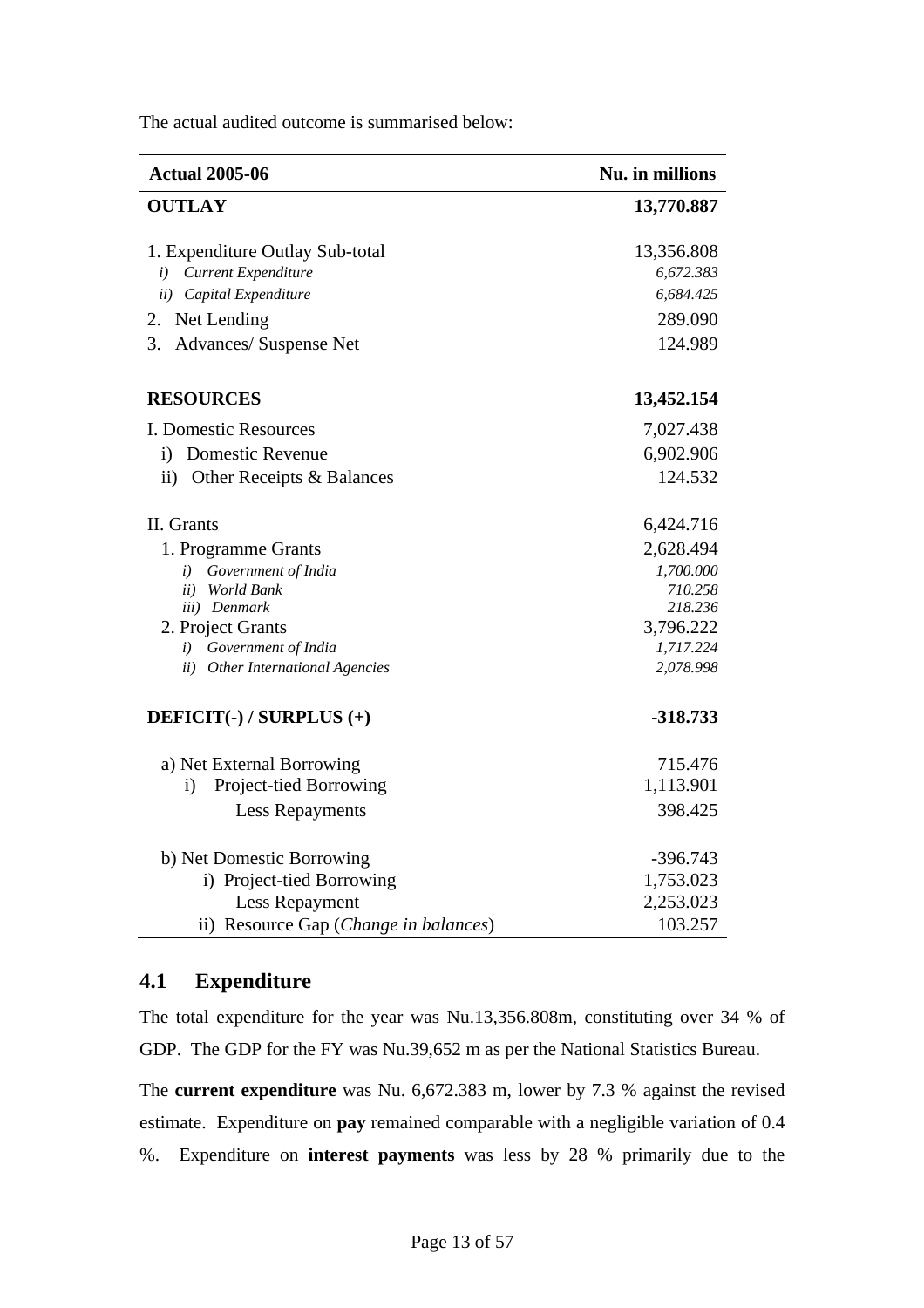conversion of the short-term borrowing for the aircraft purchase to a long-term one. **Subsidy payments** were also less by an amount of Nu. 8.760 m or 1.9% of the revised estimates.

The **capital expenditure** was Nu. 6,684.425 m, constituting 17 % of GDP. Against the capital expenditure of Nu. 4,462.89 m (*net of expenditure on aircraft purchase*) in FY 2004-05, this was an increase of 37 %.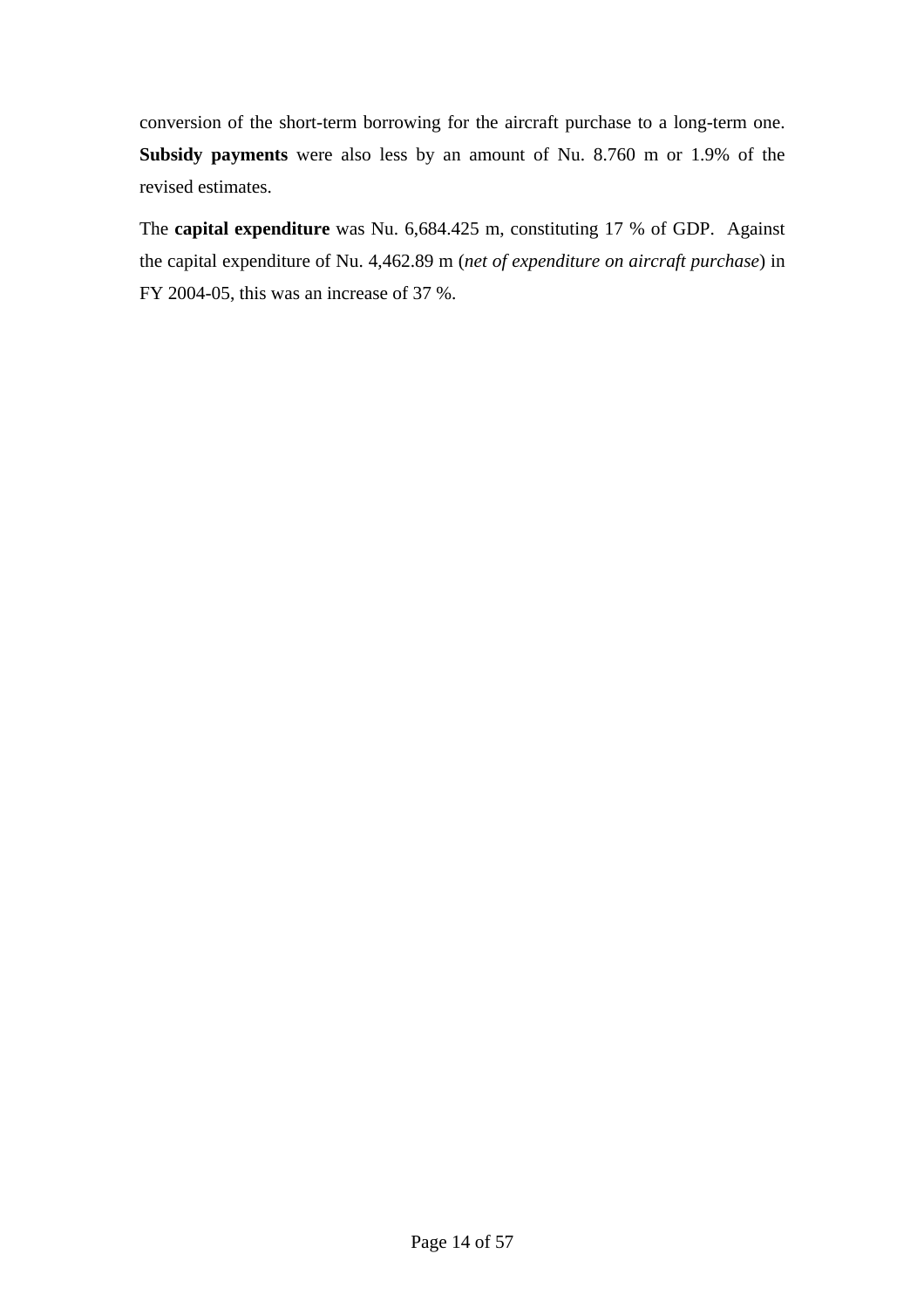# <span id="page-14-0"></span>**4.2 Resources**

### *4.2.1 Revenue*

A summary of the revenue receipts are given in the table below:

| <b>SUMMARY OF ACTUAL REVENUE FOR FY 2005-06</b> |                                     |           |  |
|-------------------------------------------------|-------------------------------------|-----------|--|
|                                                 | <b>SOURCE</b><br>Nu. in millions    |           |  |
|                                                 | <b>TOTAL NATIONAL REVENUE (A+B)</b> | 6,902.906 |  |
| $\mathbf{A}$                                    | <b>TAX REVENUE (I+II)</b>           | 4,124.680 |  |
|                                                 | Direct Tax<br>I                     | 2,420.087 |  |
|                                                 | Corporate Income Tax                | 1,363.298 |  |
|                                                 | <b>Business Income Tax</b>          | 356.538   |  |
|                                                 | Personal Income Tax                 | 113.354   |  |
|                                                 | <b>Other Direct Tax Revenue</b>     | 586.897   |  |
|                                                 | <b>Indirect Tax</b><br>$\mathbf{I}$ | 1,704.593 |  |
|                                                 | Sales Tax                           | 662.785   |  |
|                                                 | <b>Export Tax</b>                   | 0.339     |  |
|                                                 | <b>Excise Duty</b>                  | 879.543   |  |
|                                                 | <b>Import Duty</b>                  | 157.178   |  |
|                                                 | Other Indirect Tax Revenue          | 4.748     |  |
| B                                               | <b>Non-Tax Revenue</b>              | 2,778.226 |  |
|                                                 | Administrative Fees & Charges       | 197.131   |  |
|                                                 | Capital Revenue                     | 167.826   |  |
|                                                 | Revenue from Govt. Departments      | 102.062   |  |
|                                                 | Dividend                            | 1,542.429 |  |
|                                                 | Transfer of Profit                  | 503.268   |  |
|                                                 | Other Non-Tax Revenue               | 18.311    |  |
|                                                 | Interest from corporations          | 247.199   |  |

Domestic revenue was on target with a collection of Nu. 6,902.906 m registering a growth of 14 % over that of the FY 2004-05. The energy sector continued to generate the highest revenue constituting 31 % of the total domestic revenue. Once again, domestic revenues not only met the current expenditures fully as per the Royal Government's policies but also registered a modest surplus of 3 %.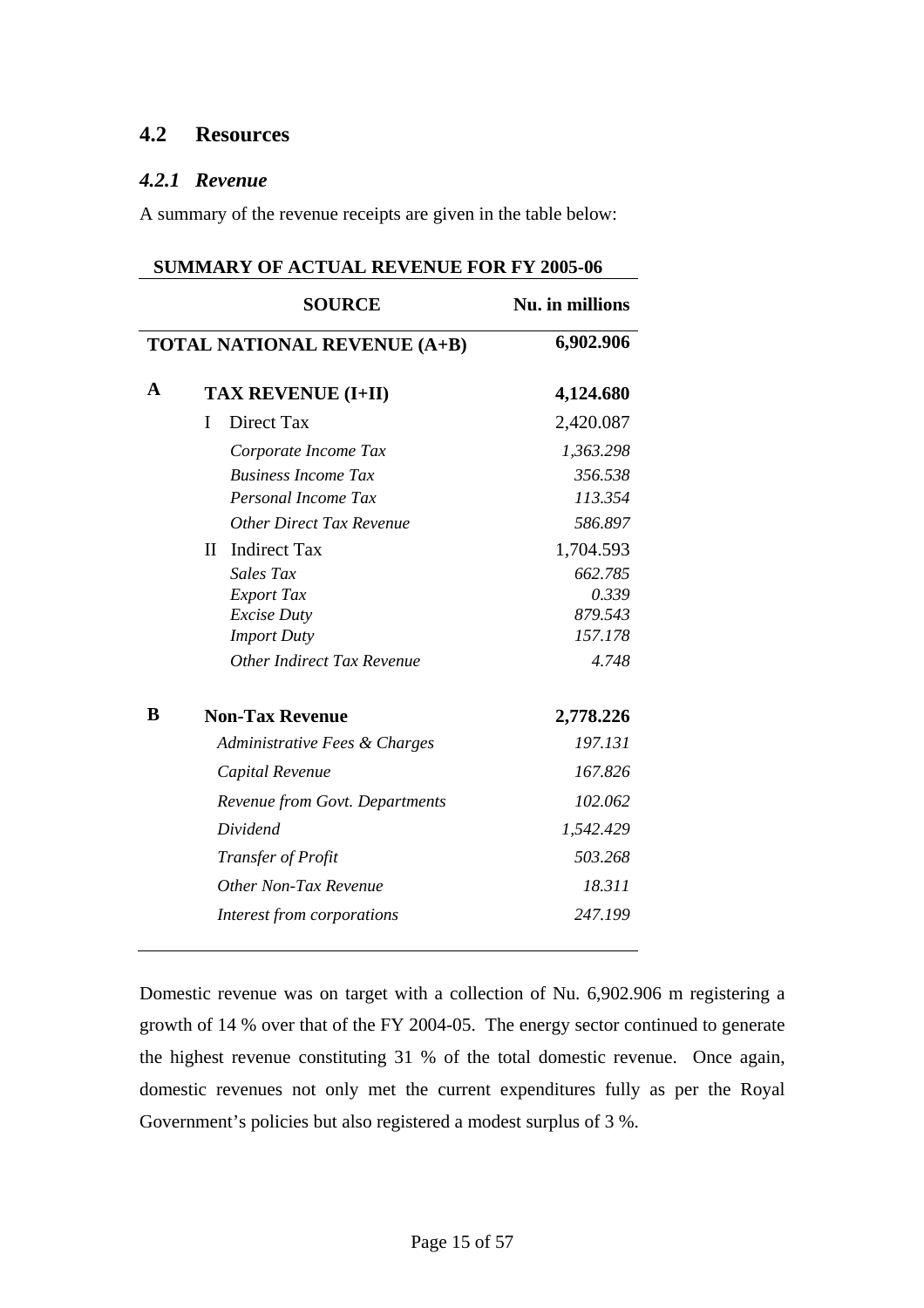<span id="page-15-0"></span>**Tax revenue** collection was Nu. 4,124.68 m registering an increase of 22 % over the FY 2004-05. **Direct tax** comprising mainly receipts from Corporate Income Tax, Business Income Tax and Royalty constituted 59 % of the total tax revenue. **Indirect tax** receipts was Nu.1,704.593 m, constituting 41 % of the total tax revenue registering an increase of 25% over the actual receipts of FY 2004-05.

Among the **non-tax revenue** items, Transfer of Profits exhibited the highest performance against the actual amount of FY 2004-05 by 31 % largely due to the high returns on the central bank's investments abroad.

# *4.2.2 Grants*

External assistance in the form of grants amounted to Nu. 6,424.716 m. Programme grant was higher than the FY 2004-05 level mainly due to the Development Policy Grant from the World Bank of Nu. 710.258 m (*US\$ 15 m*). Project-tied grant was also higher as disbursements increased with the increased momentum of the  $9<sup>th</sup>$  Plan activities.

# **4.3 Overall Balance and Financing**

On the whole, the overall balance was a **deficit** of Nu. 318.733 m or only 0.8 % of GDP.

During the year, **external borrowing** of Nu. 1,113.901 m was at about the same level as that in the FY 2004-05. Out of that, Nu. 427.078 m was on-lent to corporations. Nu. 398.425 m was repaid, of which Nu.320.602 m were received from corporations for onward repayment to external lenders.

**Domestic borrowing** was Nu. 1,856.280 m of which Nu. 1,753.023 m was borrowed for paying the cost of one aircraft and given to the Druk Air Corporation (DAC) as the Government's equity. Repayment was made on the short-term borrowing for the aircraft and a past loan of Nu. 500 m was liquidated.

# **4.4 Debt**

At the end of the FY, the **external debt outstanding** on account of loans purely for the Government's departmental activities was Nu.6,492.41 m or 23 % of the total external debt stock. The corresponding amount for corporations stood at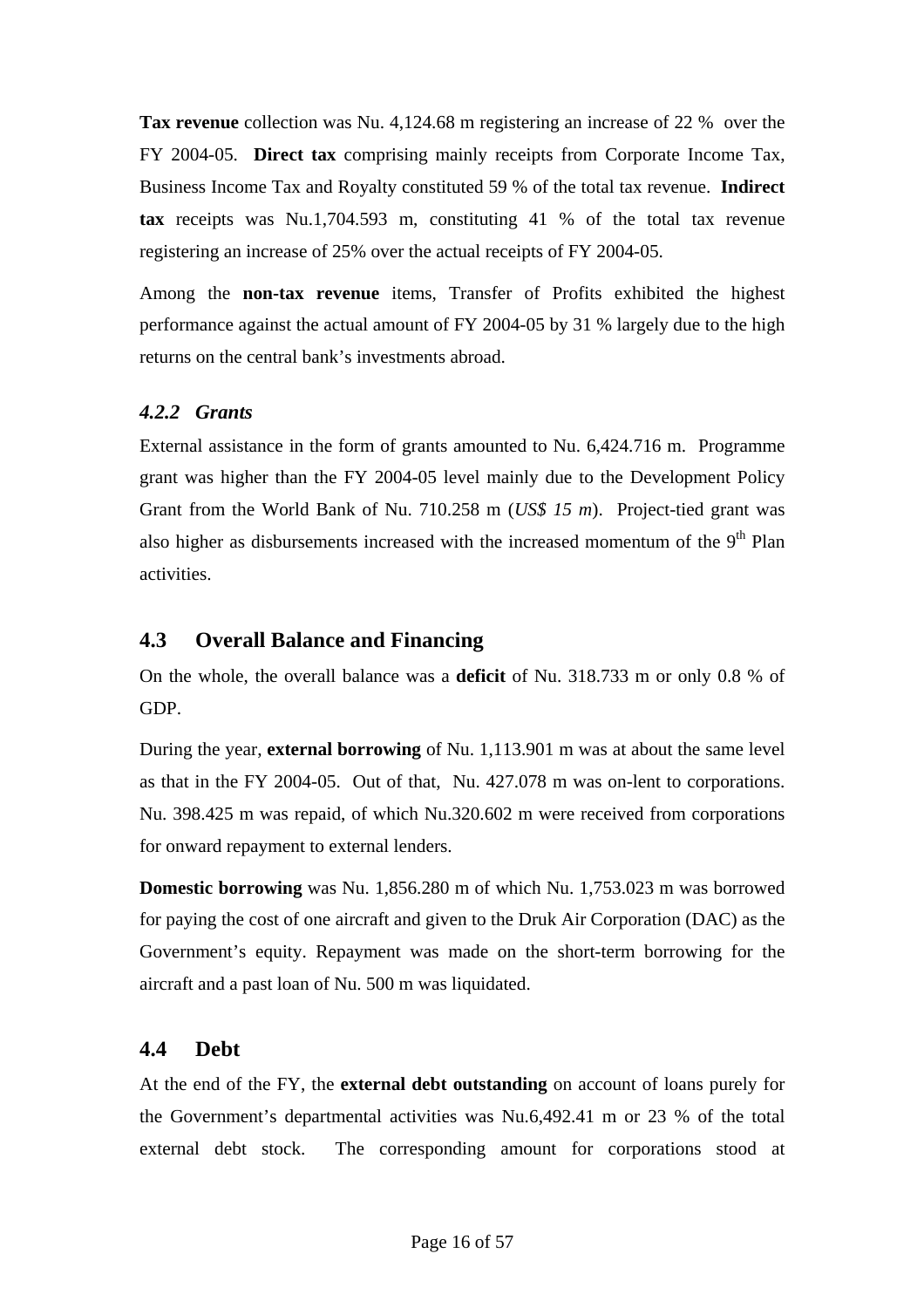<span id="page-16-0"></span>Nu. 22,212.21 m or 77% of the total external debt stock. The total external debt outstanding was therefore Nu.28,704.627 m or 72 % of GDP.

The Government's **domestic debt outstanding** at the end of the FY was Nu. 1,753.023 m which was the amount borrowed for the purchase of one aircraft as mentioned above. It constituted only 4.42 % of GDP and 5.76 % of the total debt stock.

The **debt service ratios** were all at a comfortable range. The total external debt service ratio to exports was 6.4 %, down from the previous year's ratio of 8.9 % and well within the average of the past ratios.

# **Part V REVISION OF THE FY 2006-07 BUDGET ESTIMATES**

As the Government embarked on the new FY in July 2006, the total outlay was estimated at Nu. 17,901.583 m. Due to unbudgeted new activities required to be undertaken during the year it has been revised to Nu.18,316.206 m as of  $31<sup>st</sup>$  of March 2007. The revised budget is as summarised in the table below.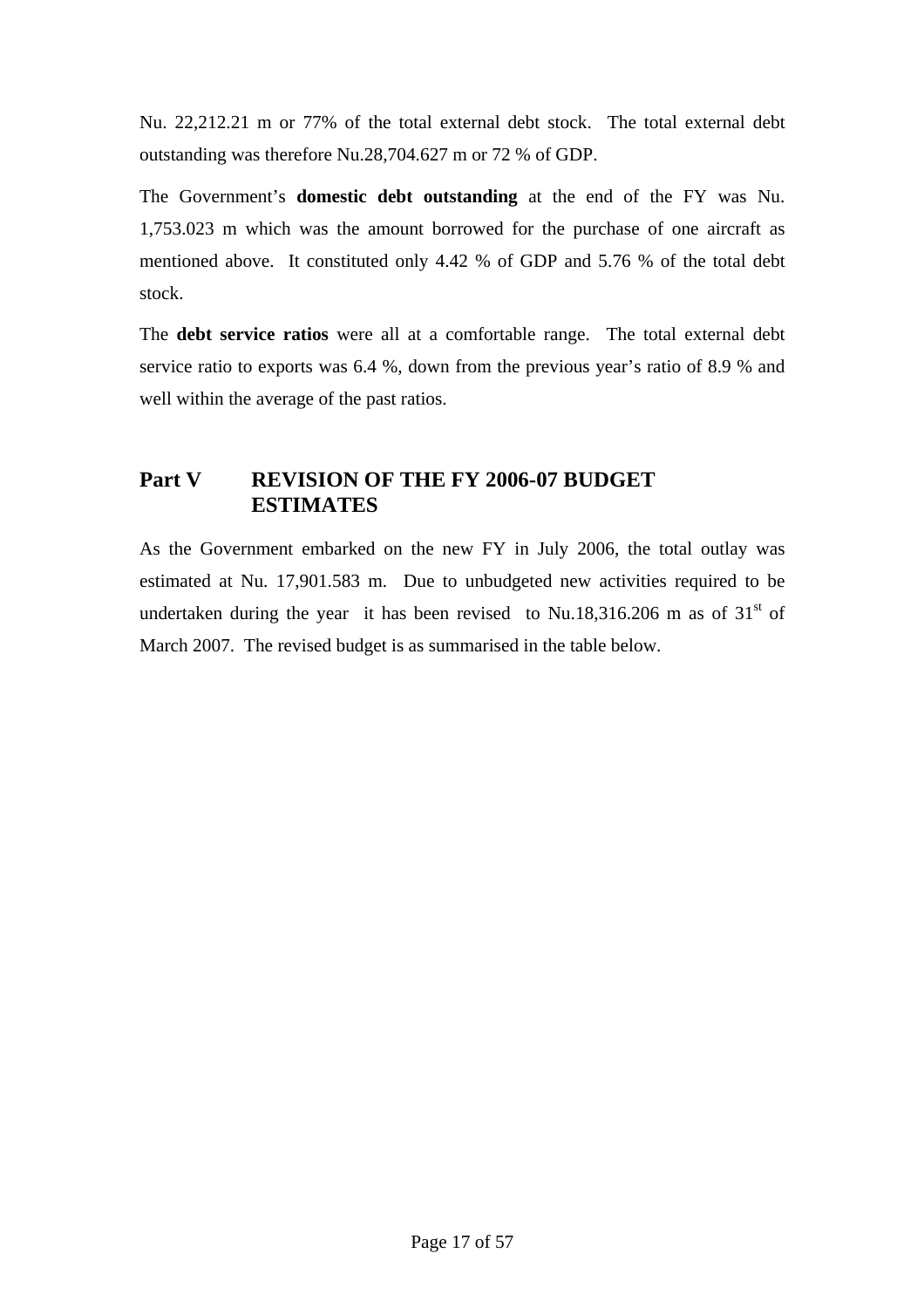|                                                            | (Nu. in millions)           |                                                                         |
|------------------------------------------------------------|-----------------------------|-------------------------------------------------------------------------|
|                                                            | Original<br><b>Estimate</b> | <b>Revised</b><br><b>Estimate</b><br>(As of 31st)<br><b>March 2007)</b> |
| <b>OUTLAY</b>                                              | 17,901.583                  | 18,316.206                                                              |
| 1. Expenditure Outlay Sub-total                            | 17,775.963                  | 18,287.704                                                              |
| <b>Current Expenditure</b><br>$\left(i\right)$             | 7,961.974                   | 8,185.666                                                               |
| ii)<br>Capital Expenditure                                 | 9,813.989                   | 10,102.038                                                              |
| Net Lending<br>2.                                          | 125.620                     | 28.502                                                                  |
| <b>RESOURCES</b>                                           | 16,412.933                  | 16,669.490                                                              |
| I. Domestic                                                | 10,178.212                  | 9,950.993                                                               |
| <b>Domestic Revenue</b><br>$\mathbf{i}$                    | 10,121.982                  | 9,618.925                                                               |
| ii) Other Receipts & Balances                              | 56.230                      | 332.068                                                                 |
| II. Grants                                                 | 6,234.721                   | 6,718.497                                                               |
| 1. Programme Grants                                        | 1,194.000                   | 1,760.000                                                               |
| Government of India<br>i.                                  | 1,050.000                   | 1,100.000                                                               |
| <b>World Bank</b><br>ii.                                   |                             | 516.000                                                                 |
| iii. Denmark                                               | 144.000                     | 144.000                                                                 |
| 2. Project Grants                                          | 5,040.721                   | 4,958.497                                                               |
| <i>i.</i> Government of India                              | 3,124.832                   | 2,691.242                                                               |
| ii. Other International<br>Agencies                        | 1,915.889                   | 2,267.255                                                               |
| DEFICIT(-) / SURPLUS (+)                                   | $-1,488.650$                | $-1,646.716$                                                            |
| <b>FINANCING</b> (Net Borrowing)                           | 1,488.650                   | 1,646.716                                                               |
| a) Net External Borrowing                                  | 810.844                     | 960.723                                                                 |
| Project-tied Borrowing<br>i)<br>Programme Borrowing<br>ii) | 1,287.344                   | 1,456.696                                                               |
| Less Repayment                                             | 476.500                     | 495.973                                                                 |
| b) Net Domestic Borrowing                                  | 677.806                     | 685.993                                                                 |
| Project-tied Borrowing<br>$\iota$                          |                             |                                                                         |
| Less Repayment                                             | 175.303                     | 175.303                                                                 |
| Resource Gap<br>ii)<br>(Change in Cash Balances)           | 853.109                     | 861.296                                                                 |

# **SUMMARY OF REVISED BUDGET ESTIMATES FOR FY 2006-07**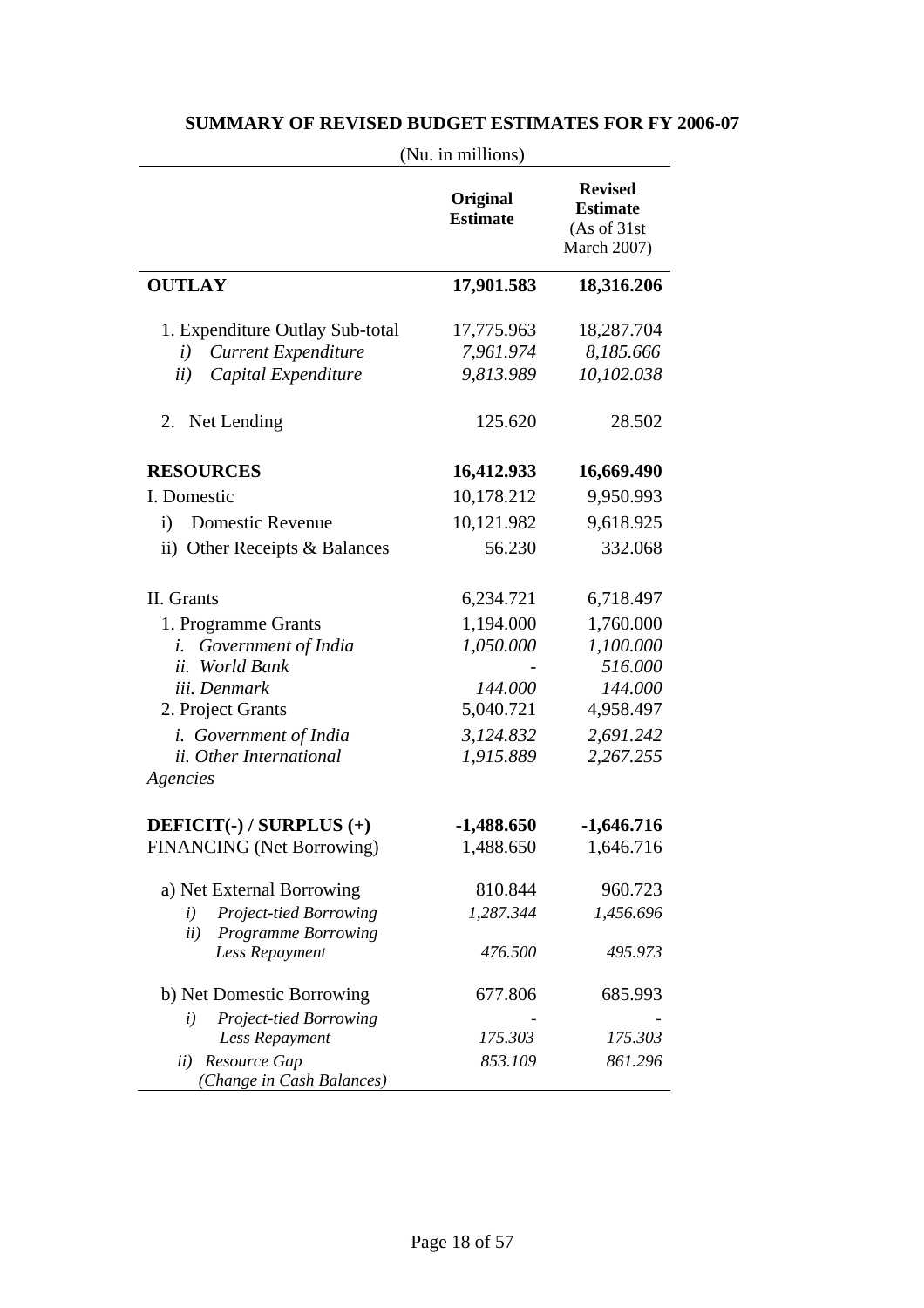# <span id="page-18-0"></span>**5.1 Outlay**

As against the original estimate, the total outlay as of  $31<sup>st</sup>$  March 2007 shows an increase of Nu. 414.623 m or 2%. The **current expenditure** is estimated at Nu. 8,185.666 m, 3 % higher from the original estimate of Nu. 7,961.974 m.

**Capital expenditure** budget has increased by Nu. 288.049 m or 3 %. The increase is accounted for by activities not foreseen at the time of the original budget preparation. Some of such major activities financed by the Royal Government's (RGoB) are as given in the table below.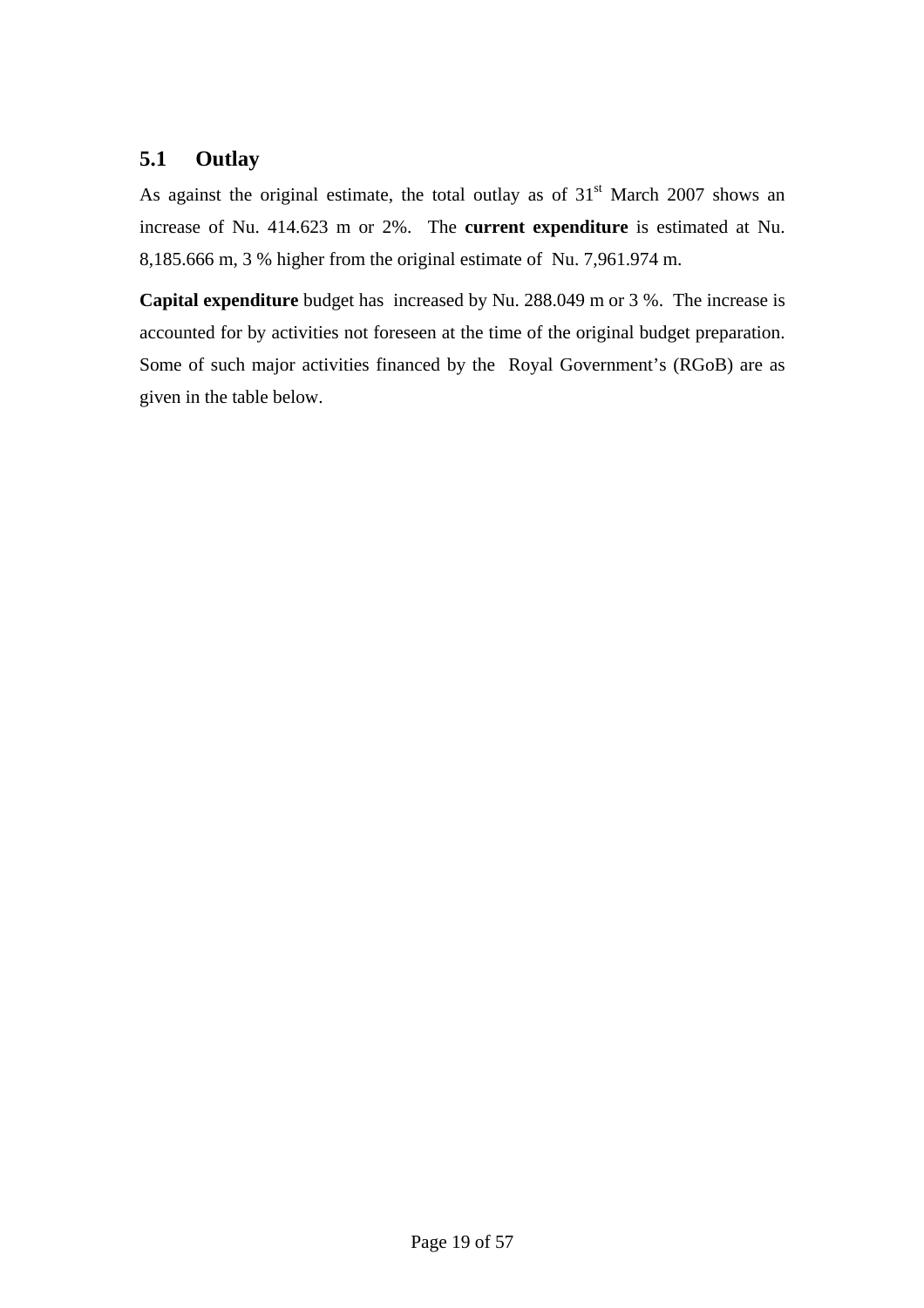| SI.<br>No.     | <b>Purpose</b>                                                                   | Nu. in<br>millions |
|----------------|----------------------------------------------------------------------------------|--------------------|
| $\mathbf{1}$   | Construction of Tshechu Ground, Tashichheo<br>Dzong                              | 48.950             |
| $\overline{2}$ | Construction of Badzaguru Dungdub temple at<br>Khuruthang, Punakha               | 8.319              |
| 3              | Compound Development of National Memorial<br>Chheoten, Thimphu City              | 7.870              |
| $\overline{4}$ | Remodelling of Changlingmethang Stadium,<br>Thimphu City                         | 48.789             |
| 5              | Construction of Vegetable Shopping Centre,<br>Thimphu City                       | 43.380             |
| 6              | Participation in International Horticulture Exhibition<br>in Chiangmai, Thailand | 5.817              |
| 7              | Celebration of 20th anniversary of Bhutan-Japan<br>diplomatic relations          | 2.322              |
| 8              | Issue of machine-readable citizenship identity cards                             | 10.300             |
| 9              | Establishment of JSW College of Business, Gedu                                   | 4.430              |
| 10             | Increase in stipends of students                                                 | 47.406             |
| 11             | National school games and sports                                                 | 1.400              |
| 12             | Medical Treatment (Third Country)                                                | 3.500              |
| 13             | Subsidy to BPC for diesel generator sets operations                              | 10.000             |
| 14             | Land acquisition for Supreme Court building,<br>Thimphu City                     | 52.895             |
| 15             | Land compensation for road widening (Babesa -<br>Chhudzom)                       | 11.574             |
| 16             | Restoration works of roads damaged by monsoon                                    | 56.736             |
| 17             | E-governance and establishment of call centres                                   | 30.000             |

Expenditures on the **national elections had been estimated** in the original budget at an amount of Nu. 214.438 m. The estimate has since been revised to Nu. 264.993 m. A summary of the status for the programme as on  $30<sup>th</sup>$  April 2007 is as follows: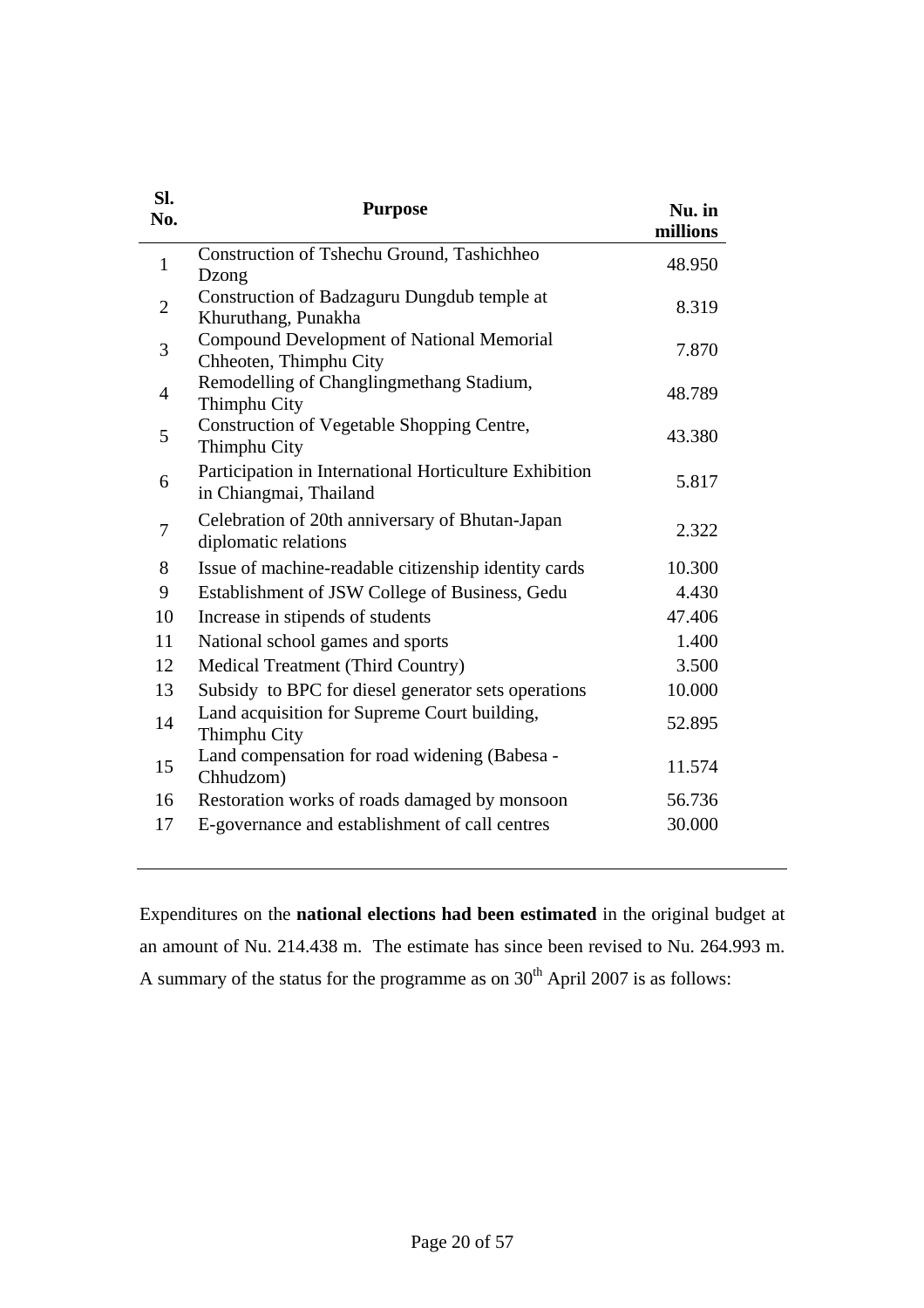|             | <i>Item</i>                                                   | Original<br><b>Estimate</b><br>(Nu, m) | <b>Estimate as on</b><br>30 <sup>th</sup> April<br>2007)<br>(Nu, m) | <b>Remarks</b>                             |
|-------------|---------------------------------------------------------------|----------------------------------------|---------------------------------------------------------------------|--------------------------------------------|
| i.          | Equipment                                                     | 86.500                                 | 62.000                                                              | Nu. $51 \text{ m}$ for<br>voting machines. |
| ii.         | Election<br>Commission<br><b>Head Office</b>                  | 13.072                                 | 24.351                                                              |                                            |
| iii.        | Establishment of<br><b>Election Offices</b><br>in Dzongkhags  | 10.150                                 | 22.382                                                              | In all 20<br>Dzongkhags.                   |
| iv.         | Training,<br>Publicity and<br>other preparatory<br>activities | 91.716                                 | 90.260                                                              |                                            |
| $V_{\rm r}$ | Election<br>simulation (Two<br>times)                         | 13.000                                 | 66.000                                                              | For TA/DA,<br>transport etc.               |
|             | <b>Total</b>                                                  | 214.438                                | 264.993                                                             |                                            |

#### <span id="page-20-0"></span>**FY 2006-07 Expenditure Budget for the National Election Activities**

**Net lending** has been revised downwards to Nu. 28.502 m with more realistic assessment of loans to corporations and recoveries from them.

# **5.2 Resources**

#### *5.2.1 Revenue*

Domestic revenue estimates have been revised downwards from the original estimates of Nu. 10,121.982 m to Nu. 9,618.925 m. This is mainly due to the reassessment of the realisation of the excise duty refund. As the claims for the year 2004 have yet to be verified, it is felt unlikely that the estimated funds will be received in the current FY. The other major reason is the re-estimation of the revenues from the THPP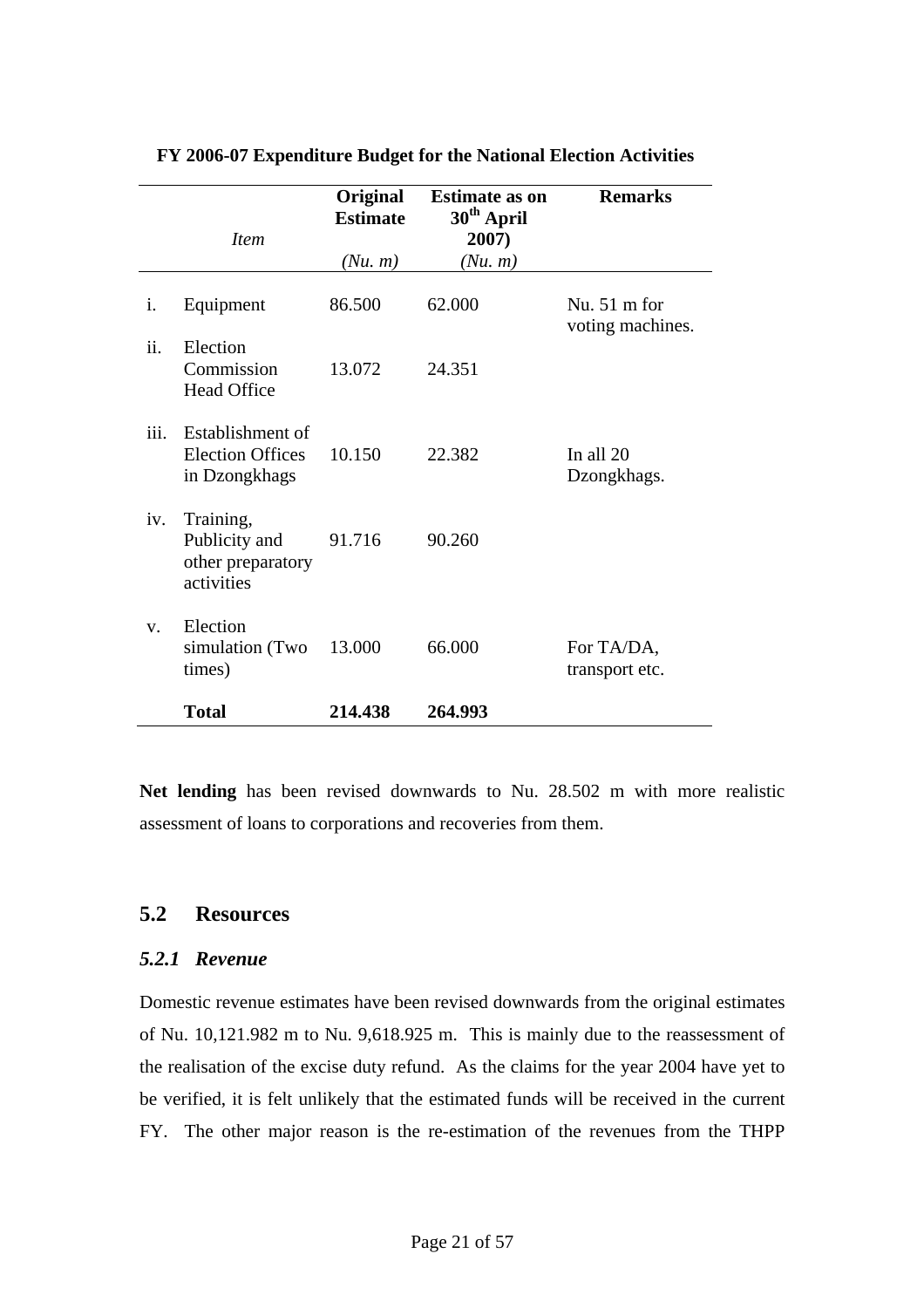<span id="page-21-0"></span>which were initially estimated based on a tariff of Nu. 2 per unit against the finalised tariff of Nu. 1.80 per unit.

The amounts from the other sources are largely on track with the original estimates except for minor variations under different heads.

The break-ups are as summarised in the table below:

| <b>Sl. No.</b>   | <b>Source</b>                       | Original<br><b>Estimates</b> | <b>Revised</b><br><b>Estimates</b> |
|------------------|-------------------------------------|------------------------------|------------------------------------|
|                  | <b>TOTAL NATIONAL REVENUE (A+B)</b> | 10,121.982                   | 9,618.925                          |
| $\mathbf A$      | <b>TAX REVENUE (I+II)</b>           | 5,586.850                    | 4,073.717                          |
| I                | <b>Direct Tax</b>                   | 3,061.010                    | 2,618.801                          |
| 1                | Corporate Income Tax                | 1,988.277                    | 1,486.312                          |
| $\overline{2}$   | <b>Business Income Tax</b>          | 341.014                      | 344.498                            |
| $\mathfrak{Z}$   | Salary Tax / PIT                    | 146.416                      | 140.142                            |
| $\overline{4}$   | Other Tax Revenue                   | 585.303                      | 647.849                            |
| $\mathbf{I}$     | <b>Indirect Tax</b>                 | 2,525.840                    | 1,454.916                          |
| $\boldsymbol{l}$ | Sales Tax                           | 781.038                      | 777.944                            |
| $\overline{2}$   | <b>Export Tax</b>                   | 0.894                        | 0.102                              |
| $\mathfrak{Z}$   | <b>Excise Duty</b>                  | 1,516.406                    | 515.415                            |
| $\overline{4}$   | <b>Import Duty</b>                  | 223.176                      | 156.467                            |
| 5                | <b>Other Tax Revenue</b>            | 4.326                        | 4.988                              |
| B                | <b>NON-TAX REVENUE</b>              | 4,535.132                    | 5,545.208                          |
| $\mathfrak{1}$   | Adm. Fees & Charges                 | 215.285                      | 226.279                            |
| $\overline{2}$   | Capital Revenue                     | 217.568                      | 199.578                            |
| $\mathfrak{Z}$   | Revenue from Govt. Dept/Agencies    | 86.565                       | 111.194                            |
| $\overline{4}$   | <b>Dividends</b>                    | 3,460.813                    | 2,012.090                          |
| 5                | Transfer of Profits                 | 271.701                      | 2,593.810                          |
| 6                | Other Non-Tax Revenue               | 8.246                        | 9.329                              |
| 7                | <b>Interest from Corporations</b>   | 274.954                      | 392.928                            |

| <b>REVISED DOMESTIC REVENUE ESTIMATES FOR FY 2006-07</b> |  |
|----------------------------------------------------------|--|
| $(NII$ in millione)                                      |  |

The revenue from the THPP is expected from this FY. It was estimated at Nu. 1,750 m for the current FY and it is likely to be on track. It would constitute 18 % of total revenue and 39 % of the total power-sector revenue.

#### *5.2.2 Grants*

Under external grant assistance, a total increase of Nu. 483.776 m is anticipated. This is mainly on account of the Second Development Policy Grant (*approximately US \$*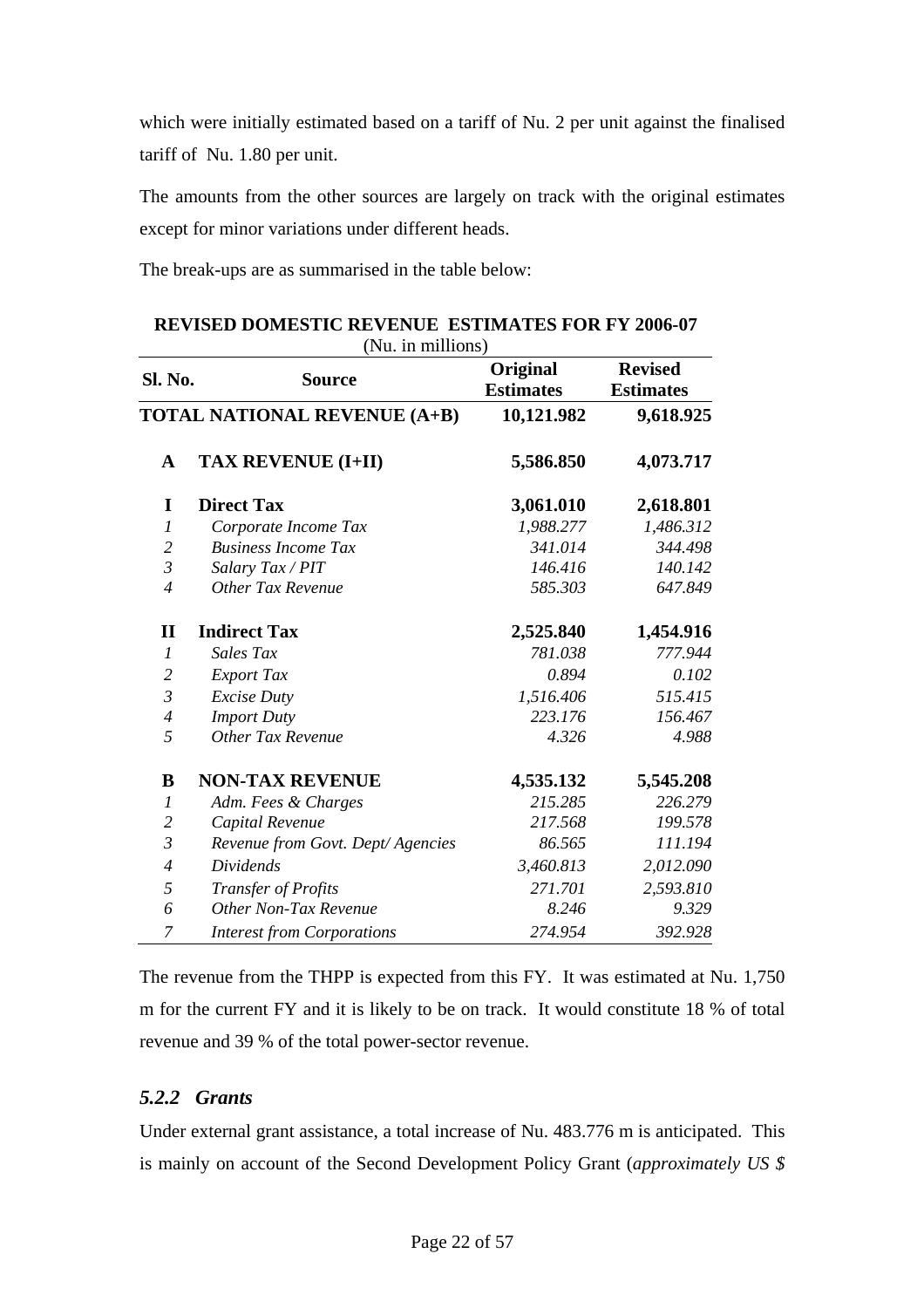<span id="page-22-0"></span>*12 m*) being provided by the World Bank. The other differences are accounted for by the changes in disbursements of resources under project-tied grants.

# **5.3 Overall Balance and Financing**

With the above scenario, especially with the increase in the expenditure budget, the overall fiscal balance for the FY 2006-07 is expected to be a deficit of Nu. 1,646.716 m. Against the estimated GDP of Nu.46,509m, it would be 3.5 %, which is a slight increase from 3.2 % of the original estimates but still below the ceiling of 5 %. This amount is being financed as follows:

**External Borrowing**: Against the project-tied external borrowing of Nu. 1,456.696 m, the repayment is expected to be Nu. 495.973 m. Thus the net external borrowing will be Nu. 960.723 m or 2.1 % GDP.

**Domestic Borrowing**: While there is no new project-tied borrowing from the domestic financial system during the FY, the resource gap is to be financed from domestic borrowing. After discounting the repayment of Nu. 175.303 m on domestic borrowings, the net financing of the deficit from domestic sources will be Nu. 685.993 m or 1.5 % of GDP.

# **5.4 Debt**

No significant change is foreseen in the total **debt service** budget. At Nu.1,111.403 m, it is expected to remain at 2.3 % of GDP. By the end of June 2007, the **external debt outstanding** on account of the Royal Government's own loans is expected to be Nu. 7,708.557 m or 16 % of GDP. That of corporations is likely to be Nu. 23,883.762 m or 51 % of GDP. The **internal debt outstanding** will be Nu. 1,681 m or 3.61 % of estimated GDP.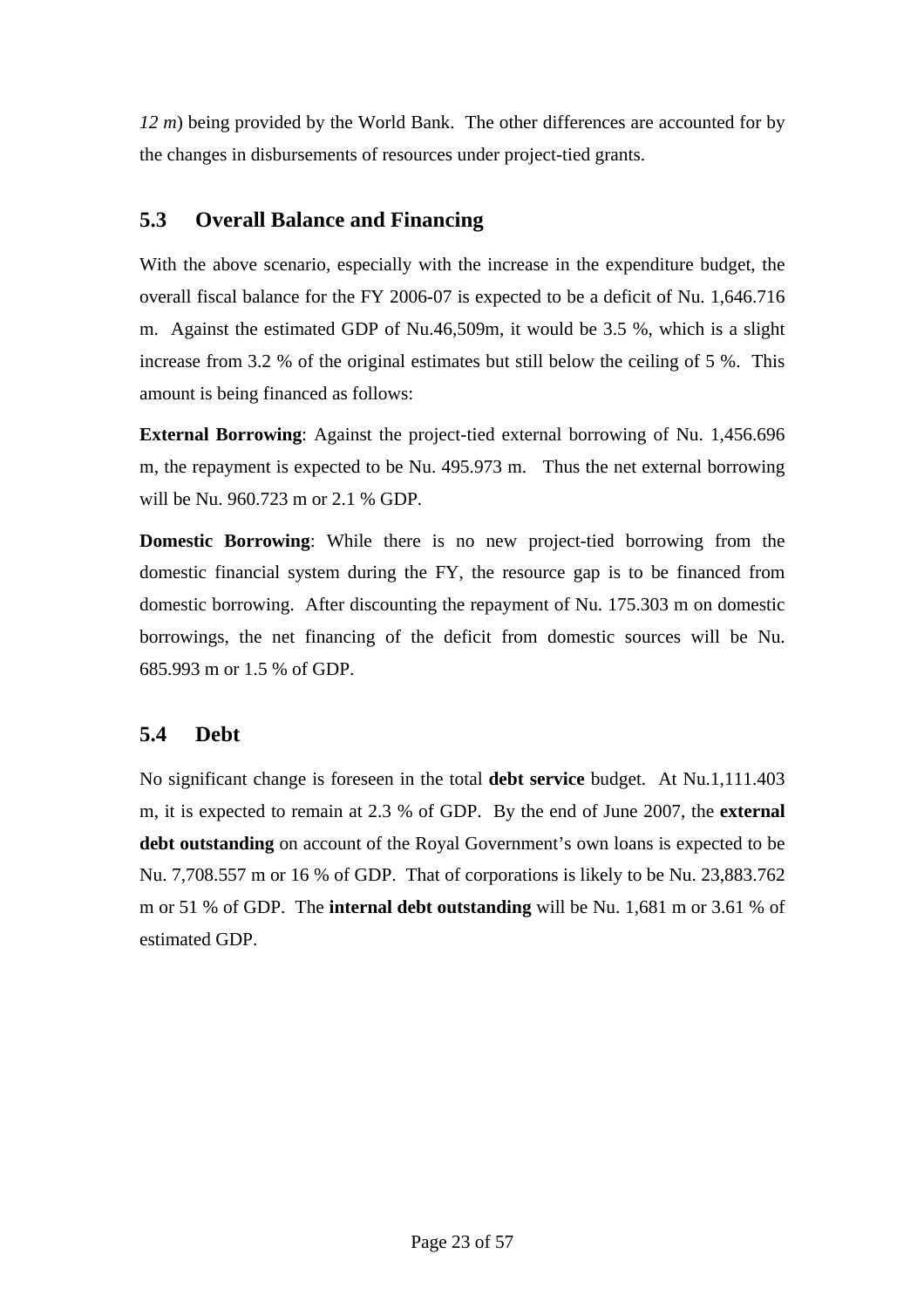# <span id="page-23-0"></span>**Part VI BUDGET ESTIMATES FOR THE FY 2007-08**

Being the final year of the 9th Plan, the expenditure budget estimates for the new FY has been drawn up mainly with the view to complete most of the activities of the 9th Plan. Hence, the amount is larger by 22 % from that of the FY 2006-07's revised estimates. This is summarised in the table below.

|                                  | Nu. in millions |
|----------------------------------|-----------------|
| <b>OUTLAY</b>                    | 20,585.600      |
| 1. Expenditure Outlay Sub-total  | 22,239.317      |
| <b>Current Expenditure</b><br>i) | 11,620.883      |
| ii)<br>Capital Expenditure       | 10,618.434      |
| 2. Net Lending                   | 1,653.717       |
| <b>RESOURCES</b>                 | 19,535.432      |
| I. Domestic                      | 13,152.495      |
| <b>Domestic Revenue</b><br>i)    | 13,130.209      |
| $a)$ Tax                         | 5,762.225       |
| b) Non-tax                       | 7,367.984       |
| ii) Other Receipts & Balances    | 22.286          |
| II. Grants                       | 6,382.937       |
| 1. Programme Grants              | 1,262.000       |
| 2. Project Grant                 | 5,120.937       |
| DEFICIT(-) / SURPLUS (+)         | $-1,050.168$    |
| <b>FINANCING</b> (Net Borrowing) | 1,050.168       |
| a) Net External Borrowing        | 467.869         |
| i) Project-tied borrowing        | 1,193.031       |
| <i>ii</i> ) Programme borrowing  | 172.000         |
| Less repayment                   | 1,832.900       |
| b) Net Domestic Borrowing        | 1,518.037       |
| i) Project-tied borrowing        |                 |
| Less Repayment                   | 175.303         |
| <b>Resource Gap</b><br>$\rm ii)$ | 1,693.340       |
| (Change in cash balances)        |                 |

# **BUDGET ESTIMATES FOR FY 2007-08**

# **6.1 Expenditure Budget Outlay**

The total expenditure budget outlay is estimated at Nu.22,239.317 m. This is 39 % of the estimated GDP of Nu.52,846 m. On the whole, the outlay increases by a margin 22 % from that of the revised estimates of FY 2006-07. The reasons for the higher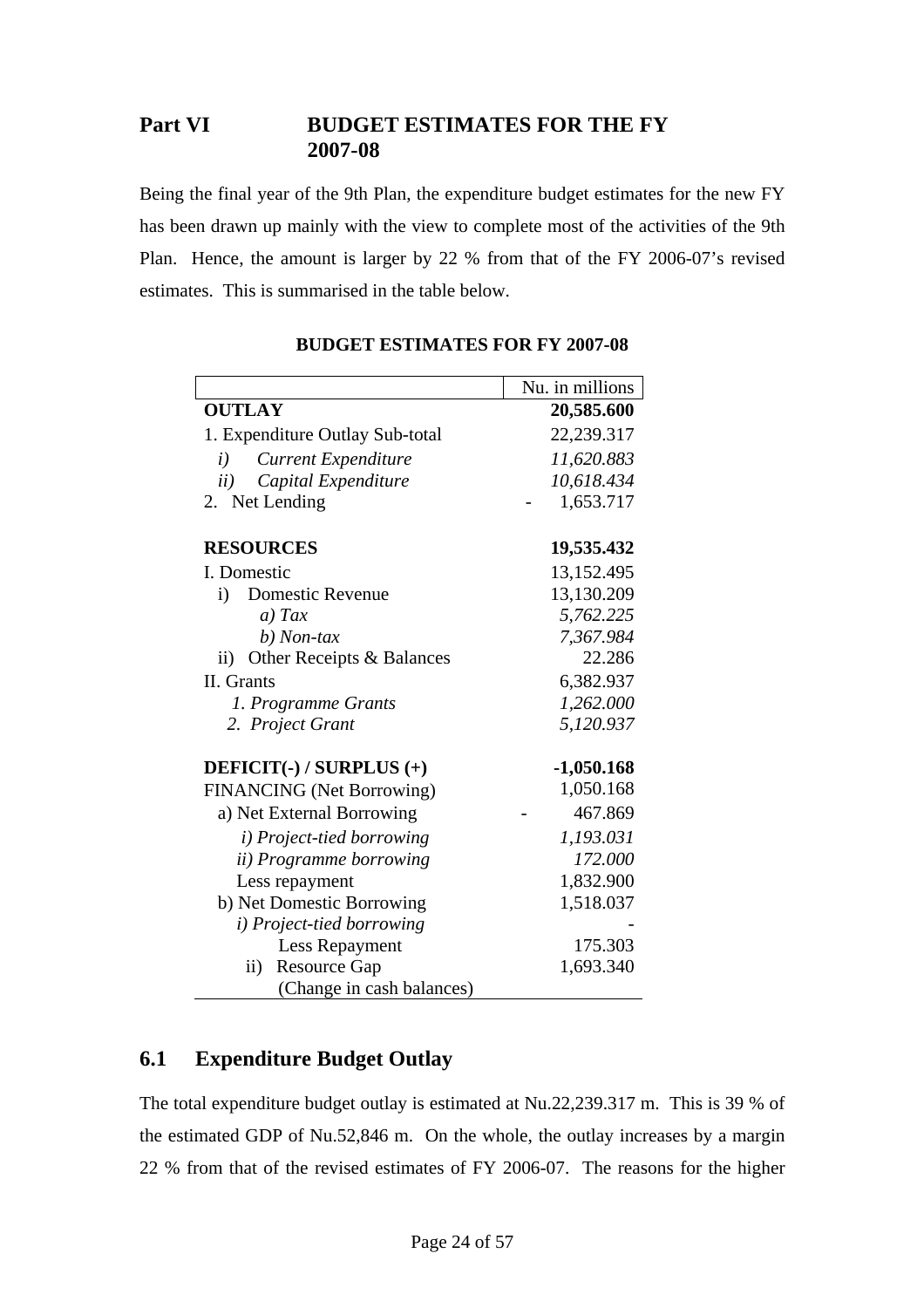<span id="page-24-0"></span>amount can be seen in the changes in the respective components explained below. The pressure on prices is likely to be modest as the increase in aggregate demand will be largely deflected by imports. The impact on external reserves is also not likely to be severe given the additional inflow of Indian Rupees on account of the THPP's electricity exports.

### *6.1.1 Current Expenditure*

On the whole, current expenditures are estimated at Nu. 11,620.883 m or 42 % increase over the revised FY 2006-07 budget estimates. The increase is mainly accounted for by the estimated increase in interest payments. Discounting the interest payments, the increase is 15 %. In spite of the substantial increase, total current expenditures are still covered fully by the estimated revenues of Nu. 13,130.209 m.

The major components of current expenditures are briefly explained below:

#### **Pay Expenditure**

Current expenditures largely comprise of pay of the Government employees. In the FY 2007-08, it is estimated at Nu. 3,803.119 m which is around 36 % of the estimated revenues (*net of interest revenues*). As against the estimated current expenditures (*net of interest expenditure*), the ratio is 43 %. While these ratios are within the past average trends, the Government has to be cautious to ensure that they do not increase further.

#### **Interest Payments**

Interest payments budget is being highlighted as a distinct item as it reflects the trend in the effects of past debts. For the FY 2007-08, it is estimated at Nu. 2,737.674 m as compared to Nu. 440 m in the revised estimates of FY 2006-07. The stark contrast is mainly due to the interest liabilities on account of the loan for the THPP. It is anticipated that the loan repayment for THPP will start from the coming FY. However, the Honourable Members will note that this does not put any additional burden on the budget because the total amount of interest is provided for by the THPP's own earnings. Interest payments on loans obtained purely for the Government's general development projects amount to only 2.1 % of the current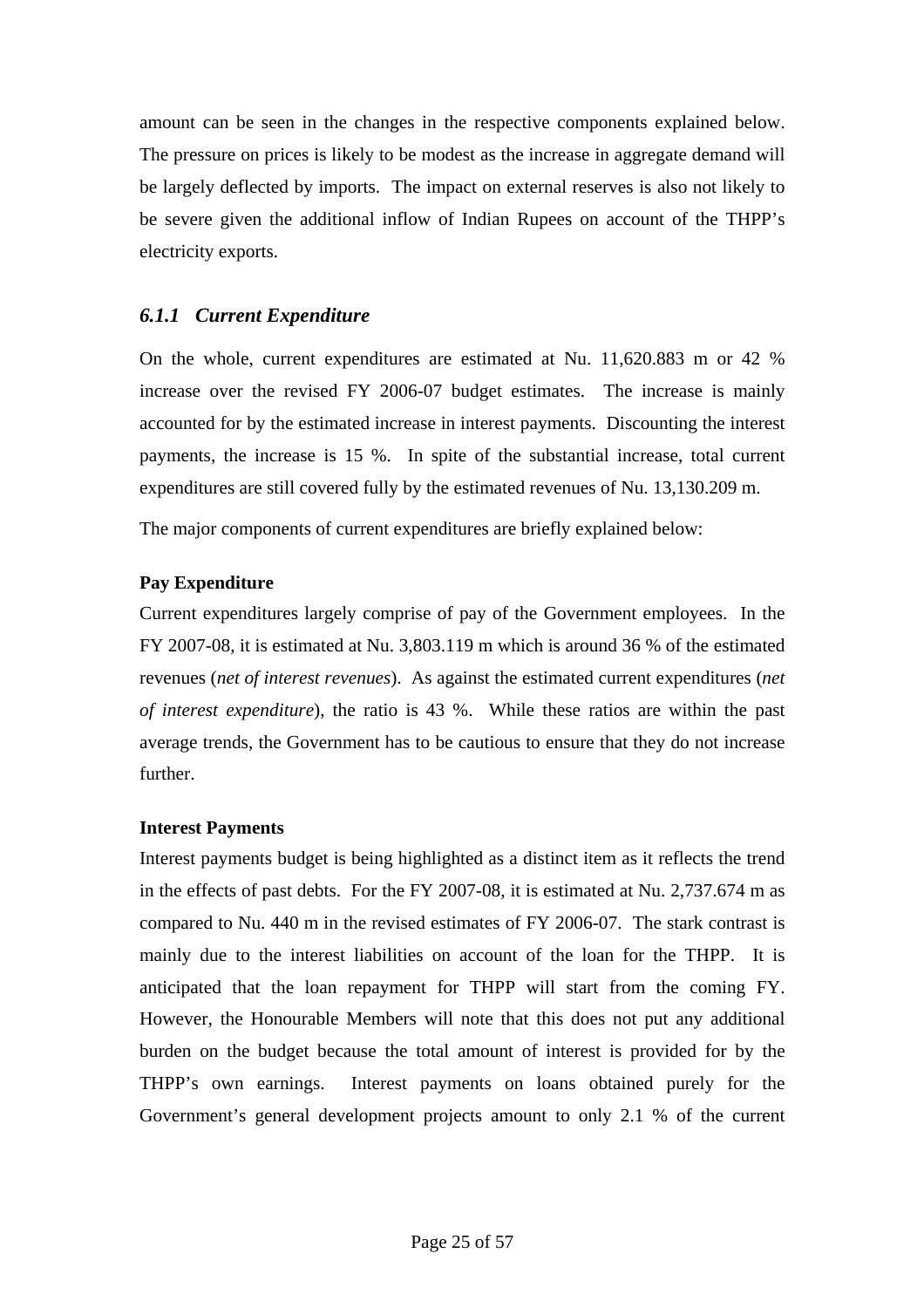<span id="page-25-0"></span>expenditures (*net of interest expenditures on account of corporations*). Similarly, it accounts for 1.9% of the revenues (*net of interest receipts from corporations*).

Interest payments on domestic loans include the interest on the Government's loan contracted for the purchase of one aircraft in FY 2005-06. The interest amount is Nu.86.775 m for the FY 2007-08.

#### **Subsidies**

Subsidies are estimated at Nu. 902.960 m. Among the large components is the provision for the DAC's payment of the interest on its loan for the purchase of one new aircraft. The other significant ones are the operational budgets of the Bhutan Broadcasting Service (BBS) and the Thimphu City Corporation (TCC). The provision also includes Nu. 110.6 m for the Government's contribution to the political parties' campaign funds.

#### **Current Expenditure Others**

This part of expenditures comprise of all the other current expenditures and is estimated at Nu. 4,177.130 m or 5 % increase from the revised 2006-07 estimate. It includes Nu. 234.619 m for the national elections.

#### *6.1.2 Capital Expenditure*

Capital expenditures reflect the state of development activities being carried out. For the FY 2007-08, it is estimated at Nu. 10,618.434 m, and it is based on the remaining on-going major capital works of the  $9<sup>th</sup>$  Plan. In line with the past averages, the capital expenditures for FY 2007-08 is estimated at 20 % of the GDP or 52 % of the total budget outlay.

Subsidies on capital account of the budget and capital injections into the corporations is estimated at Nu. 1,110.232 m for the new FY. The large components are for the provision of external funds to the Bhutan Power Corporation (BPC) for the continuing power transmission and rural electrification activities (*Nu. 514 m*), and to the BBS for the completion of the GoI-assisted project. (*Nu. 131.412 m*). It also includes the provisions kept for the RGoB's equity in the Dagachhu hydro-power project (*Nu. 270 m*), and for the construction of the Bhutan-India Friendship Association's office building (*Nu. 20 m*).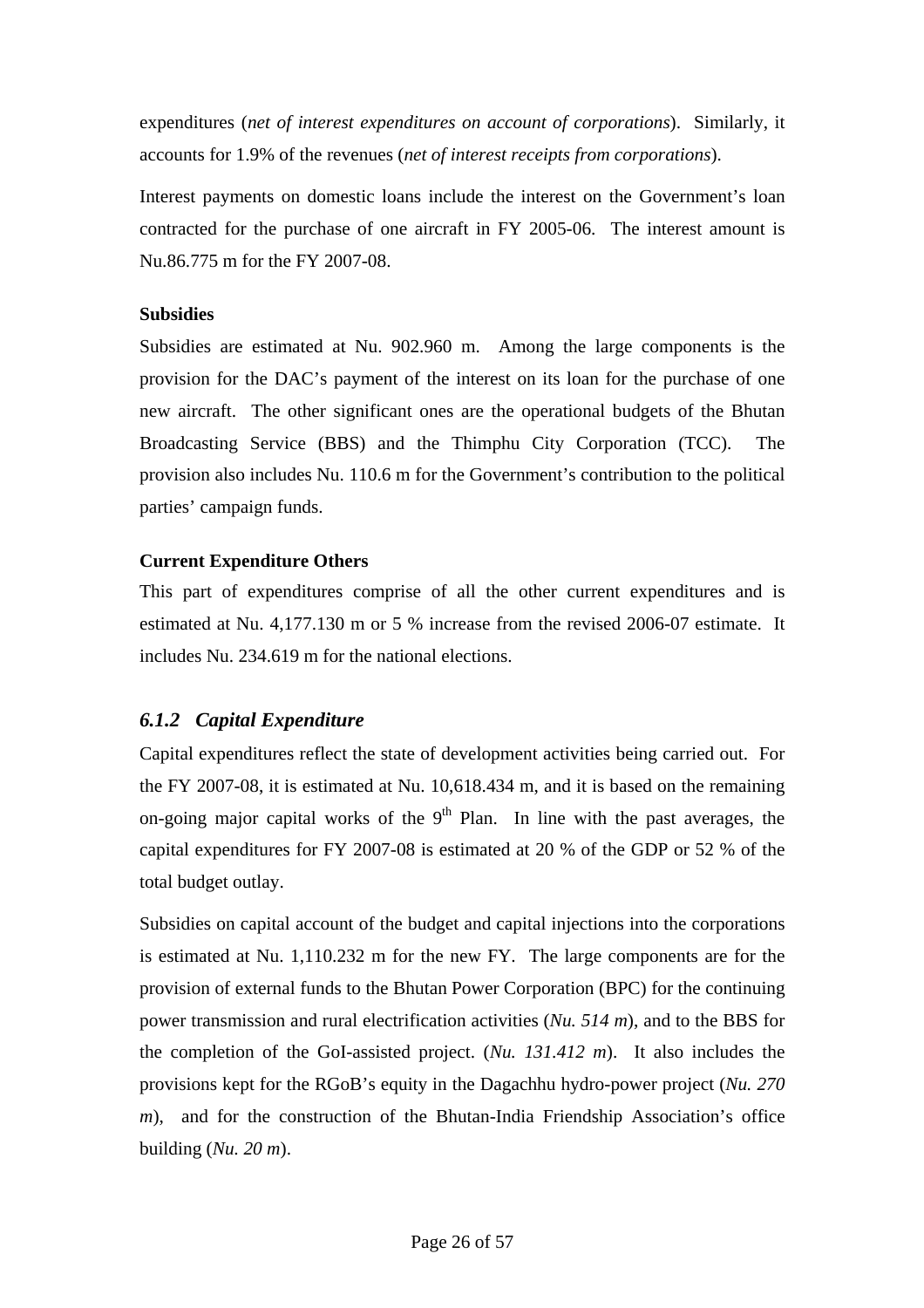<span id="page-26-0"></span>Some of the other major capital works budgeted for the FY 2007-08 are the following:

- i) construction of National Council building Nu. 70 m,
- ii) construction of residences for ministers and heads of constitutional post holders in Motithang - Nu. 229 m,
- iii) Secretariat building for Education Ministry Nu. 50 m,
- iv) Thimphu Tshechu ground construction Nu. 45 m,
- v) Construction of Supreme Court building Nu. 225.147 m,
- vi) Post Graduate scholarships Nu. 36 m,
- vii) Establishment of Jigme Singye Wangchuck College of Business in Gedu Nu. 49 m.

These will feature later under the respective sector's budget allocations.

# **6.2 Net Lending**

Lending is expected to be around Nu. 40 m only in the coming FY. This is because most of the corporate sector loans have ended and no disbursements are expected on new loans in the FY 2007-08. Recoveries of loans from corporations are estimated at Nu.1,693.717m, an amount considerably higher than in the past. This is mainly because the THPP loan repayment will begin as mentioned before.

# **6.3 Resources**

#### *6.3.1 Revenue*

Total revenues for FY 2007-08 is estimated at Nu. 13,130.209 m, 37 % higher than the revised estimates for FY 2006-07. The core revenue (*excluding the interest receipts from corporations on on-lent funds*) is however projected to increase by 13.5 % over the FY 2006-07 revised estimates. This increase is mainly due to the commencement of revenue inflows from the THPP as corporate tax (*Nu. 914 m*) and dividends (*Nu. 1,706 m*).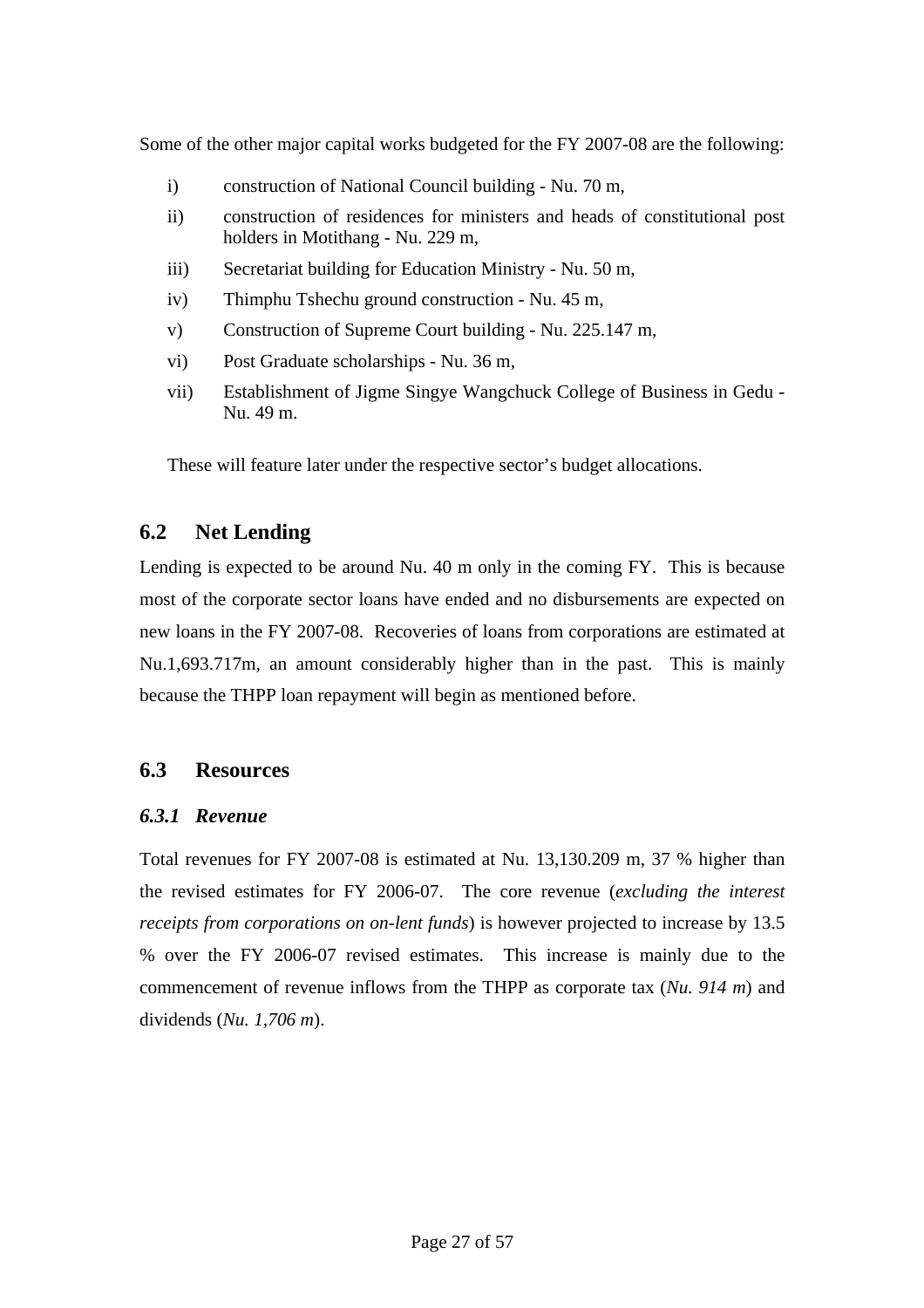The summary of the revenue estimates are as given below:

| <b>Sl. No.</b> | <b>Source</b>                       | Nu. in millions |
|----------------|-------------------------------------|-----------------|
|                | <b>TOTAL NATIONAL REVENUE (A+B)</b> | 13,130.209      |
| A              | <b>TAX REVENUE (I+II)</b>           | 5,762.225       |
|                | <b>I.</b> Direct Tax                | 4,012.458       |
|                | 1. Corporate Income Tax             | 2,799.344       |
|                | 2. Business Income Tax              | 393.083         |
|                | 3. Salary Tax / PIT                 | 153.737         |
|                | 4. Other Tax Revenue                | 666.294         |
|                | <b>II.</b> Indirect Tax             | 1,749.767       |
|                | 1. Sales Tax                        | 777.944         |
|                | 2. Export Tax                       | 0.374           |
|                | 3. Excise Duty                      | 836.665         |
|                | 4. Import Duty                      | 129.550         |
|                | 5. Other Tax Revenue                | 5.234           |
| B              | <b>NON-TAX REVENUE</b>              | 7,367.984       |
|                | 1. Adm. Fees & Charges              | 217.337         |
|                | 2. Capital Revenue                  | 84.57           |
|                | 3. Revenue from Govt. Departments   | 112.523         |
|                | 4. Dividends                        | 3,741.901       |
|                | 5. Transfer of Profits              | 550.450         |
|                | 6. Other Non-Tax Revenue            | 8.658           |
|                | 7. Interest from Corporations       | 2,652.545       |

**DOMESTIC REVENUE PROJECTIONS FOR FY 2007-08** 

#### **Tax Revenues**

Tax revenues are expected to be Nu. 5,762.225 m, comprising primarily of the corporate income tax (CIT) which constitutes almost 49 % of the tax revenues. 77 % of the CIT is estimated to come from the hydro-power corporations. With the incorporation of the THPP as a company, its contribution to CIT is expected to be Nu. 914.136 m. Business Income Tax is expected to grow marginally. The Personal Income Tax is also expected to grow to Nu. 153.737 m with the decision to restore the previous tax rates.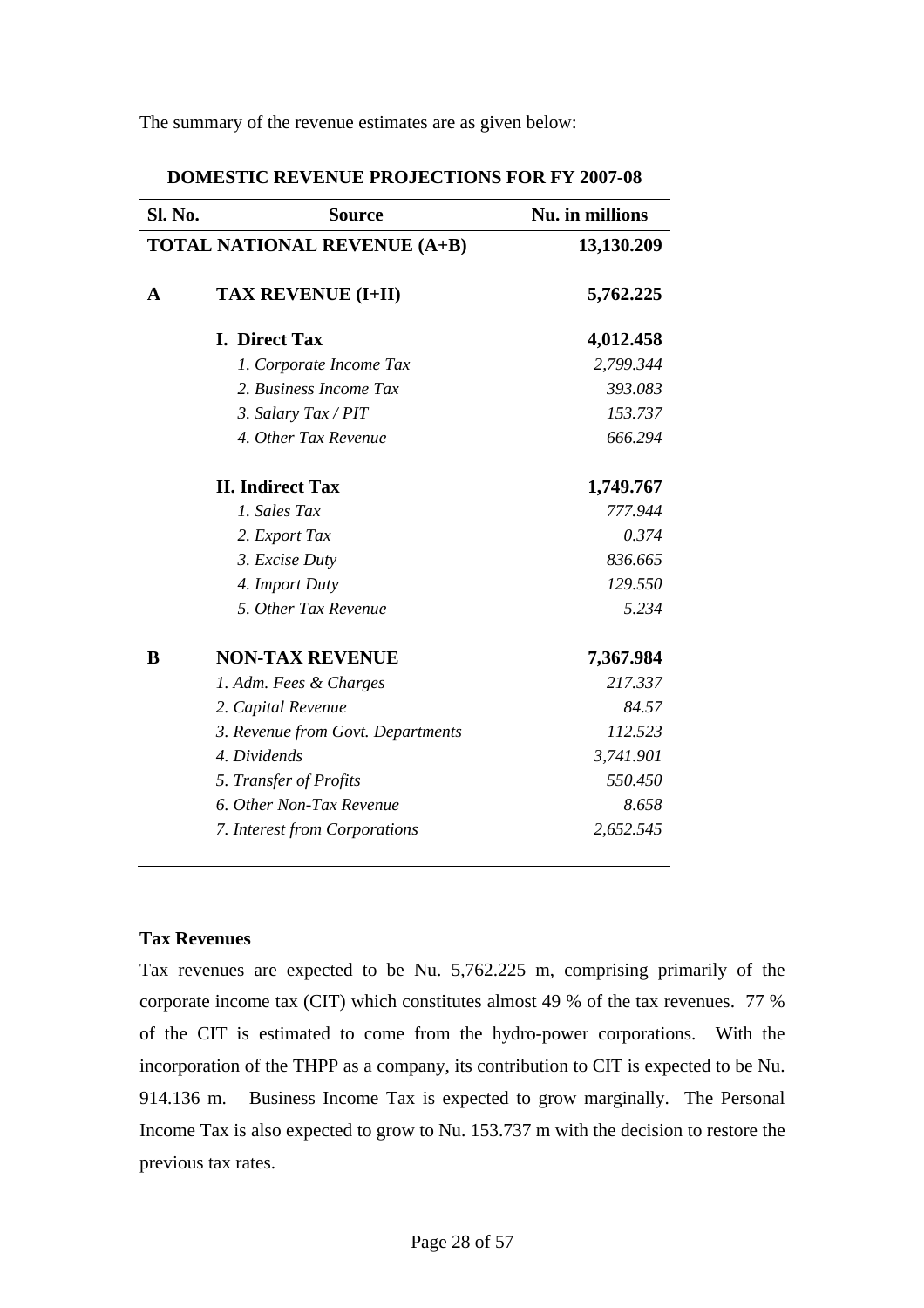#### <span id="page-28-0"></span>**Non-tax Revenue**

Non-tax revenues (*net of interest receipts from corporations on on-lent funds*) is estimated at Nu. 4,715.439 m, and the largest component is the dividend from the Government's shares in the companies. As in the case of the direct taxes, this is largely accounted for by the hydro-power corporations (*Nu. 3,575.087 m or 49 % of non-tax revenue*). Dividends from THPP is estimated at Nu. 1,706.387 m or 46 % of the total dividend revenue.

#### *6.3.2 Grants*

External grants are estimated at Nu. 6,382.937 m for the coming FY. The Programme Grant amount (*Nu. 1,262 m*) is as per the schedules agreed with development partners. The Project Grants are estimated at Nu. 5,120.937 m, and it is based on the respective agencies' capacities to carry out the activities.

As usual, the largest programme grants are received from Bhutan's closest friend and neighbour India. The overall programme grant from the Government of India for the entire 5-years of the  $9<sup>th</sup>$  Plan has been agreed at Nu. 8,200 m, and for this last year of the Plan, the amount is Nu. 1,100 m. Apart from India, Denmark also provides similar grants.

The Government of India is also the largest provider of project-tied grants. In the new FY, i.e., the last year of the 9th Plan, an amount of Nu. 3,017.890 m has been estimated to be disbursed. Grant assistance in such form from the other development partners is estimated to be Nu. 2,103.047 m.

Once again, I take this opportunity to express our gratitude to the government and the people of India and the government and people of all our other development partners for providing such assistance generously.

# **6.4 Overall Balance and Financing**

The overall balance is projected to be a deficit of Nu. 1,050.168 m. On the estimated GDP, it constitutes around 2 %. This deficit will be financed by net domestic borrowing, and is expected to cover 10 % of the capital expenditures. The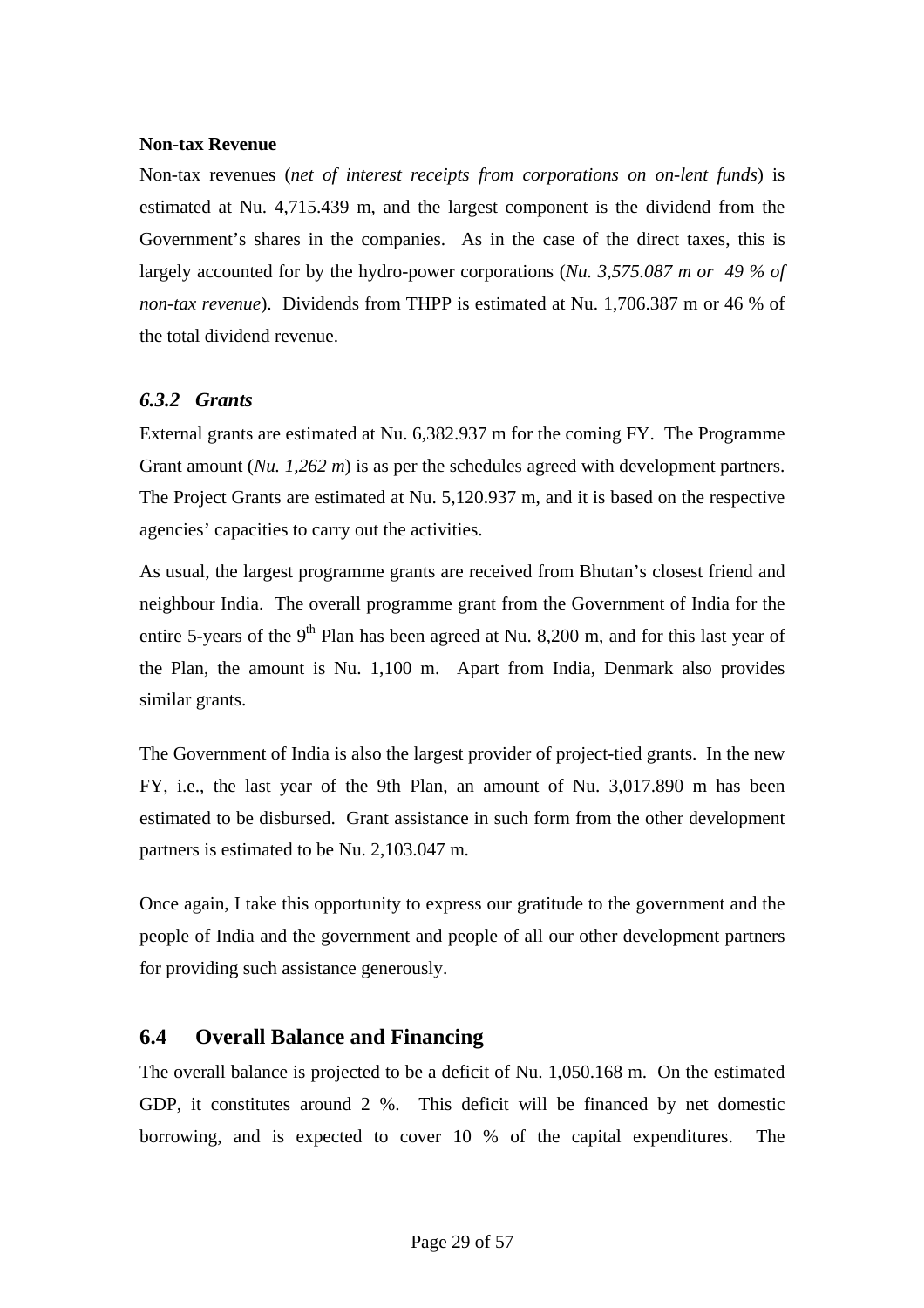<span id="page-29-0"></span>Government's domestic borrowings to the extent forecast are not likely to have any adverse impact on credit to the private sector, given the favourable liquidity situation.

# **6.5 Debt**

#### **Debt Service**

An amount of Nu. 1,832.900 m has been budgeted for principal repayment of external loans. It is an incomparably higher amount than the past because of the THPP loan. Of the estimated GDP, debt service constitutes 9 %. If the corporate debt service is excluded, i.e., debt service only on account of loans contracted directly by the Government (*Nu. 487.391 m*), the Government's debt service comes to only 0.92 % of GDP.

The debt principal repayment on the RGoB's internal loans is budgeted at Nu. 175.303 m only, which is for the loan obtained for the aircraft purchase.

### **Debt Outstanding**

At the end of the FY, the total **external debt** outstanding is expected to be Nu. 43,331m or 82 % of the estimated GDP. On account of the RGoB's own obligations, it is expected to be Nu. 9,592 m or 18 % of estimated GDP, while it is estimated to be Nu. 33,739 m or 64 % of estimated GDP for corporations. The **internal debt** outstanding is estimated to be Nu. 2,367 m or 4.5 % of estimated GDP.

# **6.6 Dzongkhag and Gewog Expenditure Budget**

A budget of Nu. 4,358 m, which is around 20 % of the total outlay, is projected for implementation by the Dzongkhags and Gewogs. The distribution between Dzongkhags and Gewogs is 90 % and 10 %. Since most of the  $9<sup>th</sup>$  Plan activities executed by the Dzongkhags and Gewogs have been completed, the outlay in the FY 2007-08 is less by about 7 % from the revised outlay of FY 2006-2007. The pertinent activities are constructions of rural water supply, farm roads, power-tiller tracks and Gup's office and renovation of Lhakhangs. A summary is provided in the table below: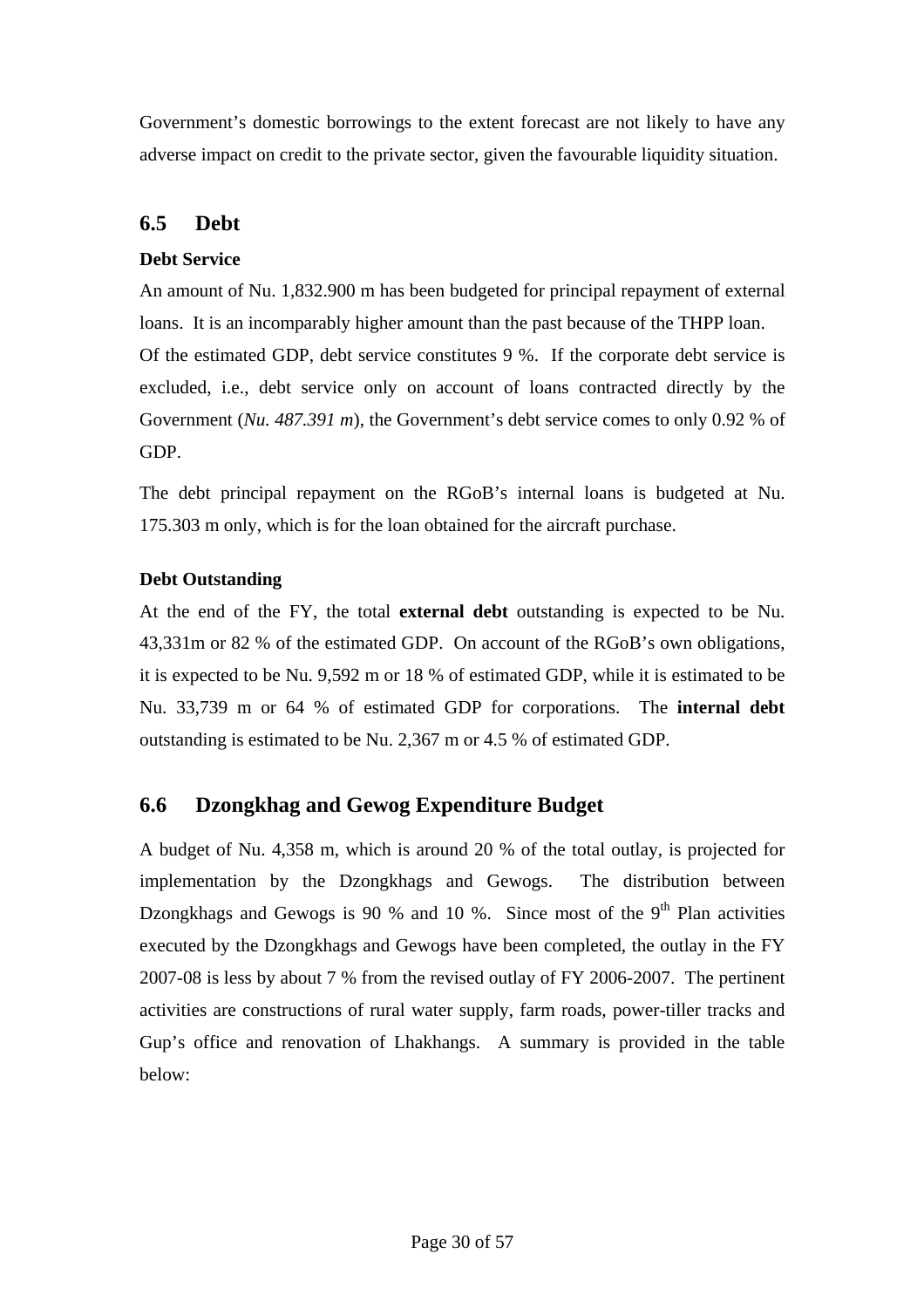| <b>Description</b> | <b>Revised 2006-07</b><br><b>Budget</b><br>(31st March 2007) | <b>2007-08 Budget</b><br><b>Estimates</b> |  |
|--------------------|--------------------------------------------------------------|-------------------------------------------|--|
| <b>Dzongkhag</b>   | 4,079.882                                                    | 3,920.804                                 |  |
| Current            | 2,460.149                                                    | 2,534.456                                 |  |
| Capital            | 1,619.733                                                    | 1,386.348                                 |  |
| Gewog              | 600.504                                                      | 437.120                                   |  |
| Current            | 79.616                                                       | 97.952                                    |  |
| Capital            | 520.888                                                      | 339.168                                   |  |
| <b>Combined</b>    |                                                              |                                           |  |
| Dzongkhags &       |                                                              |                                           |  |
| <b>Gewogs</b>      | 4,680.386                                                    | 4,357.924                                 |  |
| Current            | 2,539.765                                                    | 2,632.408                                 |  |
| Capital            | 2,140.621                                                    | 1,725.516                                 |  |

#### **Summary of Expenditure Budget Provisions in Dzongkhags' and Gewogs' Budgets**  (Nu. in millions)

The share for the social sector is Nu. 2,588 m or 12 %, of which Nu.1,998 m is for the Education sector, and includes the construction of schools. The Health sector's share is Nu. 590 m for activities comprising of RWSS works and constructions of Basic Health Units (BHU). The appropriations for the Renewable Natural Resources (RNR) sector is Nu. 780 m. A sum of Nu. 16 m is also set aside for the construction of Gups' offices.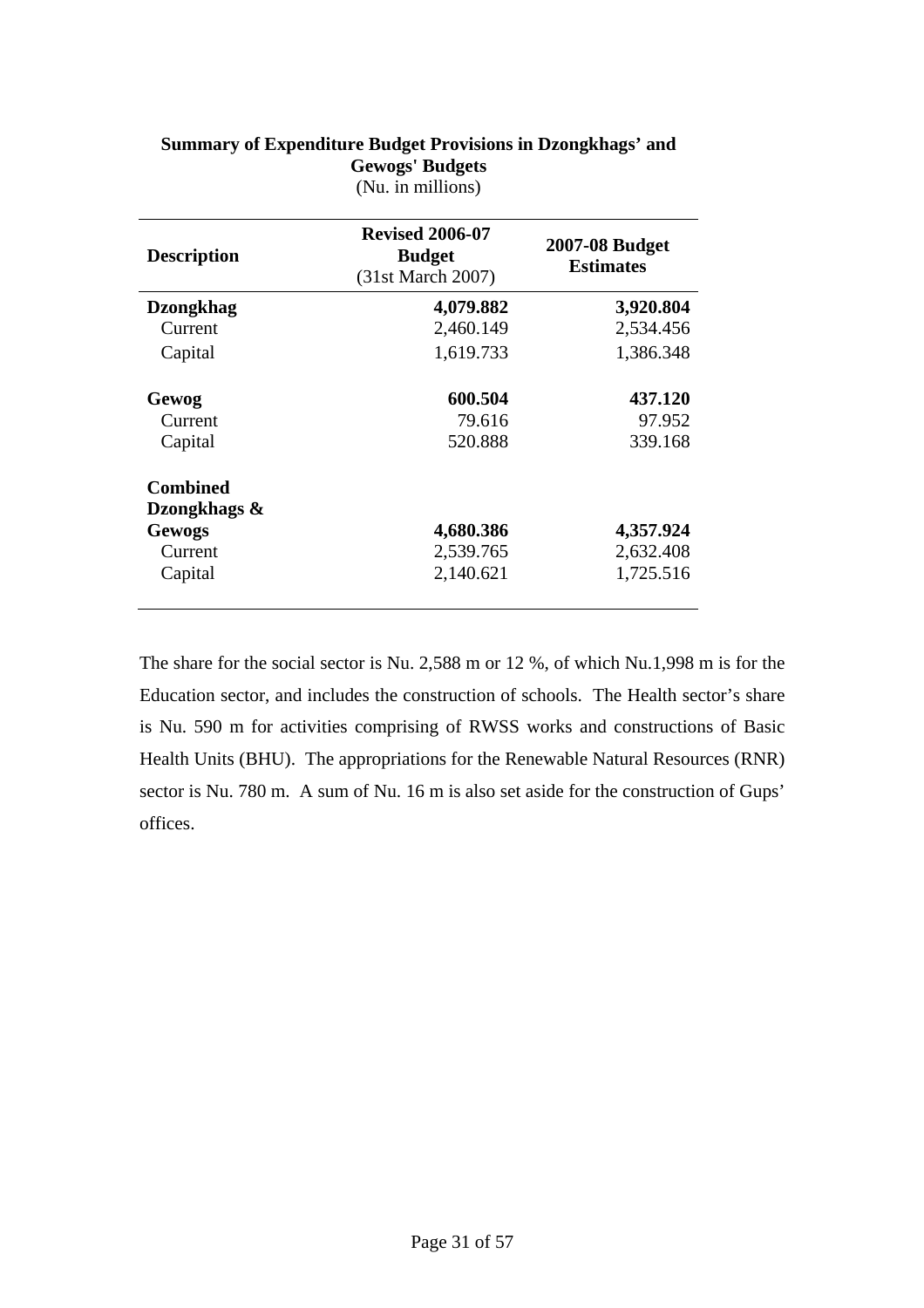# <span id="page-31-0"></span>**6.7 Sector Allocations**

The sector-wise distribution in FY 2007-2008 budget is presented in the table below:-

| <b>Sectors</b>           | <b>Current</b> | Capital    | <b>Total</b> | <b>Percent</b> |
|--------------------------|----------------|------------|--------------|----------------|
|                          |                |            |              |                |
| <b>Social Services</b>   | 2,913.900      | 2,318.242  | 5,232.142    | 22%            |
| Health                   | 993.691        | 853.461    | 1,847.152    | 8%             |
| Education                | 1,920.209      | 1,464.781  | 3,384.990    | 14%            |
| <b>Economic and</b>      |                |            |              |                |
| <b>Public Sector</b>     | 1,981.546      | 6,055.631  | 8,037.177    | 33%            |
| Agriculture              | 1,037.706      | 1,281.894  | 2,319.600    | 10%            |
| Mining &                 |                |            |              |                |
| Manufacturing            |                |            |              |                |
| <b>Industries</b>        | 87.713         | 127.225    | 214.938      | $1\%$          |
| Roads                    | 227.501        | 2,272.033  | 2,499.534    | $10\%$         |
| Housing &                |                |            |              |                |
| Community                |                |            |              |                |
| Amenities                | 281.923        | 983.669    | 1,265.592    | 5%             |
| <b>Communications</b>    | 301.598        | 246.631    | 548.229      | 2%             |
| Energy                   | 45.105         | 1,144.179  | 1,189.284    | 5%             |
| <b>Cultural Services</b> | 284.626        | 278.682    | 563.308      | 2%             |
| <b>General Public</b>    |                |            |              |                |
| <b>Services</b>          | 3,703.137      | 1,965.879  | 5,669.016    | 24%            |
| <b>National Debt</b>     |                |            |              |                |
| <b>Services</b>          | 2,737.674      | 2,048.203  | 4,785.877    | 20%            |
| Repayment                | 2,737.674      | 2,008.203  | 4,745.877    | 20%            |
| Lending                  |                | 40.000     | 40.000       |                |
| Total                    | 11,620.883     | 12,666.637 | 24,287.520   | 100%           |

#### *6.7.1 Social Services*

In keeping with the Royal Government's policy, high priority has been accorded continuously to the Social Sector in every budget. Thus, the highest budget allocation (*22 %*) has been made to this sector in the new budget also. The combined budget of the two sectors amounting to Nu. 5,232 m is about 10 % of the estimated GDP, which is well above the average for the developing countries.

#### **6.7.1.1 Health**

With the Royal Government's policy to provide universal access to primary health care, a sum of Nu. 1,847 m has been allocated for this sub-sector. It accounts for 8 %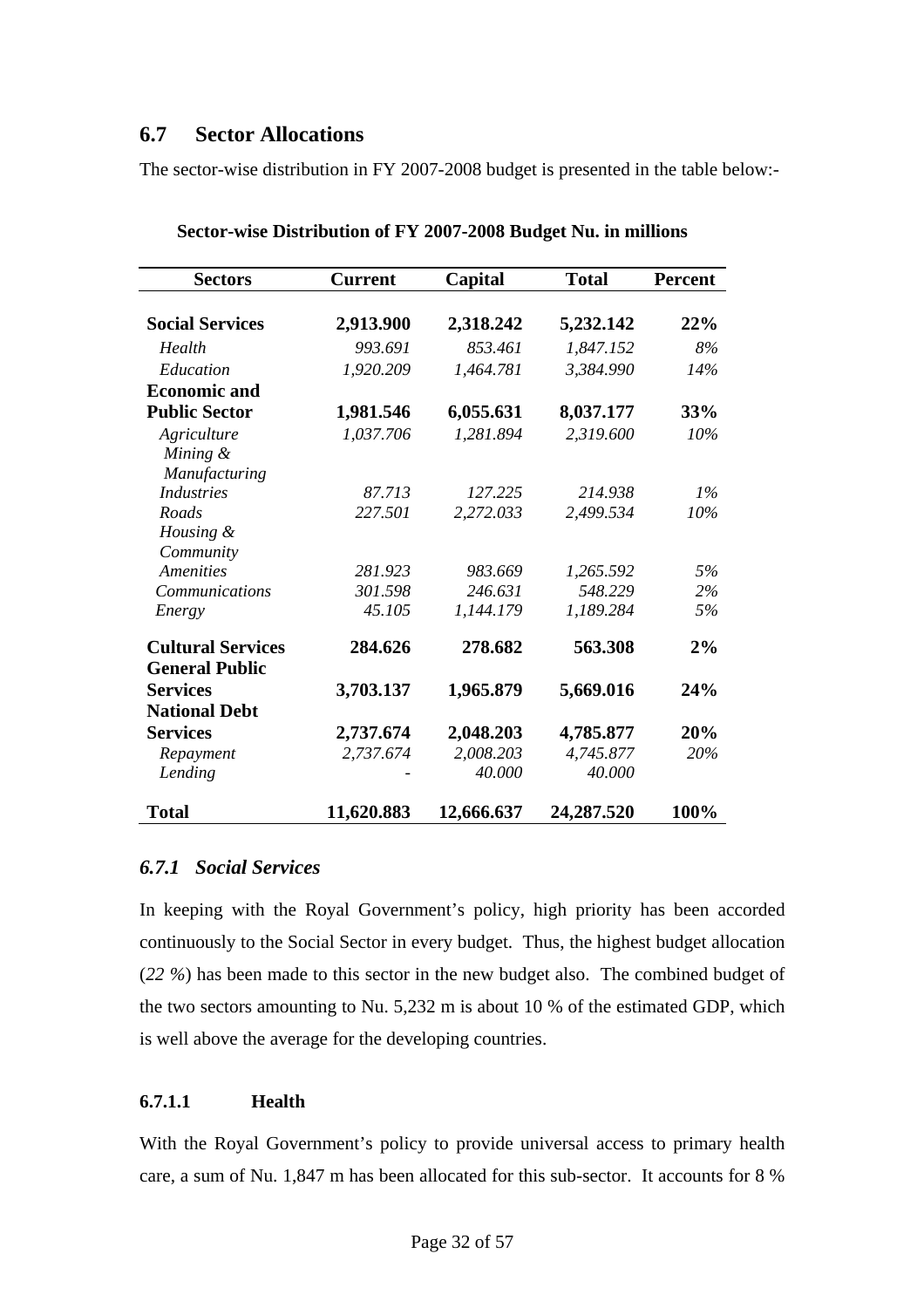<span id="page-32-0"></span>of the total outlay. The current expenditure budget allocation in absolute terms has increased from the previous year, and the total projection is Nu. 994 m. Nu. 75 m has been projected as the expenditure budget for medical referrals outside the country.

The budget appropriation for the sector's capital expenditure is Nu.853m which is slightly lower than the allocation of the previous year. This is mainly on account of the major civil works of the hospital constructions like the Jigme Dorji Wangchuck National Referral Hospital (*Total estimated cost Nu. 760 m*), Regional Referral Hospital, Mongar (*Total cost estimate Nu. 435 m*) and the Phuntsholing Hospital, (*Total estimated cost Nu. 112.39 m*), which are being completed. The projection in the new FY's budget is for the settlement of final bills.

The other capital budget includes human resource development, where a budget of Nu. 31 m has been allocated for specialisation and other courses. There is a provision of Nu. 419 m to procure essential drugs, expendable items and equipment. A provision of Nu. 230 m is to go towards the on-going hospital and laboratory constructions, and Nu. 40 m is provided for construction of Basic Health Units in the rural areas.

#### *6.7.1.2 Education*

A total sum of Nu 3,385 m has been allocated for this sector which is 14 % of the total outlay. The Royal Government has taken a policy decision to intensify its efforts in this sector as it has serious concerns over the quality of education. With the view to address this concern, a sum of Nu. 141 m has been provided in the budget. These are mainly for the revision of syllabus and improvement of teaching methods, school libraries, science laboratories, and computer facilities in the schools.

The Government also increased the stipends of the children from Nu.180 to Nu. 240 per child. Now food-support is considered also at the primary schools for informal boarders, and an allocation of Nu.21m is made for this. This is to reduce the burden on the parents for educating their children, especially in the remoter parts of the country.

There is also a provision of Nu. 417 m earmarked for construction of the on-going as well as new schools. Besides, there is a provision of Nu. 23 m for the supply of furniture for schools and the Royal University of Bhutan.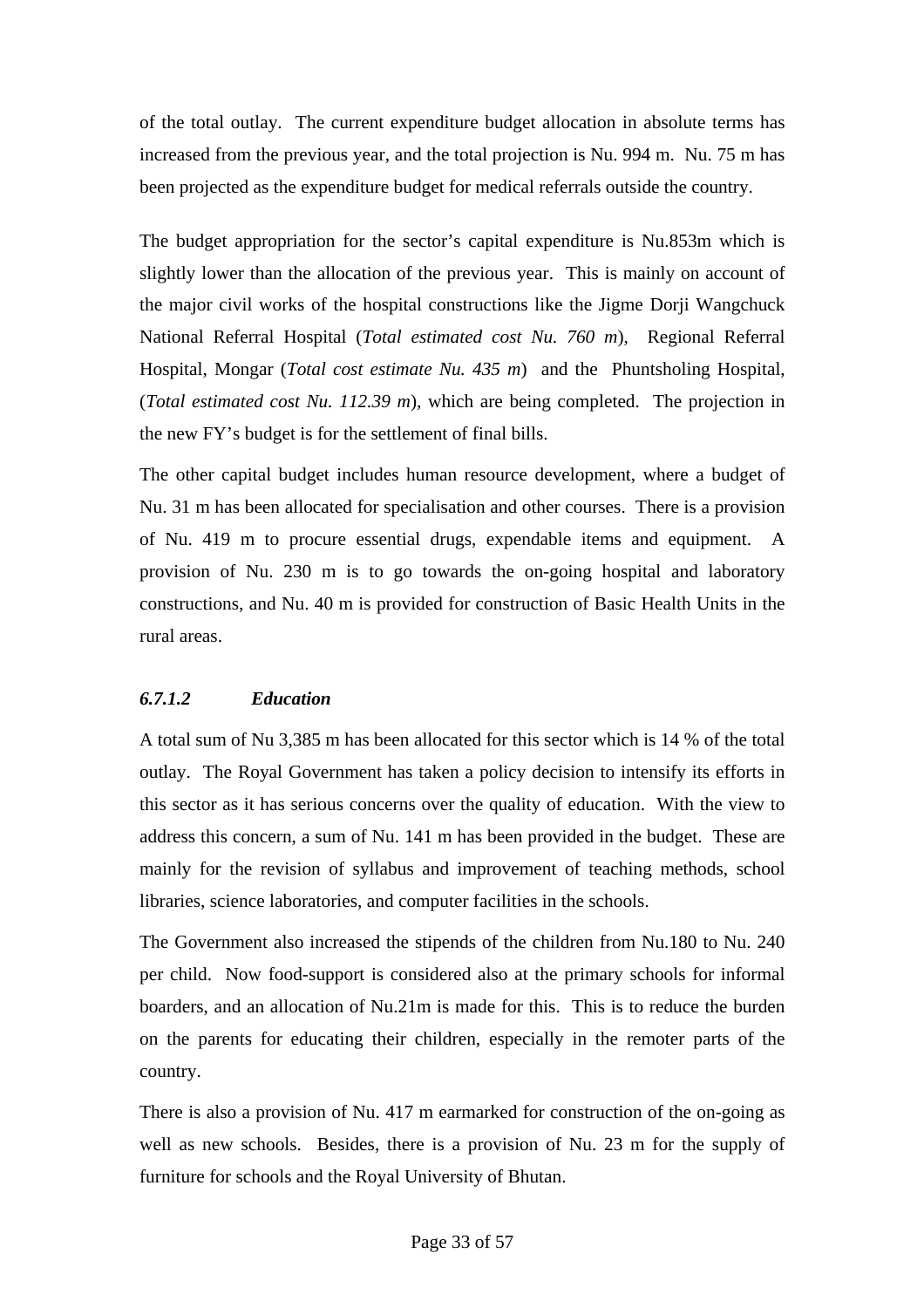Besides, the Royal Government is establishing the Jigme Singye Wangchuck College of Business at Gedu, at a cost of Nu. 127.18 m by remodelling of the buildings handed over by the Tala Hydro-power Project. With the completion of the works, the new college will facilitate greater intake of high schools graduates for tertiary education. It will in turn meet the growing demands of the economy for financial services and facilitate greater employment. The budget provided in the new FY for this purpose is Nu. 48.76 m.

A need has also strongly been felt to provide a proper secretariat building for the Education Ministry. For this, a sum of Nu. 50 m has been apportioned in the coming FY's budget against the total estimated cost of Nu. 180 m. With this, the Education Ministry can be housed under one roof and make the administration easier and more efficient.

#### **Human Resource Development (HRD)**

The 9th five-year plan has envisaged the need to upgrade the capabilities of the civil servants. Therefore, a sum of Nu. 283 m is allocated for HRD, out of which Nu. 54 m is for health professionals to pursue specialised courses. The remaining budget of Nu. 229 m is for undergraduate scholarships (*Nu. 120 m*) of which Nu. 26 m is for new scholarships. These are in various professions for 115 students.

An amount of Nu. 27 m has been appropriated for on-going and new masters' degree courses for civil servants, besides the nominal provisions kept the respective agencies to develop their specific human resource needs

A budget of Nu. 15 m has also been provided for under the Royal Institute of Management to conduct pre-service training in various management fields like Diploma in Financial Management, Diploma in Information Management Systems, Post Graduate Diploma in Financial Management and Post Graduate Diploma in Public Administration.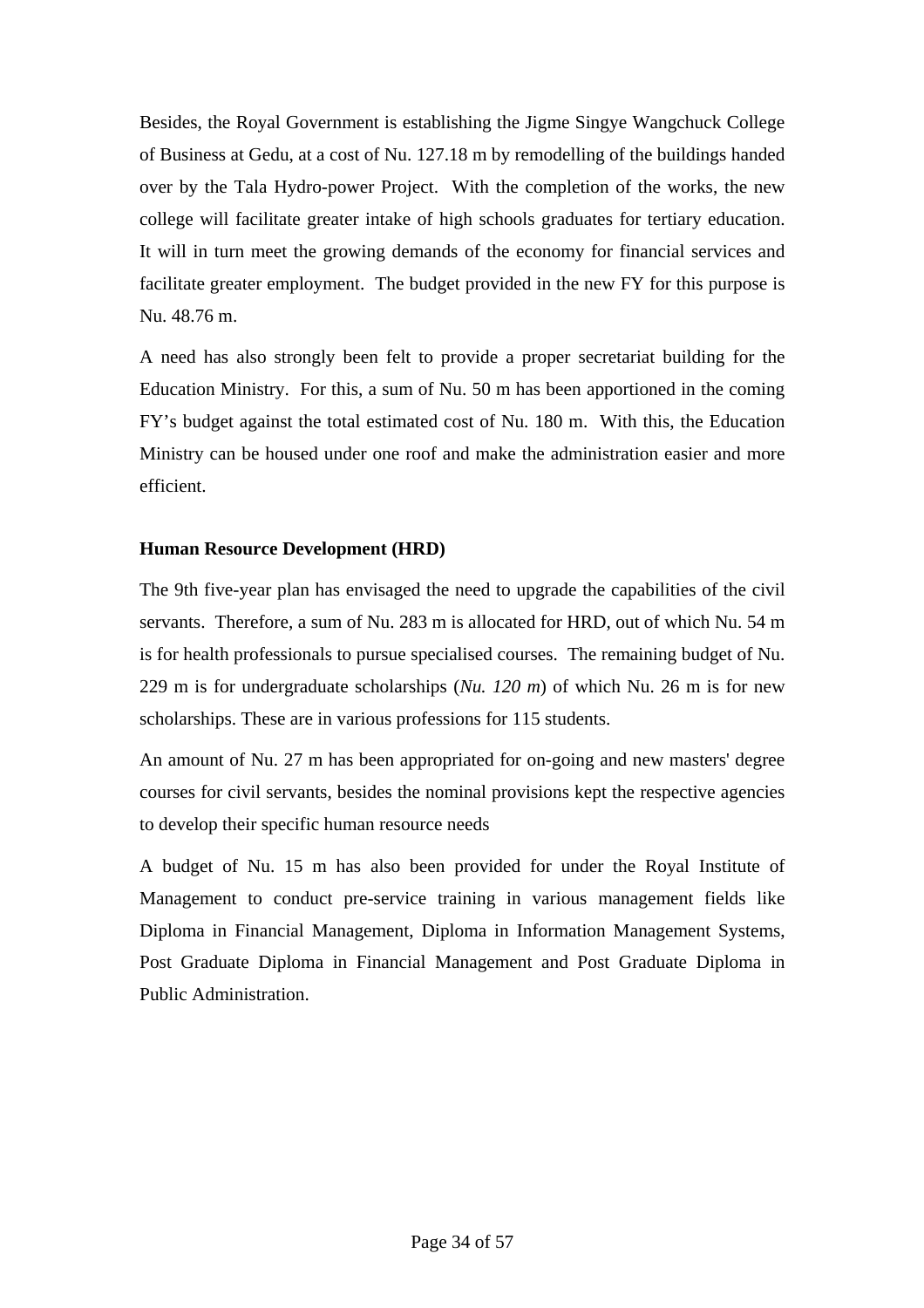### <span id="page-34-0"></span>*6.7.2 Economic & Public Sector*

#### **6.7.2.1 Agriculture**

Although only 8 % of Bhutan's total land mass is arable, the Royal Government continues to invest a considerable amount of resources to agriculture. This is because the bulk of the rural population subsists on agriculture and livestock. Besides, it has been estimated that almost 30 % of Bhutan's population still live below the poverty line, and most of them are in the rural areas.

The total allocation for this sector is Nu. 2,320 m or 10% of the total outlay. This includes a budget provision of Nu. 47 m for the construction and establishment of the Ugyen Wangchuck Environmental and Forestry Institute in Bumthang (*Total estimated cost: Nu. 150 m*). As in the previous FYs, support will also be continued for the farmers to increase their productivity. Among these, Nu. 11 m has been earmarked to continue the promotion of commercial activities in piggery and poultry production, and Nu. 63 m for the supply of improved livestock breeds. To improve marketing, the Government will increase its effort in the construction of farm roads and power tiller tracks in the rural areas for which a provision of Nu.374 m has been set aside. The Ministry of Agriculture is also constructing a building to house the Thimphu vegetable market. Estimated to cost Nu. 86 m, it will facilitate the proper marketing of the farmers' produces.

Another crucial activity to increase farm production is to provide timely technical support by the RNR staff to the farmers. Towards this, budget provision of Nu. 34 m has been made for the construction of two new RNR centres and for the completion of 12 others started in the previous years. A provision of Nu. 27 m has been made for irrigation facilities as well. The Royal Government will also continue to provide subsidised farm equipment and farm machinery to the farmers.

#### **6.7.2.2 Industrial and Private Sector Development**

With high importance given to the private sector development, the Government continues to provide substantial funds for the development of industrial estates. The total budget outlay provided in this sector in the next FY is Nu. 215 m, of which Nu. 18 m is for internal roads construction at the Pasakha Industrial Estate. A provision of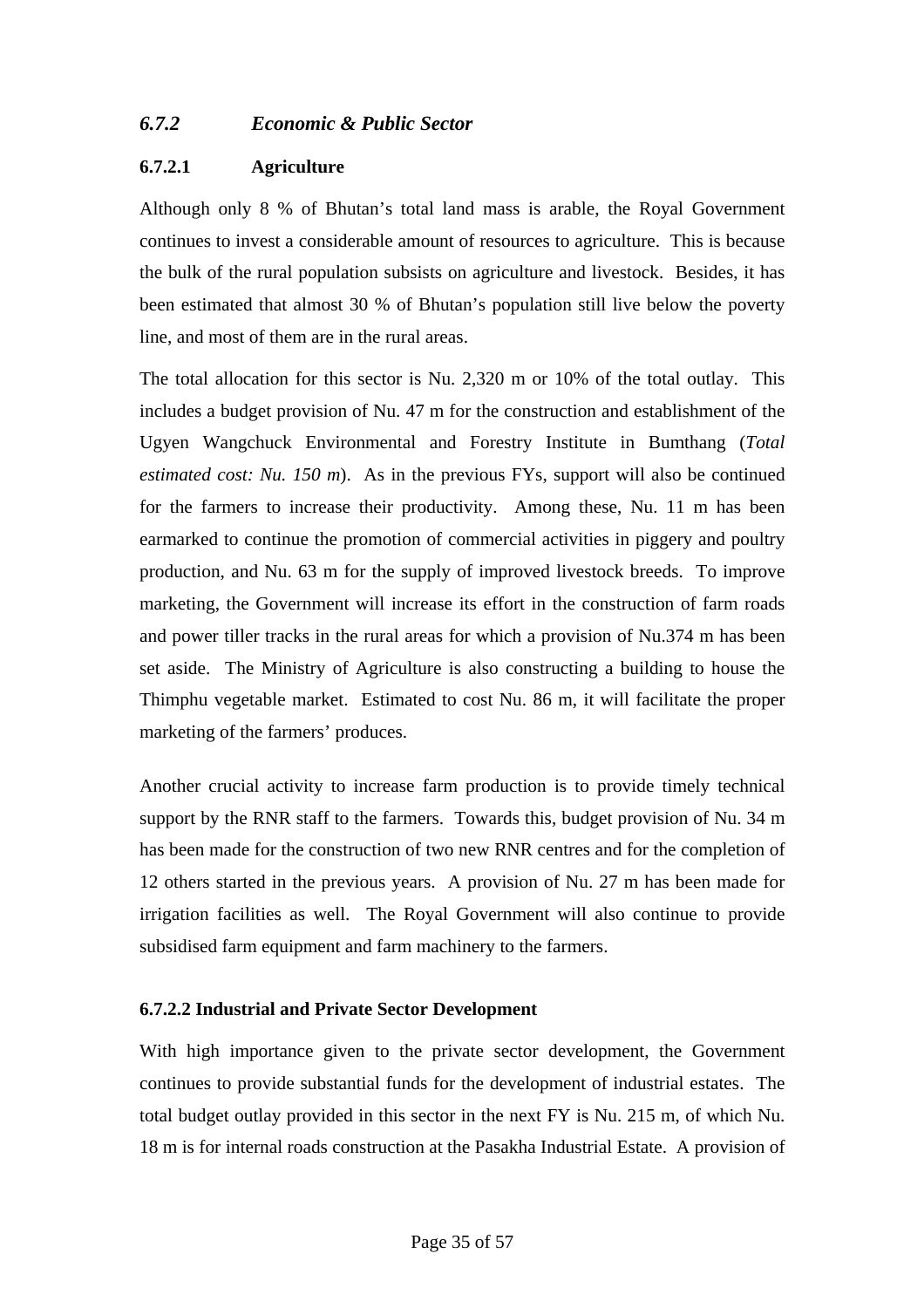Nu. 20 m is also kept for industrial feasibility and investment studies for further industrial development in the country and expanding job opportunities.

Tourism is the other sector besides hydro-power sector which has a high potential for contribution to the nation's economic growth. Besides being a source for foreign exchange, tourism also contributes to the generation of employment. To boost the tourism industry further, the work on establishment of the Hotel and Tourism Management Training institute in Motithang has commenced. A sum of Nu. 52 m has been apportioned in the coming year against the total estimated cost of Nu. 365.95 m. In the meanwhile, the institute has started functioning from a hired accommodation in Taba and training is underway to boost employment opportunity for the youth and in preparation for the 2008 celebrations. For this, a budget of Nu. 12 m has been allocated.

#### **Direct fiscal assistance to the Private Sector**

As reported to the National Assembly in the earlier sessions, the Government instituted fiscal incentives such as income tax holidays, and import duty and sales tax exemptions with the view to stimulate private sector growth and employment generation. The incentive schemes come to an end by the end of this month. The Government is assessing the effectiveness of the scheme and will accordingly develop further measures.

#### **Vocational Training and Employment**

The lack of managerial and technical skills and mismatch between the skills and the prevalent job opportunities in the market has been one of the serious challenges of the Government. To address this, the Department of Human Resources has expanded its training capacity and upgraded the technical and vocational training facilities within the country. The facilities in both the National Institute of Zorig Chusum in Thimphu and Tashi Yangtse have been expanded. Additional construction training centres have been completed, both in Chhumey and Sarpang and are functioning.

A budget allocation of Nu. 172 m has been included for Human Resources Development for the private sector, out of which Nu. 14 m is for various skills development in the country. Such programmes include apprenticeship programmes with Nu. 8 m for training 300 school-leavers in various vocations and for training 100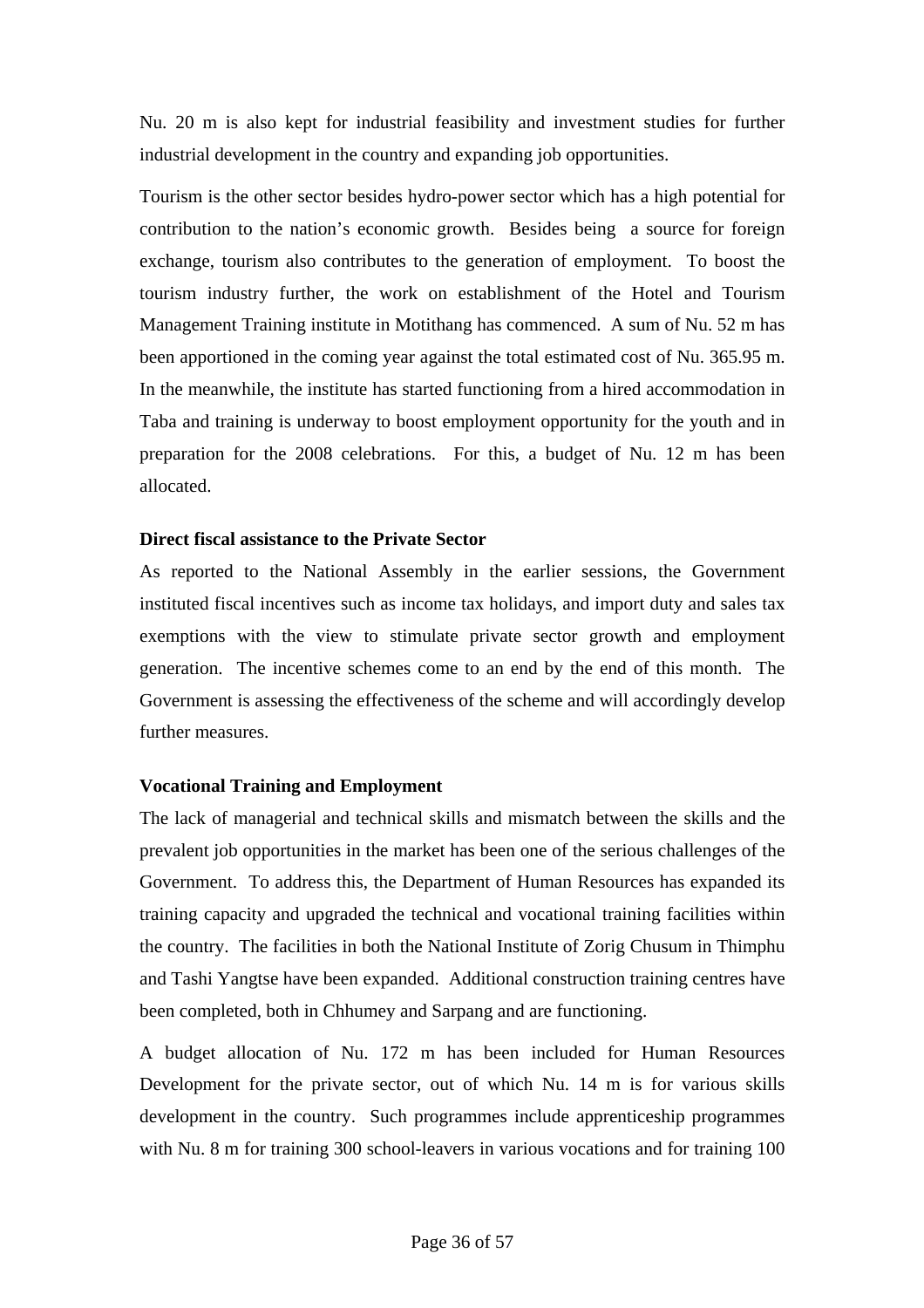<span id="page-36-0"></span>villagers in the fields of furniture making, electrical wiring, plumbing and masonry. Another Nu. 7 m is appropriated for conducting English language courses for students selected for call centres, for training 115 new youths to work in call centres and 25 in IT-related fields and for medical transcription.

#### **6.7.2.3 Roads**

Bhutan being a land-locked country with mountainous terrain, road communications is the single most important element for development. Considering this, the Government has put in huge resources to develop this sector in all its economic development plans and budgets. There is an even greater need to rededicate efforts in developing this sector as the economy has reached a point where further development is hindered by inadequate road infrastructure.

The total budget outlay for this sector is Nu. 2,500 m or 10 % of the total outlay and 24 % of the capital budget outlay. Strong emphasis is given for the completion of the **on-going road constructions** for which an outlay of Nu. 487 m has been projected. The provisions for some of the major works are

- (i) Nu. 52 m for Gyalpoizhing-Nganglam road (*Total estimated cost: Nu. 276.69 m*),
- (ii) Nu. 15 m for Damji-Zamechhu road (*Total estimated cost: Nu. 50.689 m*),
- (iii) Nu. 30 m for Nangar-Ura road (*Total estimated cost: Nu.312.067 m*),
- (iv) Nu.50 m for Samtse-Phuntsholing road (*Total estimated cost: Nu.229.274m*),
- (v) Nu. 12 m for Sunkosh-Dagana road improvement (*Total estimated cost: Nu. 82 m*),
- (vi) Nu. 93 m for Thimphu urban roads including
	- a. Nu. 20 m for National Handicrafts Emporium to Chhubachhu circle road (*Total estimated cost: Nu.43.45m*) and
	- b. Nu. 45 m for Kuensel Phodang road (*Total estimated cost: Nu. 72.5 m*).

The total budget for **road improvement** has been estimated at Nu.347m. Such provisions include

(i) Nu. 10 m for the road improvement from diesel power-house area in Changzamtog to the National Memorial Chheoten (*Total estimated cost: Nu. 20 m*),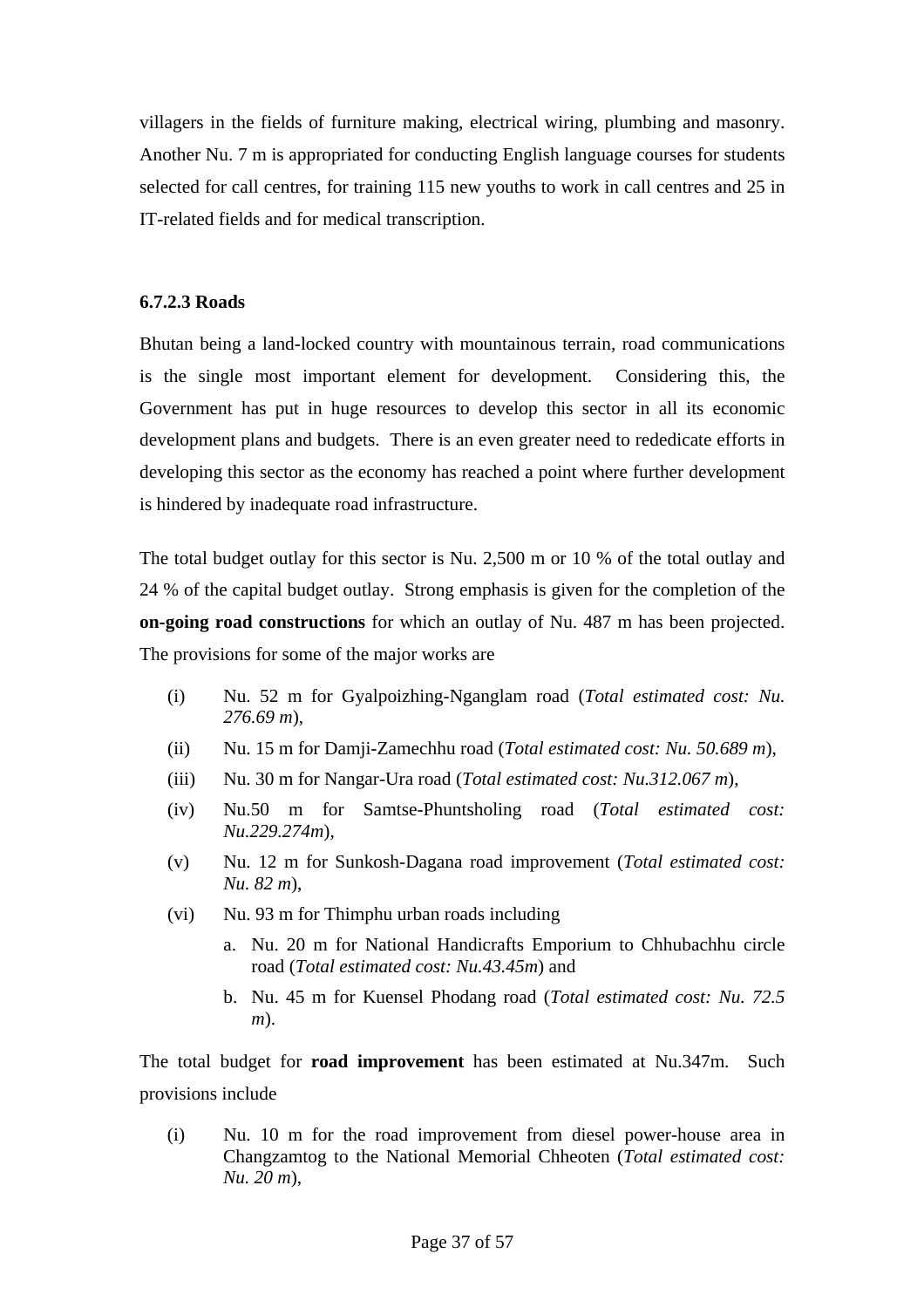- <span id="page-37-0"></span>(ii) Nu. 50 m for Doebum Lam widening from NM Chheoten to Chhubachhu (*Total estimated cost: Nu. 100 m*) and
- (iii) Nu. 15 m for foot-path and permanent works within the core area of Thimphu city.

Over and above the bridge constructions being carried out under the Government of Japan's assistance, a budget provision of Nu. 74 m has been included for other bridge constructions. It includes the construction of suspension bridges (*Nu. 14 m*) in the remote areas.

#### **6.7.2.4 Urban Development, Housing and Public Amenities**

A sum of Nu. 1,266 m or 5 % of the total outlay has been allocated towards further development in this sector. Importance is placed on developing affordable housing in the urban areas for low-income groups. With this objective in mind, constructions of low-income housing in seven Dzongkhags started in the previous year. The Dzongkhags are Lhuentse, Tashigang, Tashiyangtse, Dagana, Samdrup Jongkhar, Zhemgang and Tongsa. A sum of Nu. 45 m has been set aside to complete them. A budget provision of Nu. 135 m has been made towards developing sewerage systems, water supply, construction of solid waste disposal sites and other amenities in various urban centres.

Budget provisions have also been made for the public buildings and facilities in Thimphu. With the introduction of parliamentary democracy, appropriate housing has to be provided for the constitutional post holders including ministers. Therefore, a sum of Nu.229 m for the construction of residences has been budgeted against the total cost estimated at Nu. 453 m. A budget provision of Nu. 70 m has been made for the construction of the National Council building (*Total cost estimated Nu. 108.346 m*), and Nu. 203 m for the redevelopment of Changlingmethang stadium (*Total cost estimated Nu.252.19 m*).

#### **6.7.2.5 Communications and Transport**

A budget of Nu. 548 m has been considered in the coming budget for this sector. The main components of the budget are Nu. 20 m for the establishment of E-Governance, and Nu. 10 m for the development of Call Centres. The activities will also contribute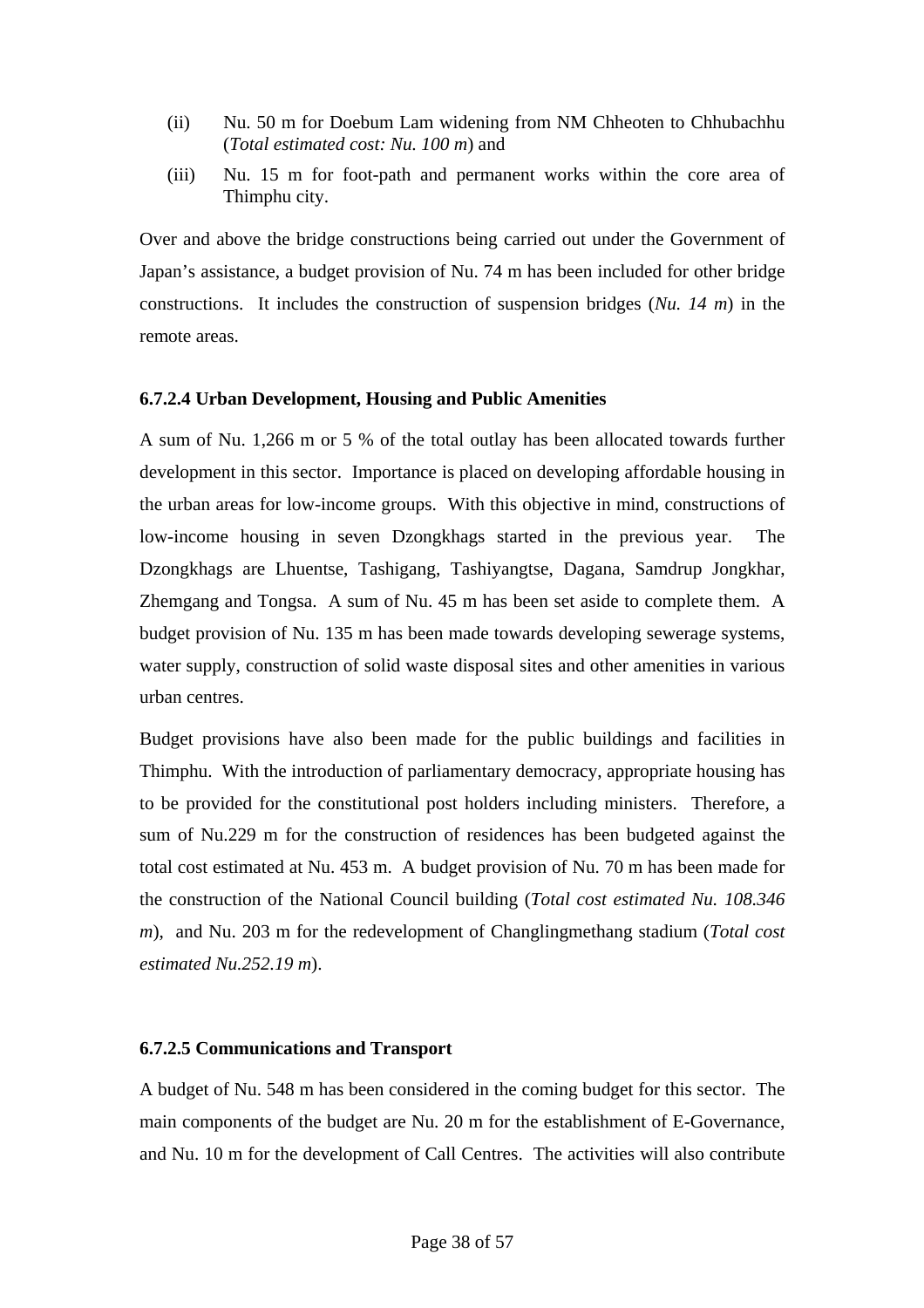<span id="page-38-0"></span>to the creation of jobs in the market and private sector development. Given the importance of information technology sector towards employment generation, the Royal Government has negotiated a loan of US \$ 8 m from the World Bank recently for establishing an information technology park conducive for foreign investment.

Another item is the budget for the BBS' project of Nu. 131.412 m. The amount is for the completion of the constructions works for the television centre, which should be of immense benefit to the nation.

For the urban transport, a sum of Nu. 16.3 m has been included for the purchase of additional buses. It has been essential to induct more buses for the Thimphu city bus service to provide more frequent services. The budget also includes provision for the purchase of 20 motor bikes for better monitoring of public vehicles operations in order to reduce the occurrence of accidents.

In the Civil Aviation sub-sector, a sum of Nu. 31 m is allocated for the maintenance and improvement of J J Peak control tower, construction of parking for aircraft and renovation of the terminal building. Another component of the budget for this sector includes the sum of Nu.132.678 m provisioned for subsidising the DAC in the payment of interest on its loan for the purchase of aircraft.

#### **6.7.2.6 Energy**

Towards achieving the objective of "Electricity for All" by 2020, budgets are allocated annually for rural electrification, and in the new budget a budget of Nu. 24 m has been allocated. This fund will allow the Bhutan Power Corporation to complete the provision of electricity to over 9,000 house-holds in Punakha, Chhukha, Samtse, Sarpang, Mongar, Lhuentse, Pema Gatshal and Tashigang as part of the  $9<sup>th</sup>$ Plan target. It is felt appropriate to report here that on the  $9<sup>th</sup>$  of May 2007, the Royal Government signed a rural electrification loan with the Government of Japan for a sum equivalent to USD 30 m at a highly concessionary interest rate of 0.01 % per annum. This will enable the Royal Government to provide electricity to about 15,000 rural households in the  $10<sup>th</sup>$  Plan.

A provision of Nu. 400 m has been kept for the on-going Tingtibi-Tongsa-Bumthang transmission line which when completed will reach stable and adequate supply of electricity to Tongsa and Bumthang. Further, to complete the Deothang-Rangia line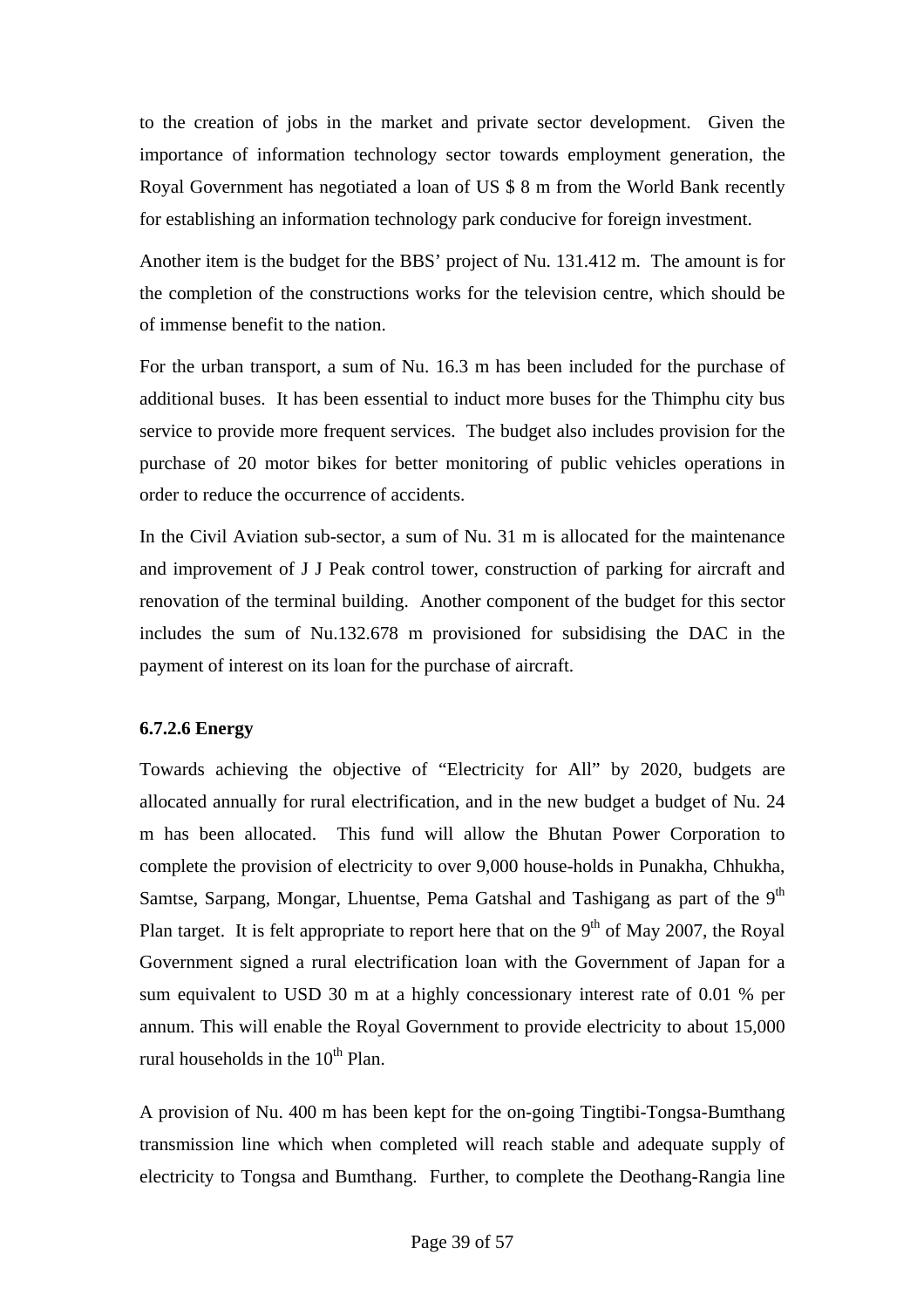<span id="page-39-0"></span>on the Bhutanese side, a budget of Nu. 90 m is allocated. This will provide an alternative route for Kurichhu power to India as well as increasing the reliability of supply in Eastern Bhutan.

As is well known, Bhutan's greatest resource is its hydro-power potential. It is estimated at 30,000 mega watts (MW). Including the recent commissioned 1,020 MW Tala hydroelectric project, only 1,488.68 MW or 5 % have so far been tapped. The Royal Government has made plans to accelerate the construction of many more hydro-power projects. The pre-construction works on the Punatsangchhu I (*1,095 MW*) have already been started. In the next FY's budget, an allocation of Nu. 235 m has been made to carry out the construction of a bridge, roads, power transmission, site offices, housing and water supply for the project. A sum of Nu. 68 m has also been incorporated for preparing the detailed project reports of the Mangdechhu hydropower project (*672 MW*) and the Punatsangchhu II hydro-power project (*992 MW*).

Another important provision in the budget for this sector is for the pre-construction works on Dagachhu hydro-power project (*114 MW*). An amount of Nu. 270 m has been earmarked to initiate the construction of access road, bridge and other essential infrastructure works. To manage the preconstruction activities and also for the overall management, supervision and construction of the project, the formation of the Dagachhu Hydroelectric Project Authority is underway. Official requests have already been sent to the Government of Austria and the Asian Development Bank for loans to finance the project, and positive indications have been received.

#### *6.7.3 Cultural Services*

In the FY 2007-08, the Government has made a budget provision of Nu. 563 m for this sector. The main budget provisions are Nu. 50 m for renovation of Lhakhangs in Dzongkhags and Gewogs, Nu. 45 m for the construction of Thimphu Tshechu ground (*Total estimated cost Nu. 94.451 m*) and Nu. 57.090 m for continuing the renovation of the Tongsa Ta Dzong (*Total estimated cost: Nu. 117.348 m*).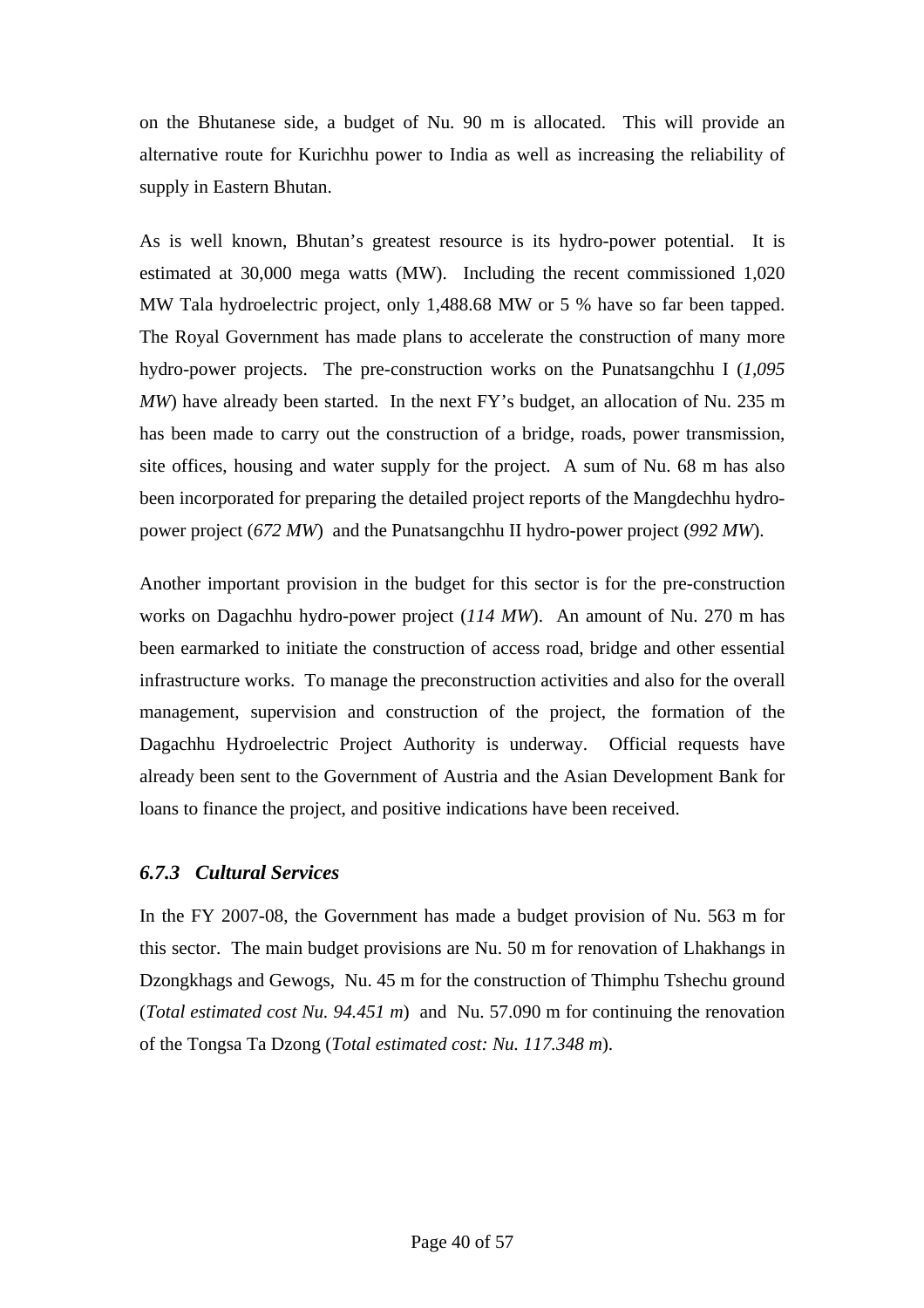### <span id="page-40-0"></span>*6.7.4 General Public Service*

The important provisions under this sector include (i) Nu. 225.147 m for the Supreme Court building construction (*Total estimated cost: Nu.397 m*); (ii) Nu. 28 m for the continuation of the Chhukha Dzong construction (*Total estimated cost: Nu. 142.168 m*); (iii) Nu. 30 m for the continuation of the Tsirang Dzong construction (*Total estimated cost: Nu. 113.666 m*), and (iv) Nu. 20 m for BIFA building construction (*Total estimated cost: Nu. 57.340 m*).

Besides the above, the most significant budget that fall under this category is that for the **national election activities.** The cost of actual national elections is estimated to be approximately Nu. 277.4 m in FY 2007-08. The costs are mainly the TA/DA, stationery, utilities and transportation expenses for officials engaged in conducting the elections. It also includes a sum of Nu. 110.600 m estimated for contributions to the political parties for their campaigning activities.

In total so far, the costs associated with the preparations for the elections under the new system of parliamentary democracy is estimated at Nu. 662.529 m. We are confident that the resources invested will raise the political consciousness of the people and that they would turn out in full to elect their new government. The details are as provided in the table below:

|           | <b>Item</b>                                                  | <b>Actual</b><br><b>Expenditure</b><br>for<br>FY 2005-06<br>& Revised<br><b>Estimates for</b><br>FY 2006-07 | <b>Estimates</b><br>for<br>FY 2007-08 | <b>Total</b> |
|-----------|--------------------------------------------------------------|-------------------------------------------------------------------------------------------------------------|---------------------------------------|--------------|
|           |                                                              | (Nu, m)                                                                                                     | (Nu, m)                               | (Nu, m)      |
| i.<br>ii. | Equipment<br>Election                                        | 62.000                                                                                                      |                                       | 62.000       |
|           | Commission<br><b>Head Office</b>                             | 31.755                                                                                                      | 23.566                                | 55.321       |
| iii.      | Establishment of<br><b>Election Offices</b><br>in Dzongkhags | 22.382                                                                                                      | 24.805                                | 47.187       |

#### **Expenditure Budget for the National Elections**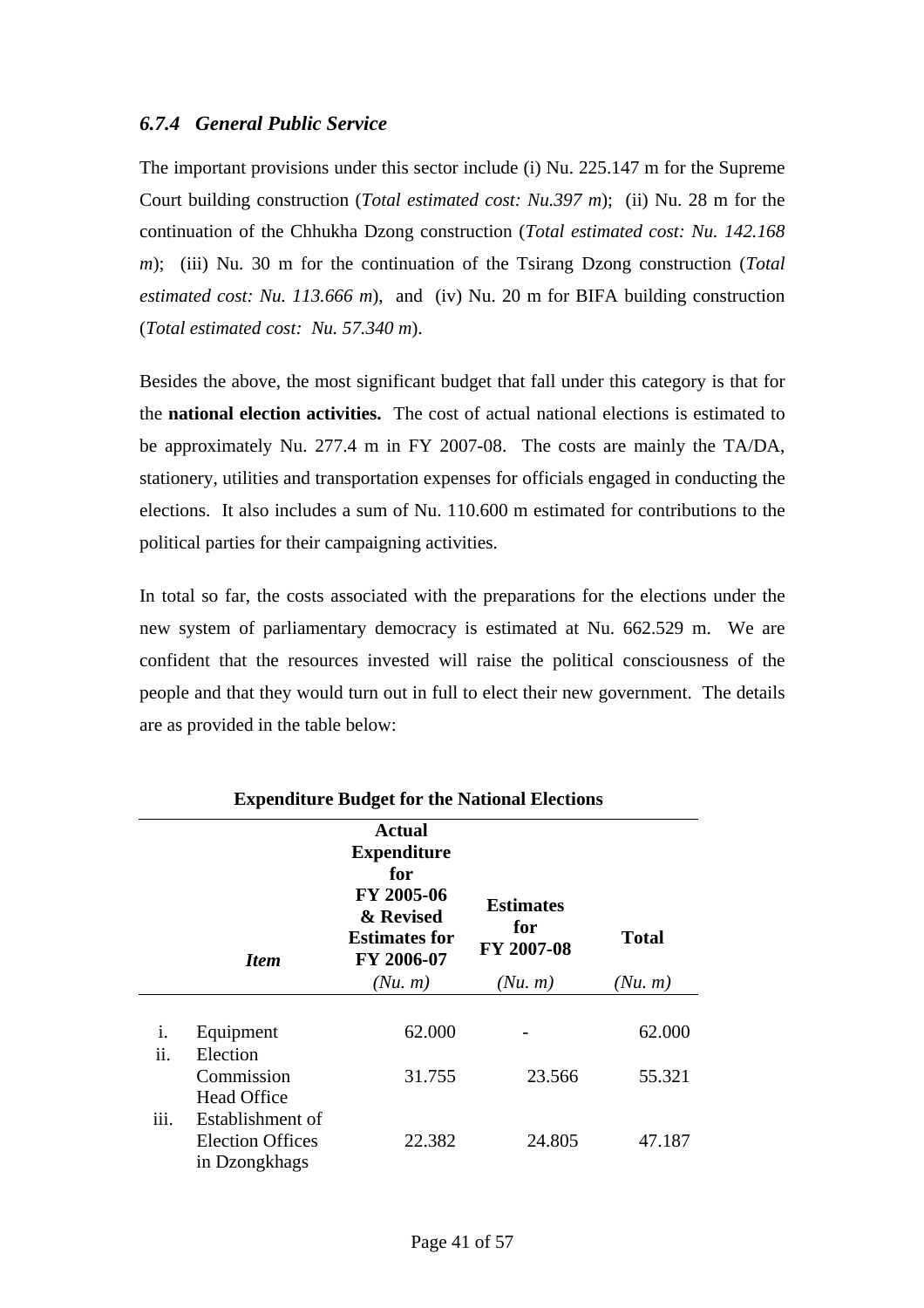| Total            |                                | 272.397 | 390.132 | 662.529 |
|------------------|--------------------------------|---------|---------|---------|
| $\mathcal{C}$    | <b>Public Election</b><br>Fund |         | 110.600 | 110.600 |
|                  | Gyalyong Tshogdey              |         |         |         |
| b.               | Election -                     |         | 57.300  | 57.300  |
| $\mathfrak{a}$ . | Gyalyong Tshogdu               |         | 109.500 | 109.500 |
|                  | Actual<br>Elections -          |         |         |         |
| vi.              | Elections –                    |         | 277.400 | 277.400 |
|                  | times)                         |         |         |         |
|                  | simulation (Two                | 66.000  |         | 66.000  |
| V.               | Election                       |         |         |         |
|                  | activities                     |         |         |         |
|                  | other preparatory              | 90.260  | 64.361  | 154.621 |
|                  | Publicity and                  |         |         |         |
| iv.              | Training,                      |         |         |         |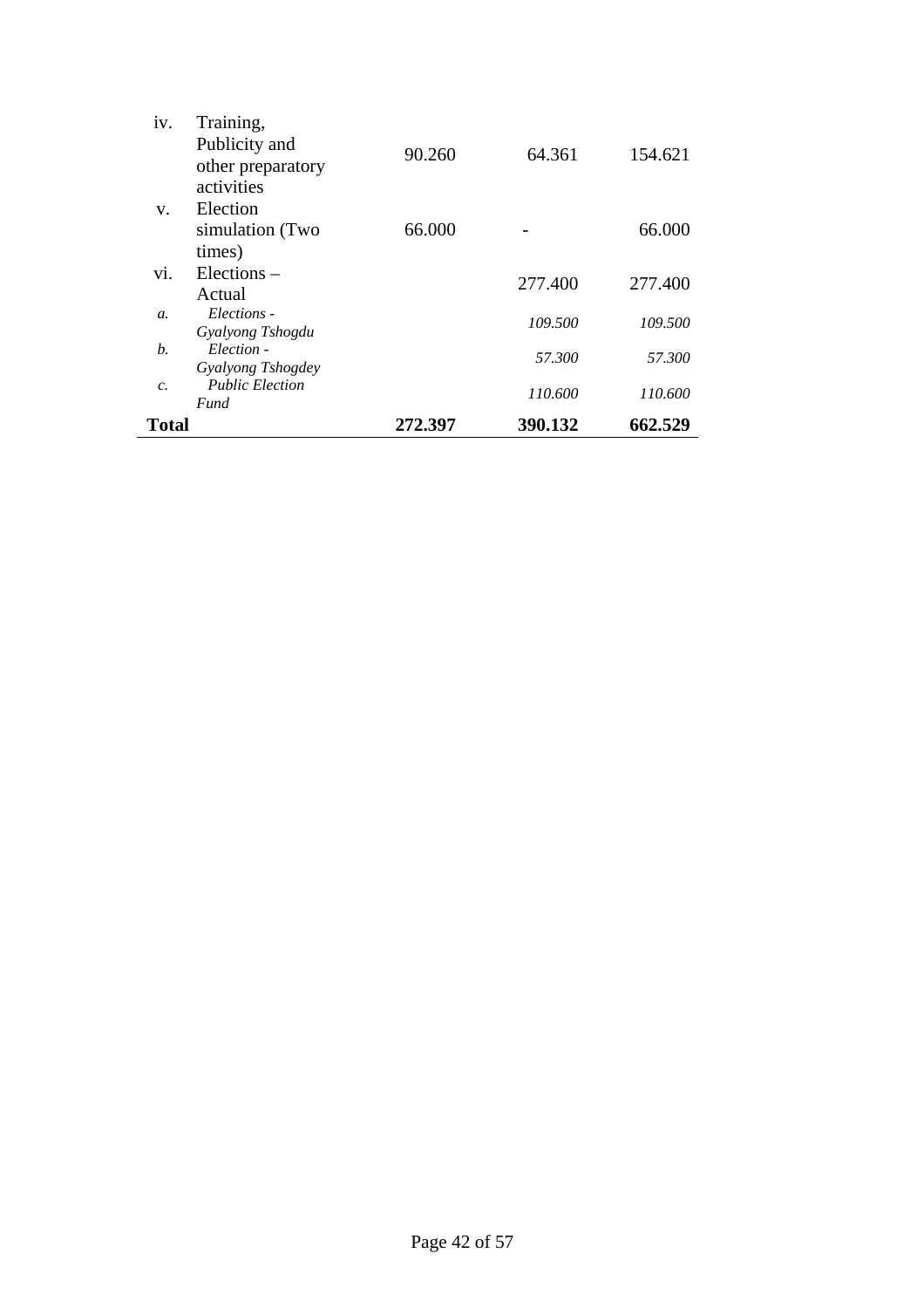# <span id="page-42-0"></span>**Part VII PROJECTIONS FOR FYs 2008-09 AND 2009-10**

Adhering to the same policies outlined above under the heading Budget Policy and Fiscal Framework, the medium-term fiscal framework has been developed. The summary of the framework is as given in the table below.

| Summary of Fiscal Projections for FYs 2008-09 & 2009-10 |          |          |
|---------------------------------------------------------|----------|----------|
| (Nu. in millions)                                       |          |          |
|                                                         | 2008-09  | 2009-10  |
| <b>Total Revenue &amp; Grants</b>                       | 20,327   | 20,865   |
| Revenue                                                 | 12,967   | 13,097   |
| Grants                                                  | 7,360    | 7,768    |
| <b>Expenditure + Net Lending</b>                        | 22,648   | 23,539   |
| <b>Total Expenditure</b>                                | 23,931   | 24,822   |
| Current                                                 | 11,800   | 12,500   |
| Capital                                                 | 12,131   | 12,322   |
| Net Lending                                             | $-1,283$ | $-1,283$ |
| Deficit $(-)/$ Surplus $(+)$                            | $-2,322$ | $-2,673$ |
| % of GDP                                                | $-4%$    | $-4%$    |
| Net External Borrowing                                  | 1,365    | 1,944    |
| <b>Net Domestic Borrowing</b>                           | 956      | 729      |
| <b>Total External Debt</b>                              | 47,984   | 58,034   |
| <b>GDP Estimate (Nominal)</b>                           | 58,569   | 66,347   |
| <b>Total External Debt</b>                              | 82 %     | 88 %     |
| On-lent to Corporations (% of GDP)                      | 62 %     | 66 %     |
| Government-executed works (% of GDP)                    | 20 %     | 22 %     |

This framework has been drawn up in order to guide the Government through the next FY and two subsequent FYs. This is a standard practice which allows a Government and the National Assembly to get a view of the future scenario. Such a framework is drawn up, given all the parameters that are known or can be reasonably assumed to hold in the future. It is within such frameworks that there can be some predictability of the Government's finances and their impact on the economy.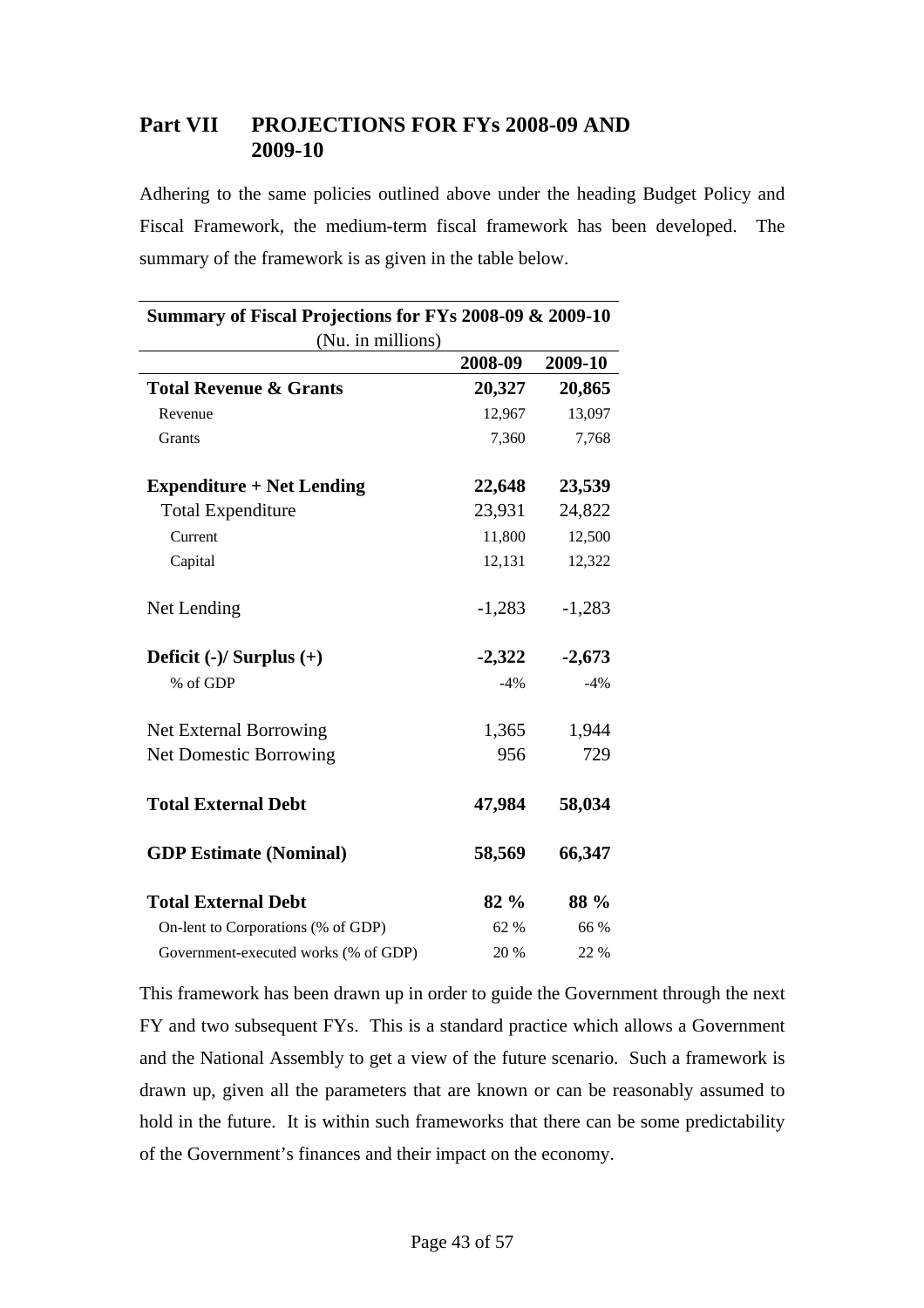<span id="page-43-0"></span>Thus, the framework has been developed for the next two years namely FYs 2008-09 and 2009-10. The overall fiscal balances are projected to be deficits of 4 % GDP in both the years, which are within the 5 % ceiling. As the next year, i.e. FY 2008-09 approaches, the Government will have such estimates for a further two more years.

### **Part VIII PUBLIC DEBT**

#### **8.1 External Debt**

The Government has to resort to deficit financing of its budget in order to meet its capital expenditures. To a large extent, the Royal Government endeavours to meet them with grants from external sources. However, these grants do not sufficiently cover the needs, and as a result the debts accumulate.

As of December 2006, the public debt outstanding stood at US\$679.375 m. As measured in terms of GDP, it is around 75.67 % of estimated GDP. As the ratio is fairly high by international standards, the Government has been exercising extreme caution in seeking further loans. The Government is acutely aware that debts pose a burden on the future generations. Therefore, loans are availed only for essential socio-economic development activities which are part of the five-year development plans. This can be seen by the following data.

| SI.<br>No.     | <b>Sector</b>            | Amount (US \$ m) | $\frac{6}{9}$ |
|----------------|--------------------------|------------------|---------------|
| 1              | Agriculture              | 36.452           | 5.37 %        |
| 2              | Communications           | 13.004           | 1.91 %        |
| 3              | Energy                   | 499.939          | 73.59 %       |
| $\overline{4}$ | Finance                  | 11.247           | 1.66 %        |
| 5              | General                  | 6.444            | 0.95%         |
| 6              | Industries               | 7.515            | 1.11 %        |
| 7              | Roads                    | 31.010           | 4.56 %        |
| 8              | <b>Urban Development</b> | 16.783           | 2.47 %        |
| 9              | Education                | 45.201           | 6.65%         |
| 10             | Health                   | 10.964           | 1.61 %        |
| 11             | <b>Rural Development</b> | 0.815            | $0.12\%$      |
|                | <b>TOTAL</b>             | 679.374          |               |

**Sector-wise Composition of External Loans Outstanding as on 31st December 2006**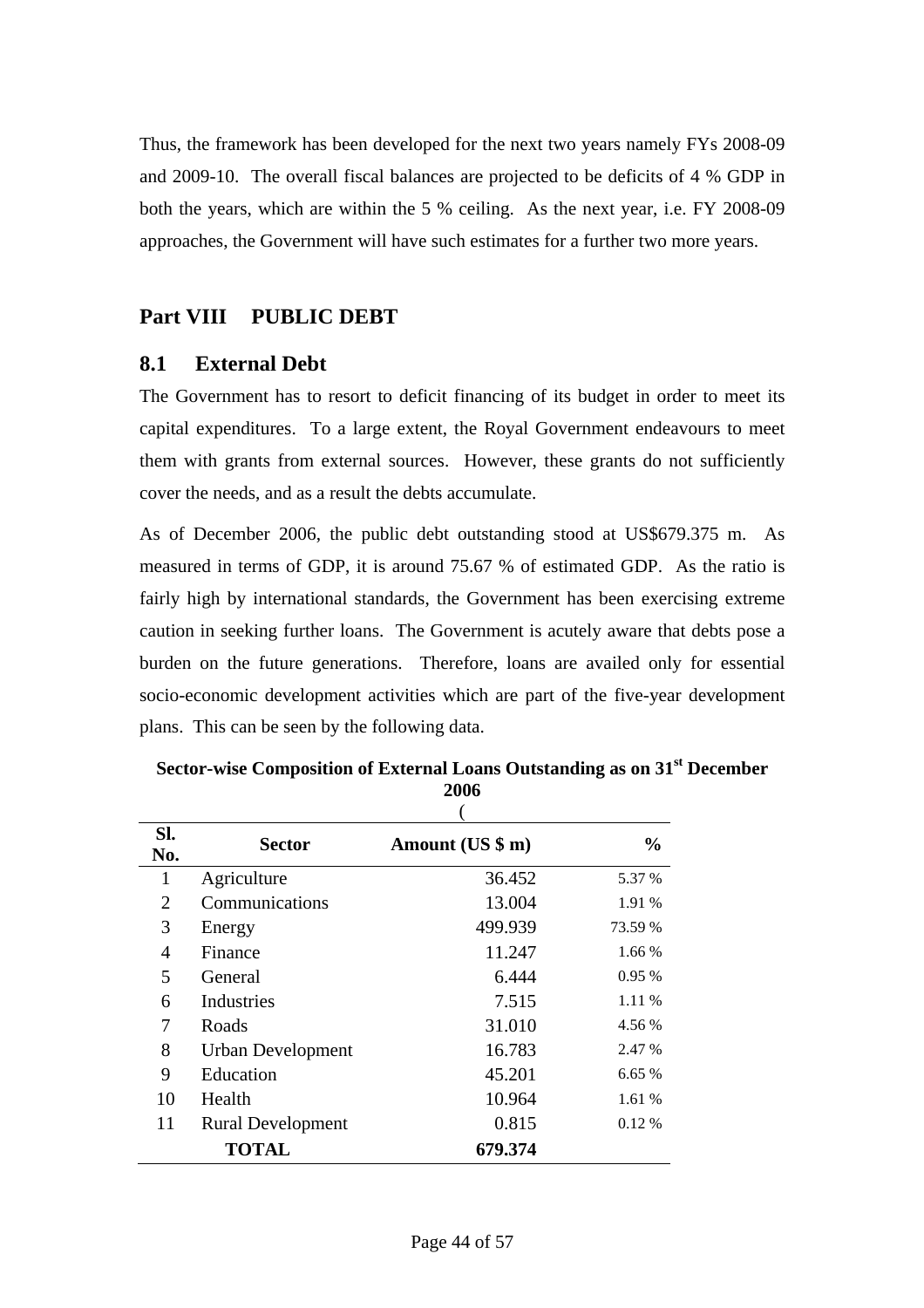<span id="page-44-0"></span>The Honourable Members will also be aware that if borrowings are curtailed excessively, it will be difficult to continue the momentum of development activities. Every year lost in terms of not being able to start a project means lost opportunity for future production and growth. What has to be ensured is that the loan proceeds are not used for consumption or current expenditure purposes, which do not directly contribute to growth. This has been a concern which His Majesty the King has always cautioned the Government about, and so far, the Government has been able to steadfastly adhere to the policy. I am confident that the future government will also see merit in this policy and continue to maintain this policy.

Although the external loans are high with respect to the GDP, the Royal Government has been able to repay them without fail. The Honourable Members will be pleased to note that the Royal Government has a good reputation for meeting its debt obligations. The situations at the end of each FY were given in the respective sections.

### **8.2 Domestic Debt**

Even though there had been overall budget deficits, the financings were almost all from external borrowings, at highly concessionary rates of interest. Thus, the average level of domestic debt in the past was a low of 3 % of GDP. Although with the increasing levels of annual budget deficits, the internal debt outstanding is likely to rise, it should be manageable with the higher rates of GDP growth.

# **Part IX TRUST FUNDS**

As the Honourable Members are aware, the Royal Government establishes separate funds held in trust for specific purposes. These are done in areas where it is considered essential that funding for certain activities are available even in times of budgetary difficulties. Presently, the Royal Government has three such trust funds, namely the Bhutan Trust Fund for Environmental Conservation (BTFEC), the Health Trust Fund (HTF) and the Cultural Trust Fund (CTF). Each of them has a mandate to invest the funds and contribute their incomes to the national development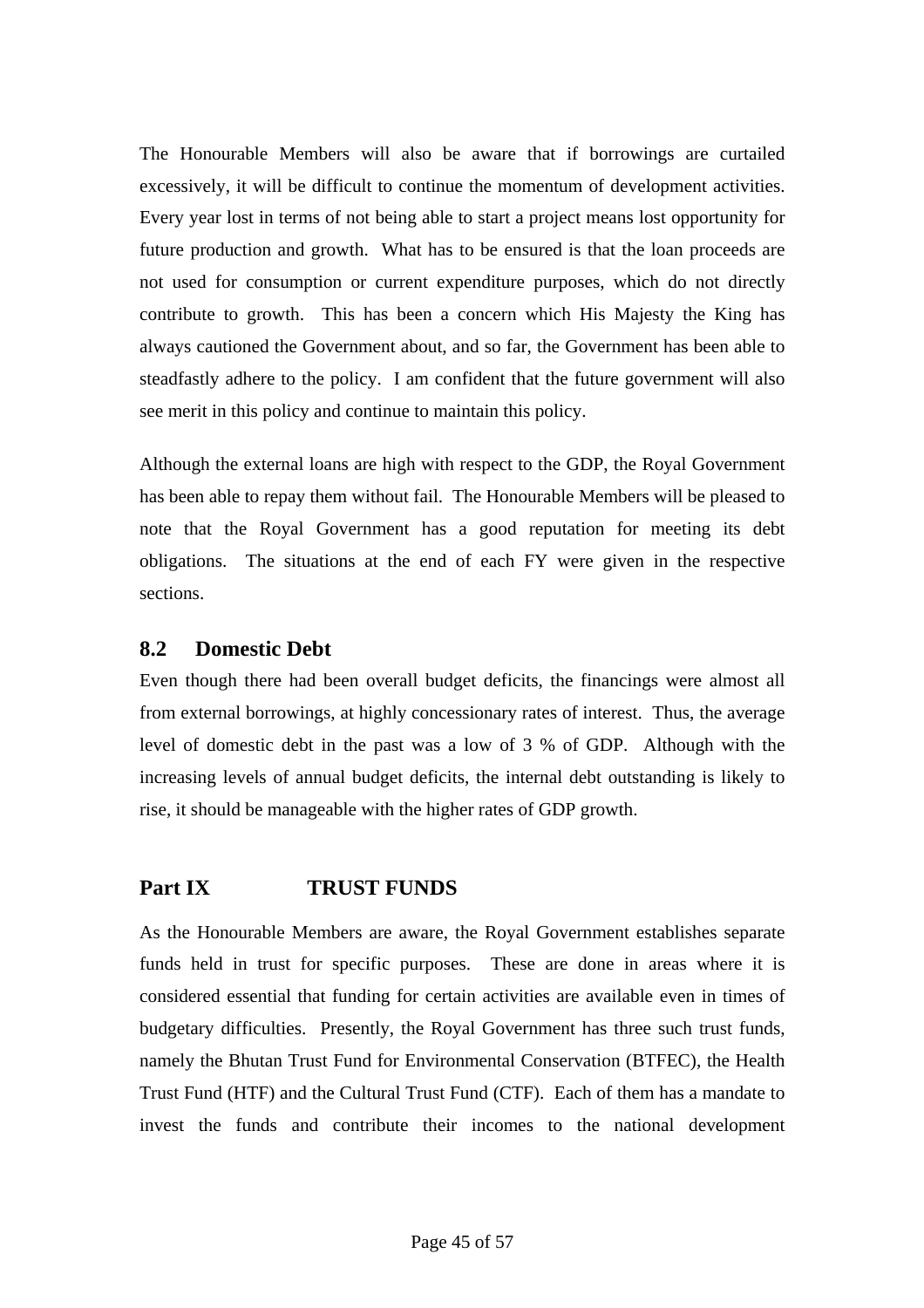<span id="page-45-0"></span>programmes. The table below indicates the funds' situations as of end-December 2006.

| SI.<br>No. | <b>Trust</b><br>Fund | <b>Initial Fund</b> | <b>Present Level</b> | <b>Amount</b><br><b>Contributed to</b><br><b>Programmes</b> |
|------------|----------------------|---------------------|----------------------|-------------------------------------------------------------|
|            | <b>BTFEC</b>         | US \$ 21 m          | US \$32.664 m        | Nu. 53.314 m up to<br>2006-07.                              |
|            | <b>HTF</b>           | US \$1.923 m        | US \$19.992 m        | Nu. 4.956 m for<br>drugs and vaccines in<br>2005-06.        |
|            |                      | Nu. 31.267 m        | Nu. 39.882 m         |                                                             |

#### **Summary of Trust Funds**

Although such extra-budgetary funds serve a good purpose, having a large number of them would undermine the Government's budgetary system and distort the allocation of resources. Therefore, such funds are kept small in number.

# **Part X PUBLIC ENTERPRISES/ CORPORATIONS**

# **10.1 Public Corporations - General**

# *10.1.1 Overall Performance*

Almost all the companies with shareholding by the government, except the State Trading Corporation of Bhutan Limited and BBS, posted profit during 2006. The Ministry of Finance is pleased to report that DAC, Kurichhu Hydro-power Corporation (KHPC) and Bhutan Power Corporation (BPC) posted net profits for the first time since inception. Among the **best performers** in terms of revenues to the Government have been the CHPC (*on average 27 % of Government revenue*) and the PCAL (*on average 1.86 % of Government revenue*).

Notwithstanding the performance in general, the Government has to continue to support some corporations with **subsidies**. Among those, the highest recipients are the DAC (*over 13 % of its income in 2005*) and the BDFC (*almost 17 % of its income in 2005*).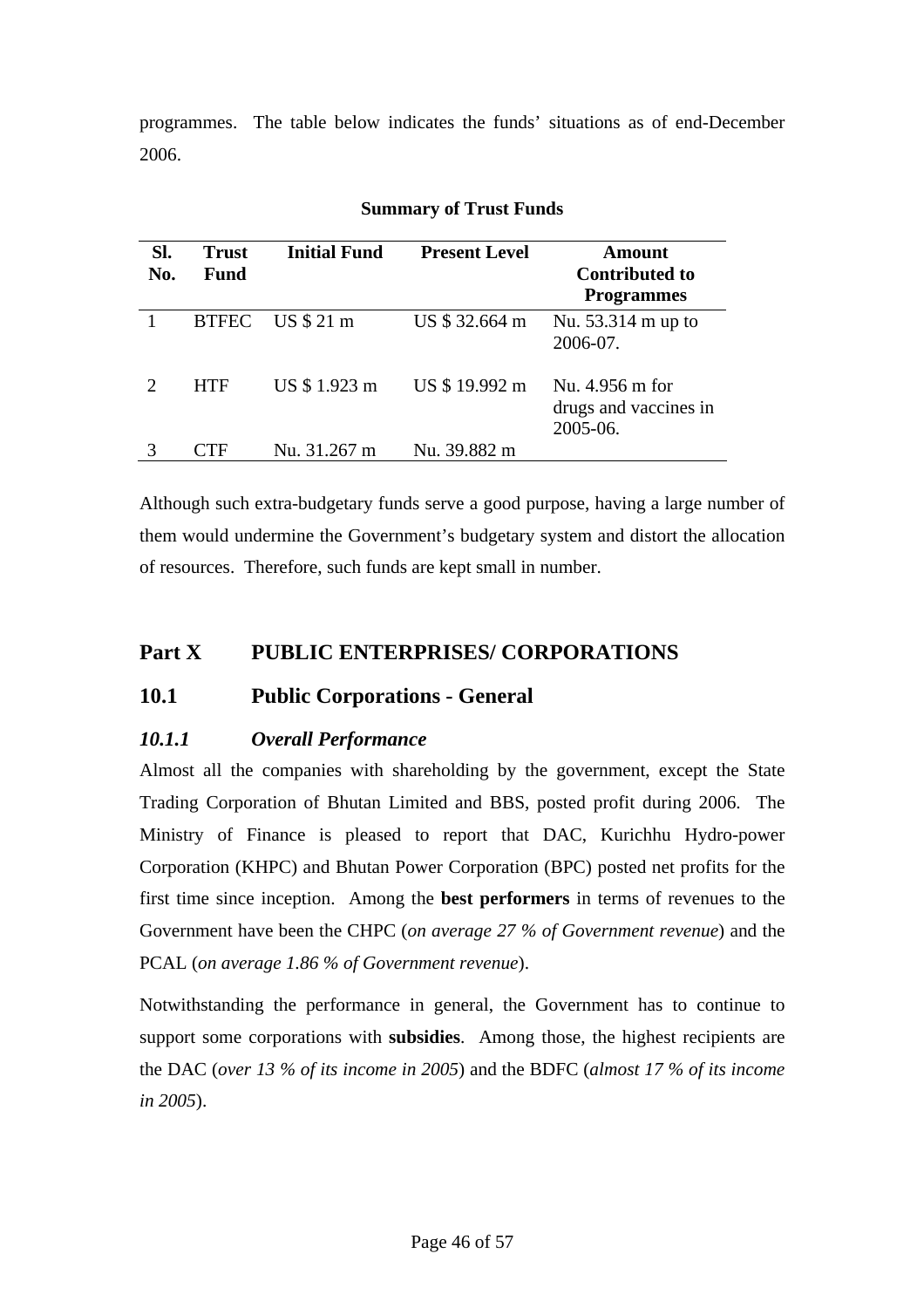# <span id="page-46-0"></span>*10.1.2 Performance of Government-owned Corporations*

In the year 2006, the companies fully-owned by the Government earned a **combined profit** of Nu. 3,864.36 m. Their **assets** grew by 4.18 % from Nu. 26,572.98 m in 2005 to Nu. 27,683.28 m in 2006.

These companies continue to be the major **revenue contributors** to the government exchequer. Among them, the power-sector companies are the highest contributor with a total contribution of Nu. 2,709.73 m, which is 28.6 % of the estimated total revenues of the Government.

The **CHPC** alone contributed Nu. 2,586.62 m in the form of taxes and dividends during the year. The company is undertaking a major capital investment programme for linking of the water from the nearby streams to augment its generation capacity during the lean period and to undertake major repairs of the civil and mechanical infrastructure. Therefore, this is likely to impair the project's ability to maintain the level of revenue contribution in the next few years. However, I am happy to report that the loan for the construction of the project will be liquidated by December 2007.

The **THPP**, the biggest project in the country, started power generation from July, 2006, and is expected to remit a sum of Nu 1,750 m during FY 2006-2007. With the full commissioning and stabilization of the power generation, THPP is expected to contribute around Nu. 2,620 m in the form of revenues in the FY 2007-08.

As for the **other non-power state-owned corporations**, it is worth mentioning that the decision to purchase aircraft with a higher capacity for the **DAC** along with the increased frequency to various destinations has enabled the company to earn a profit in spite of the high cost of operations and maintenance. The proposed expansion of the flights to new destinations and increased aircraft utilization factor is expected to help the company earn higher revenue in future. However, the DAC would still have to be highly subsidized by the Government.

# *10.1.3 Performance of Companies with Government as Minority Shareholders*

The companies, in which the shareholding of the Government is less than 50 %, earned a combined profit of Nu. 1,218.57 m during 2006 as compared to Nu. 976.70 m during 2005. These companies contributed Nu. 501.83 m to the Government's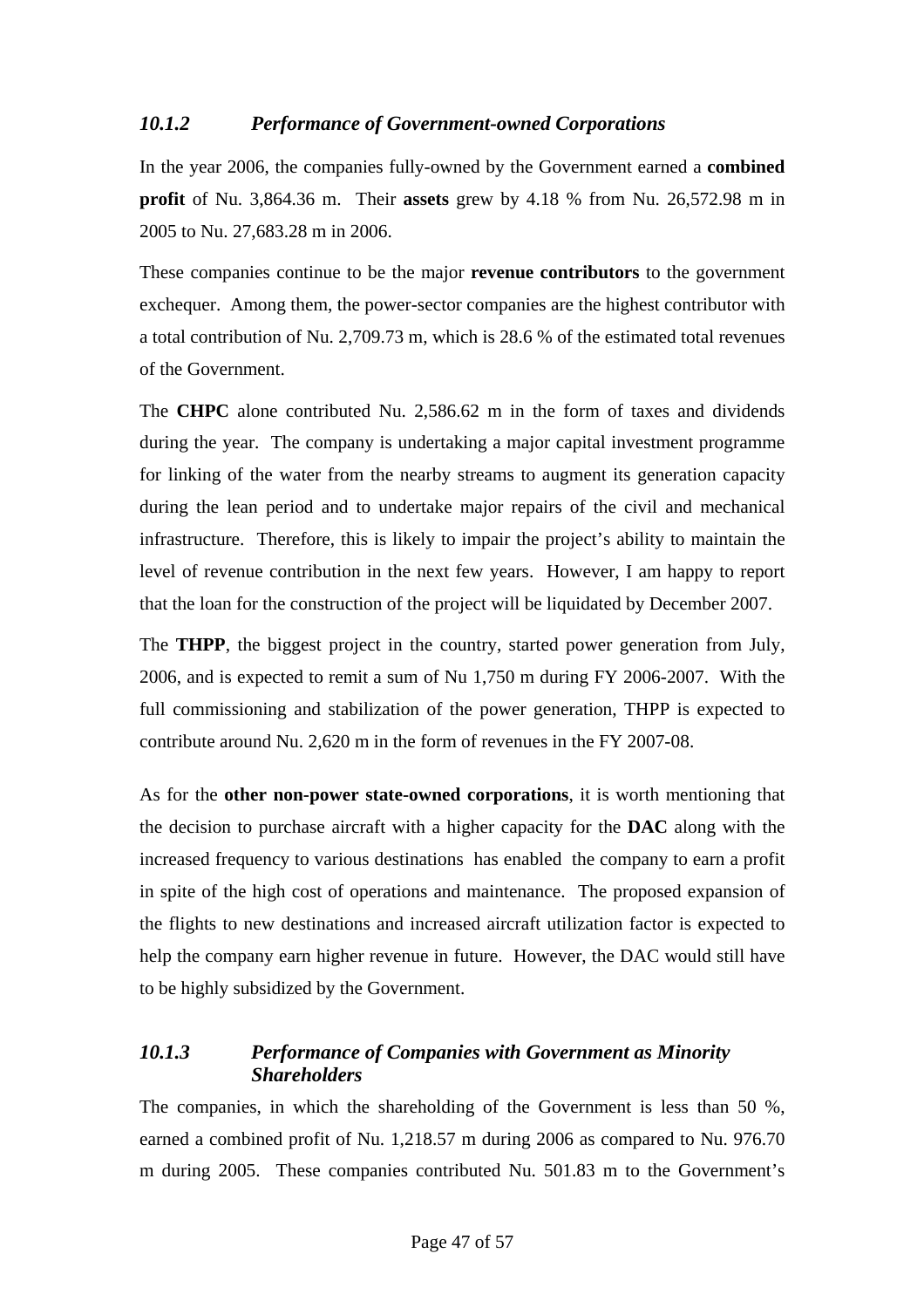<span id="page-47-0"></span>revenues in the form of dividends and corporate taxes. Their assets also grew by 20 % from Nu.27,538.03 m to Nu. 33,154.35 m over the last year.

# **10.2 Public Corporations - Financial**

The financial institutions achieved a strong growth during 2006, posting a combined profit of Nu. 778.2 m against Nu. 598.18 m in 2005. The sector contributed Nu. 270.29 m to the Government revenues in the form of taxes and dividends.

Their total assets grew by 20 % from Nu. 25,462.71 m in 2005 to Nu. 30,559.29 m in 2006. The growth is mainly due to the increase in the credit and deposits achieved by the banking financial institutions.

The total loans increased from Nu. 9,887.37 m in 2005 to Nu. 12,647.85 m, registering a growth of 28 % over the previous year. The housing sector continued to be the biggest borrower with 35 % of the total loan outstanding, followed by the manufacturing sector, which shared 16 % of the total loan. It is encouraging to note that the total loan sanctioned to the manufacturing sector grew by 35 % over last year against the growth of the loan portfolio in the other sectors. This indicates the much desired shift in the borrower pattern to the industrial sector. Such a shift will fuel economic growth and create employment. The increase in the credit demand in the manufacturing sector is attributable to the establishment of the industrial estate at Pasakha by the Government.

The average non-performing loan (NPL) has been brought down to below 9 % of the total loan during the year. This is mainly due to the banking financial institutions containing their NPLs to below 5 % during the year. The Ministry of Finance, the RMA and the respective financial institutions are constantly monitoring the developments to bring down the NPLs further.

#### **Initiatives**

In order to create avenues for private sector investor and bring about fair competition in the market for the benefit of the consumers at large, the Government has already divested 49 % of its shares in Kuensel Corporation. The telecom sector, which was a government monopoly till recently, has been opened to private-sector participation through the granting of an operating license to a private operator. The financial sector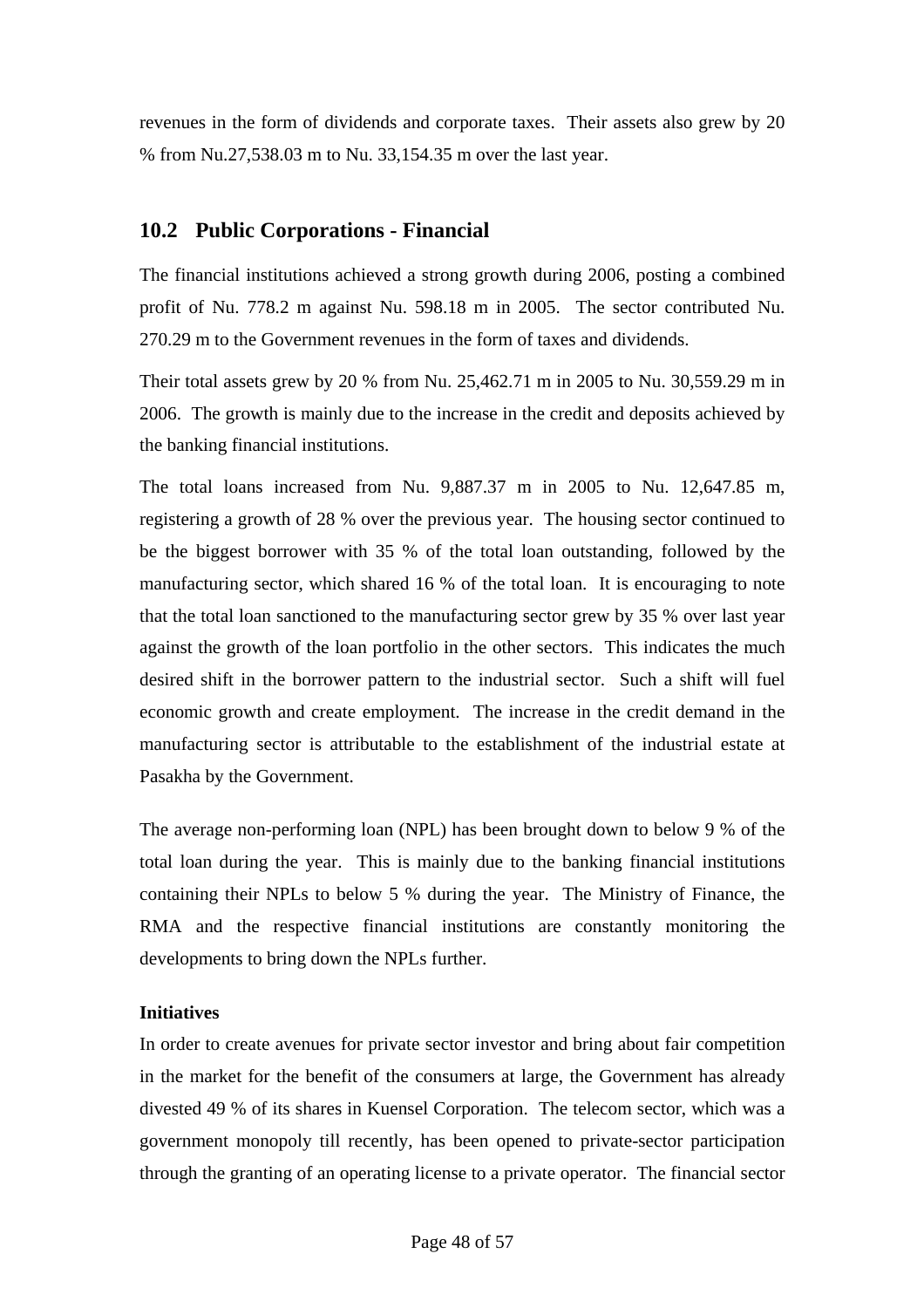<span id="page-48-0"></span>is also open to private participation, and private parties are likely to enter the market soon. This would bring in competition in the market and benefit the consumers by providing alternative services at competitive costs.

# **Part XI FUTURE OUTLOOK**

The economy of Bhutan is poised to take even greater strides as it enters the  $10<sup>th</sup>$ phase of its development. While there are many challenges ahead, it is felt that, as always, the Government and the people will overcome them under the wise and farsighted leadership of His Majesty the Druk Gyalpo. The returns from development initiatives taken in the past especially THPP is expected to contribute immensely to the country's development needs. With the plans to harness more of the nation's vast potential in hydro-power, it is certain that the economy will grow further and bring about even greater prosperity to the people of Bhutan. The necessary framework for an export of 5,000 MW of hydro-power to India by 2020 has already been created with the signing of a very important bilateral agreement with the Government of India in July 2006.

Bhutan's **GDP** is estimated to have grown by 16.6 % in 2006-07, and for FY 2007-08, it is estimated to grow by 9.1 %. While it is necessary to aim for higher GDP growth, it is also important to keep inflation under control. It is expected that with responsible economic management, the **inflation** rate will be contained between 4 % and 5 % per annum on average in the medium term. The Royal Government's budgetary framework tries to ensure that the fiscal deficits are not high but at the same time that the development prospects are not undermined by excessive control of government expenditures.

**Debt** to GDP ratio is likely to rise with more loans for the hydro-power projects in the pipeline. However, as mentioned before, the loans on account of hydro-power projects are self-liquidating. The debt ratios on account of the Government's other development activities are low and are not likely to rise steeply over the medium term. Although the constructions of additional hydro-power projects will raise the debt ratios higher, the overall long-term impact will be to make the economy stronger.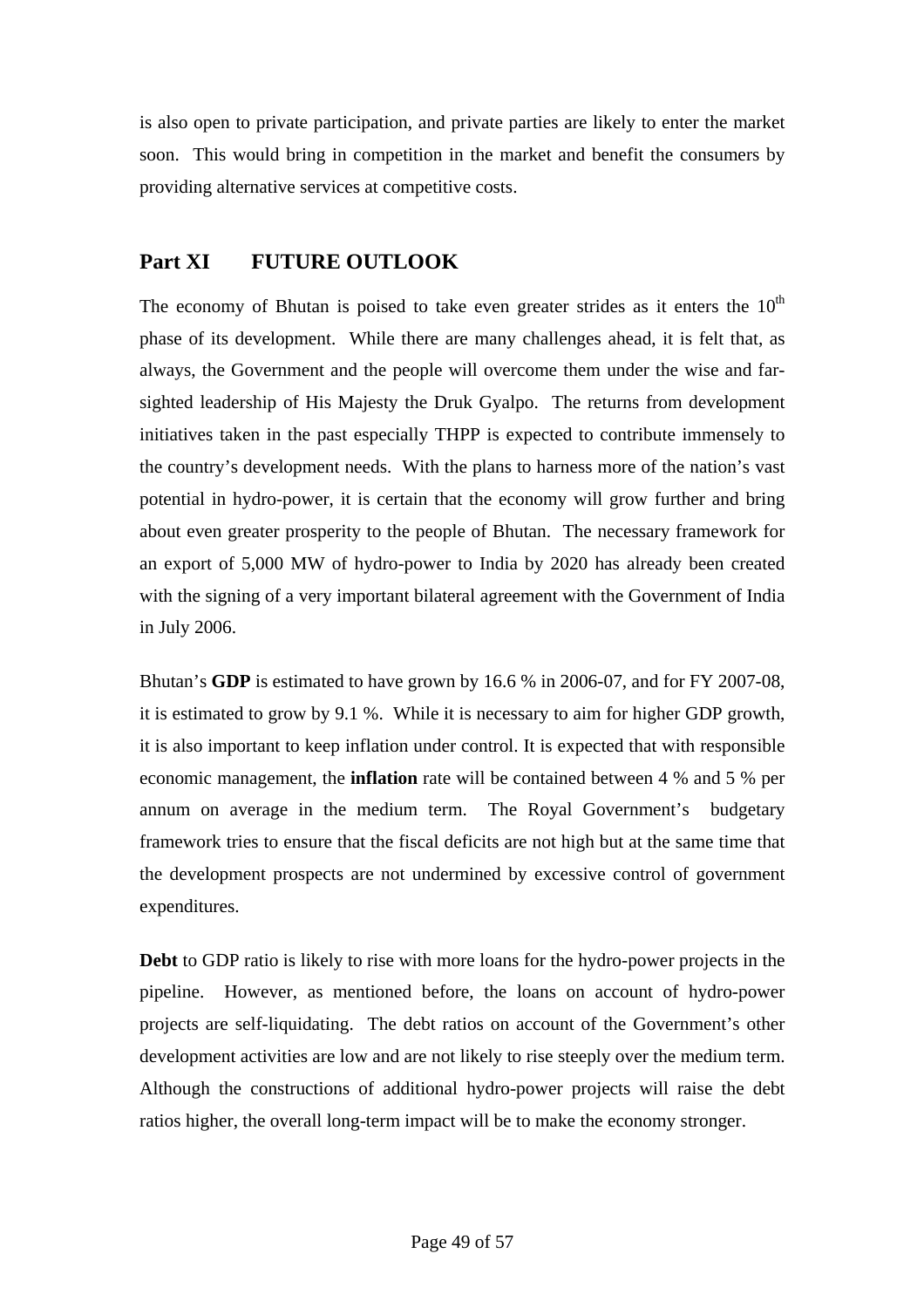Due to associated exchange risk for convertible currency debt, the cost of debt servicing may vary from year to year. However, the impact should be manageable as a large part of the external debts are in Indian Rupees, and a large part of the exports are to India.

With the completion of the THPP, the **Balance of Payments** will improve, although with the import requirements of new industries and the constructions of the new hydro-power projects, it will be moderate.

On the **employment** front, with the rapid growth of educated manpower, providing gainful employment is likely to continue to be a major challenge. However, with the stepping-up of employment generation programmes, and the private sector growing, it is felt that the problem can be mitigated to a large extent.

Bhutan's **public finance system** is also set to become ever stronger. During this session of the Assembly, the Public Finance Bill is being submitted. With the passing of this bill, the system will be further strengthened. The Ministry of Finance is confident that the Honourable Members will approve the bill.

Although the prospects look positive, it needs to be cautioned that the resources need to be used prudently. Thus far, the Royal Government has been known to have used its scarce resources judiciously, and as a result it has been able to maintain the confidence of its development partners for their continued assistance. I have no doubt that the future Government will uphold this wise policy and make Bhutan a stronger and more stable nation in political, social and economic terms.

In the dialogues with its development partners, the Royal Government has emphasised on the need to continue their **assistance** to the people of Bhutan. They understand that their support have never been as crucial as it would be in the  $10<sup>th</sup>$  Plan. There is a great deal of good-will from all of Bhutan's development partners, and the outlook for their continued assistance is positive. They are also aware that although the THPP will bring in substantial additional resources for the country, it will not be sufficient to meet the growing needs, especially with the new system of governance and the need to achieve the Millennium Development Goals.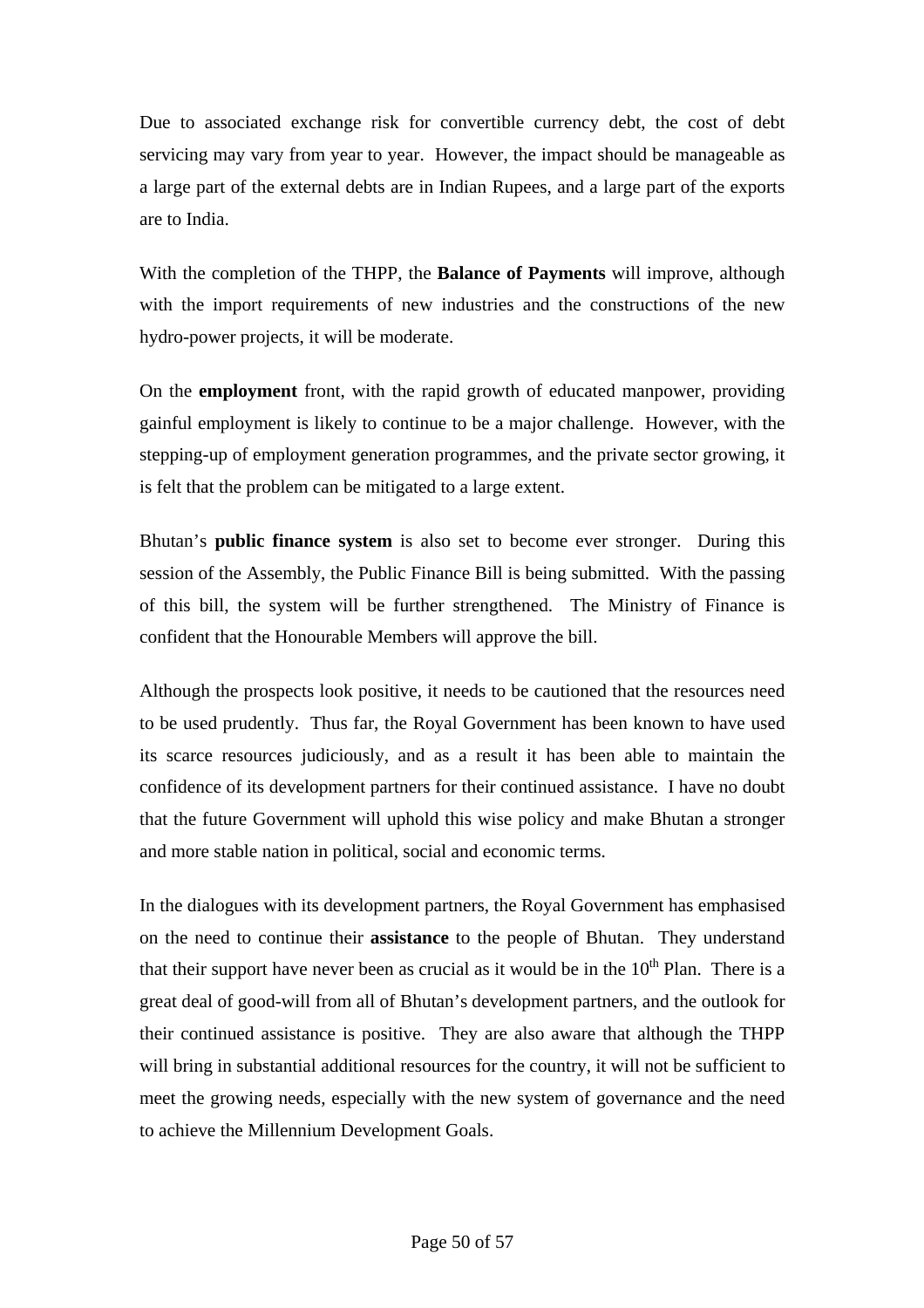# <span id="page-50-0"></span>**Part XII CONCLUSION**

With this, I commend the budget for the FY 2007-08 to this august body. I take this opportunity to express my sincere appreciation to the Honourable Members for placing confidence in my presentations of the annual budget for the last three FYs. As mentioned earlier, the results of the past budgets have been all within acceptable limits, and I am confident that this last budget of the present Government will also be similarly successful.

As I conclude the budget presentation for the new FY 2007-08, I would like to also express my confidence and support to the new government when it comes into place under the system of parliamentary democracy and constitutional monarchy. As I mentioned in the beginning, Bhutan has achieved much within a short period of time under the dynamic leadership of our farsighted kings, and the system suited our country well. We have now reached a situation where we are venturing into a new form of governance. With such a move emanating from the Golden Throne, we have no doubt of the efficacy of the change.

With the constant blessings of the guardian deities of the Palden Dukpa, I look forward to the successful launching of parliamentary democracy under the great leadership of His Majesty the Druk Gyalpo. May it bring peace, prosperity and happiness to the people of Bhutan for all time to come.

\*\*\*\*\*\*\*\*\*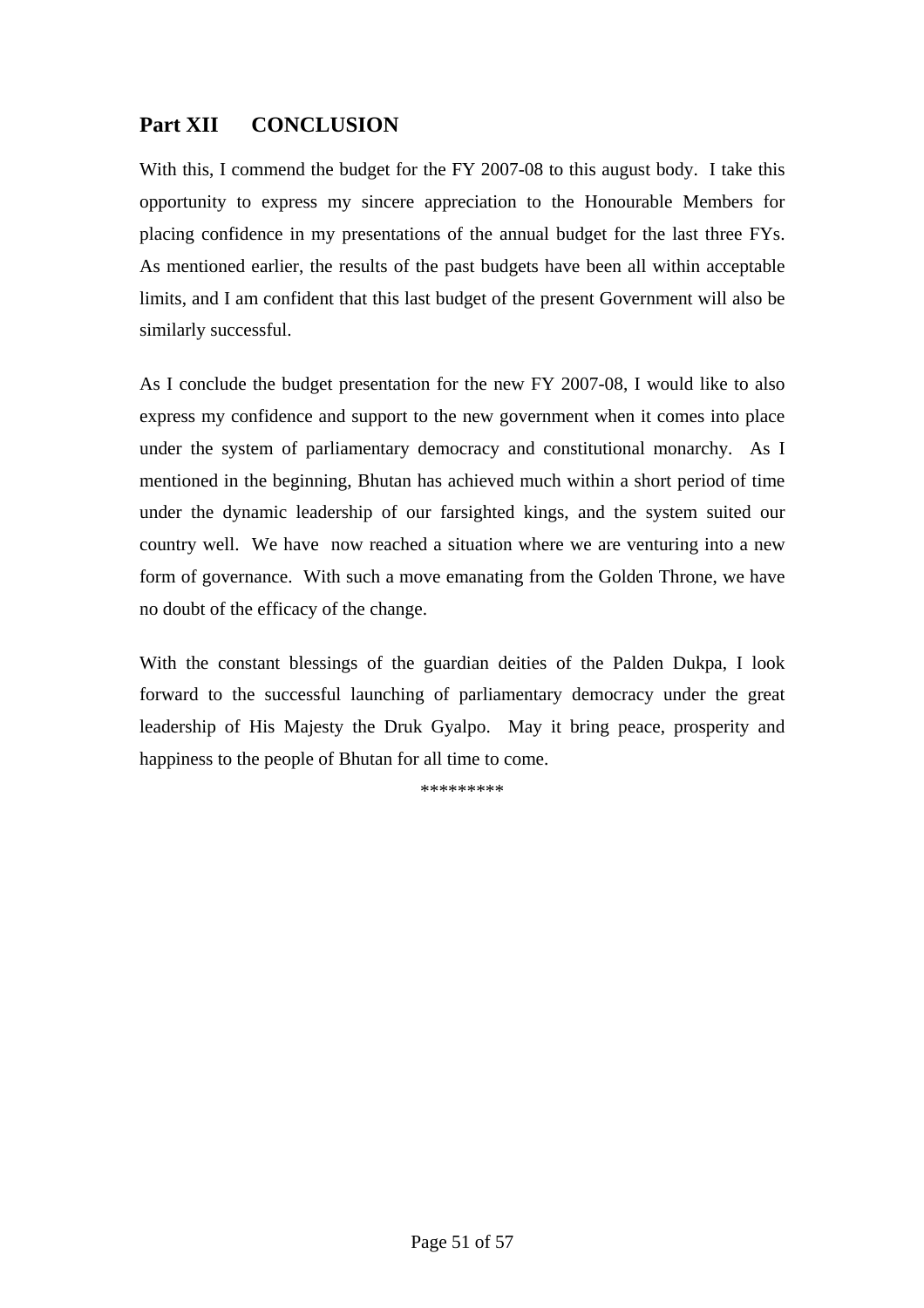# <span id="page-51-0"></span>**ANNEXURES**

| <b>Selected Monetary and Financial Indicators</b> |            |            |  |
|---------------------------------------------------|------------|------------|--|
| <b>Items Description</b>                          | 2005       | 2006       |  |
|                                                   | (Dec)      | (Dec)      |  |
| Millions of Ngultrum                              |            |            |  |
| 1 Total Assets of the Financial Sector*)          | 43,151.2   | 46,787.7   |  |
| a. Royal Monetary Authority                       | 18,220.4   | 18,510.7   |  |
| b. Four Financial Institutions                    | 24,930.9   | 28,277.0   |  |
| 2 Money Supply                                    |            |            |  |
| a. Quasi Money <sup>1/</sup>                      | 9,599.5    | 10,645.5   |  |
| b. Demand Deposits                                | 6,565.2    | 7,575.6    |  |
| c. Ngultrum in Circulation                        | 2,404.4    | 2,762.5    |  |
| 3 Domestic Credit (from Monetary Survey)          | 5,403.1    | 5,424.0    |  |
| a. Claims on Government (net) $^{2}$              | $-2,715.3$ | $-5,183.9$ |  |
| b. Private Sector (including Joint Corporations)  | 6,571.0    | 8,801.2    |  |
| 4 Gross International Reserves (USD Millions)     | 458.1      | 537.6      |  |
| a. Convertible Currencies (USD Millions)          | 354.3      | 453.1      |  |
| b. Indian Rupees (INR Millions)                   | 4,737.3    | 3,768.5    |  |
|                                                   |            |            |  |
| 5 Exchange Rate for USD (Period average)          | 45.64      | 44.74      |  |
| 6 Consumer Price Index $(\%)^{3/}$                | 4.9        | 5.3        |  |

#### **Table 1: Selected Monetary and Financial Indicators**

Note:

1/ quasi money includes foreign currency deposits & time deposits

2/ Positive figure indicates government's liabilities to the banks and negative figure indicates government's net deposits with the banks.

3/ Data for 2004 to 2006 represent yearly change in quarterly CPI for quarter ending December in each year  $(Q3, 2003 = Base Year)$ 

\*) Starting from January 2003 onwards, a major reclassification has been carried out in the accounts of all the economic sectors. Data prior to 2003 cannot always be directly compared with the subsequent data, because of a break in continuity.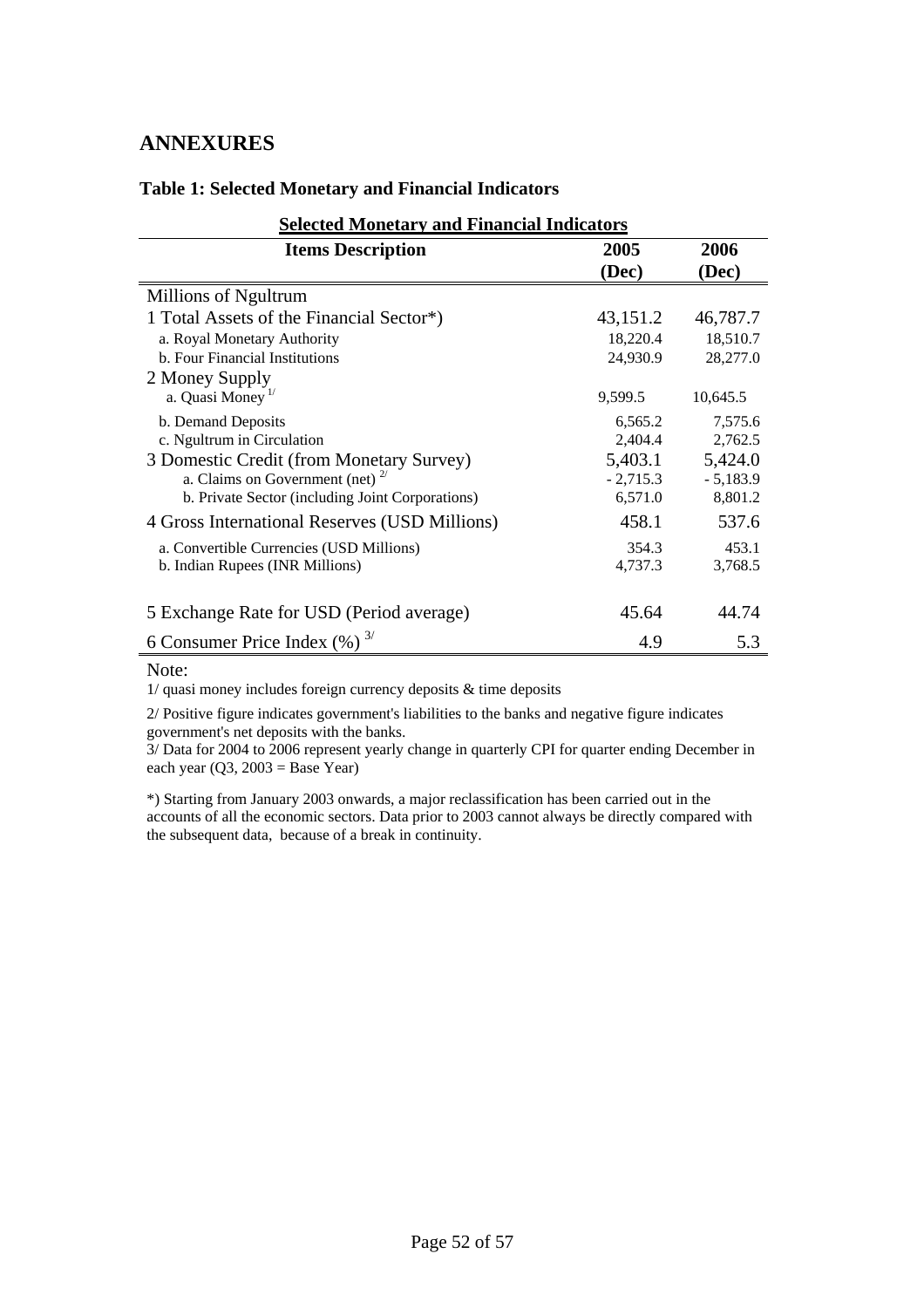| <b>Structure</b>                                                                   | As of December 2006       |             |  |
|------------------------------------------------------------------------------------|---------------------------|-------------|--|
|                                                                                    | <b>BoBL</b>               | <b>BNBL</b> |  |
|                                                                                    | Rate of interest          |             |  |
| <b>Deposit Rates</b>                                                               | $(% \mathbf{a})$ (% p.a)  |             |  |
| 1. Savings                                                                         | 4.5                       | 4.5         |  |
| 2. Fixed deposits                                                                  |                           |             |  |
| $a)$ 3 months to less than 1 year                                                  | 4.5                       | 4.5         |  |
| b) $1$ year to less than $3$ years                                                 | 6.0                       | $6 - 6.5$   |  |
| $c)$ More than 3 years                                                             | 7.0                       | 7.0         |  |
| 3. Corporate Deposits                                                              |                           |             |  |
| 46 days to less than 3 months                                                      | 2.0                       | 2.1         |  |
|                                                                                    | <b>Discount Rate</b>      |             |  |
| <b>RMA Bills</b>                                                                   | $(% \mathbf{a})$ (% p.a.) |             |  |
| R147 (Auction Date 30-Nov-05)                                                      | 3.5                       |             |  |
| R150 (Auction Date 22-Feb-06)                                                      | 3.5                       |             |  |
| <b>Lending Rates</b>                                                               | Interest rate (% p.a.)    |             |  |
| 1. General Trade                                                                   | 13.75                     | 14          |  |
| 2. Export Finance (Convertible Currency Areas)                                     |                           |             |  |
|                                                                                    |                           |             |  |
| a) From date of 1st disbursement to 60 days after<br>the date of last disbursement | 13                        |             |  |
| b) More than 60 days after the last disbursement                                   | 14.0                      |             |  |
| 3. Manufacturing Industry                                                          |                           |             |  |
| Term loan                                                                          | 12.0                      | 12.0        |  |
| <b>Working Capital</b>                                                             | 13.0                      | 13.0        |  |
| 4. Service Industries (e.g. tourism, contract                                      |                           |             |  |
| services, and other service activities)                                            | $10 - 12.75$              | 12.0        |  |
| 5. Transport                                                                       |                           |             |  |
| a) Truck & buses (Heavy vehicle)                                                   |                           |             |  |
| i) Term Loan                                                                       | 13.0                      | 13.0        |  |
| ii) Working Capital                                                                | 14.0                      |             |  |
| b) Other Passenger Vehicles (Light                                                 |                           |             |  |
| vehicle)                                                                           | 14.0                      | 14.0        |  |
| 6. Agriculture & Livestock                                                         | 13.0                      |             |  |
| 7. Housing                                                                         | $10-13$                   | $10-13$     |  |
| 8. Equity Finance                                                                  | 13.0                      | 12.0        |  |
| 9. Personal Loan/ Gold Loan                                                        | 15.0                      | 15.0        |  |
| 10. Vehicle Loan to Government employee                                            | 12.0                      | 12.0        |  |

# **Table 2: Financial Institutions Deposits and Lending Rates**

*(\*) Effective April 1999, the interest rate on deposits and advances have been fully liberalised.*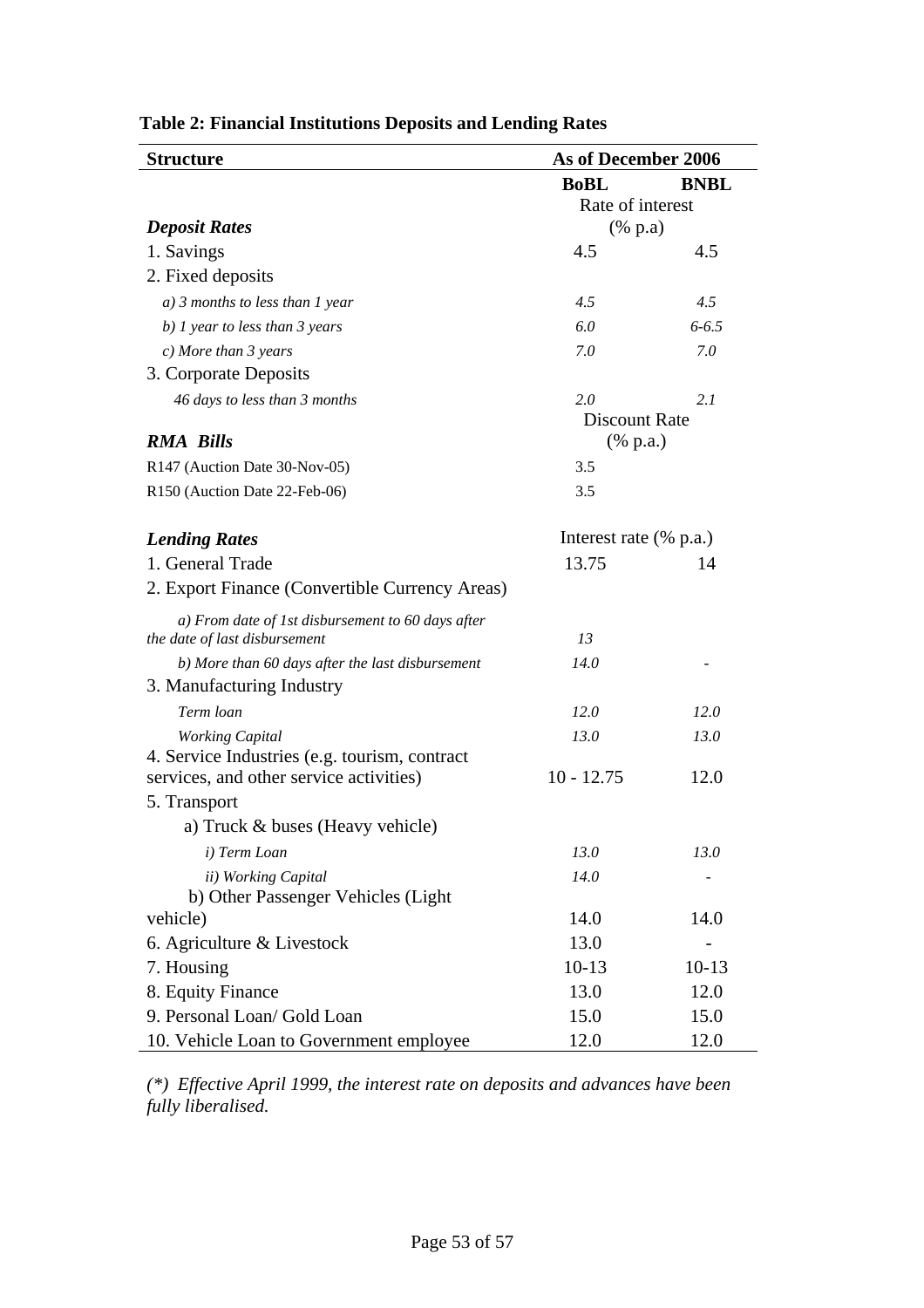| <b>Indicators</b>                                           |         |                |
|-------------------------------------------------------------|---------|----------------|
| <b>INCOME</b>                                               | 1985    | 2005           |
| GDP in mill. Nu.                                            | 2,392   | 36,914.6       |
| Per capita GDP in US\$ $(1 \text{ USD} = \text{Nu. } 44.1)$ |         | 1,513.7        |
| GDP growth $(\%)$                                           | 6.8     | 6.5            |
| Share of Agriculture in GDP                                 | 53      | 23.0           |
| Saving as % of GDP                                          | 0.0     | 25.6           |
| Investment as % of GDP                                      | 45.0    | 51.4           |
| Export of goods and services as % to GDP                    | 11.4    | 35.1           |
| Import of goods and services as % to GDP                    | 43.5    | 50.9           |
|                                                             | 1985    | 2006           |
| Inflation rate $(\%)$                                       | 4.4     | 5.3(a)         |
| Foreign exchange reserves (Mill. US \$)*                    | 20.6    | 482.2          |
| $-USS$                                                      |         | 433.2          |
| - Rupees 2,225 million                                      |         | 48.9           |
| (Exchange rate US $$1 = Nu. 45.47$ )                        |         |                |
|                                                             |         |                |
| <b>PUBLIC FINANCE</b>                                       | 1985    | 2005-06        |
| Government revenue receipt in Mill. Nu.                     | 233.0   | 6,902.907      |
| - Tax revenue                                               | 135.9   | 4,124.680      |
| - Non-tax revenue                                           |         | 2,778.227      |
| Government expenditure in Mill. Nu.                         |         |                |
| - Current                                                   | 441.5   | 6,672.383      |
| - Capital                                                   | 776.2   | 6,684.425      |
| - Net lending                                               |         | 289.09         |
| - Repayments                                                |         | 2,651.448      |
| Convertible currency loan (Mill. US\$) As of December       |         |                |
| 2006                                                        |         | 264.07         |
| <b>HUMAN RESOURCE</b>                                       | 1985    | 2006           |
| Population                                                  |         | 552,996        |
| Population growth rate (%)                                  | 2.0     | 1.3            |
|                                                             |         |                |
| <b>HEALTH</b>                                               | 1985    | 2006           |
| Life expectancy at birth                                    | 47.5(b) | 66.1 ©         |
| - Male                                                      | 45.8    | 66.0           |
| - Female                                                    | 49.1    | 66.2           |
| Infant mortality rate (Per 1,000 live births)               | 142(b)  | 40.1           |
| Crude birth rate (Per 1,000 population)                     | 39.1(b) | <b>20</b>      |
| Crude death rate (Per 1,000 population)                     | 19.3(b) | $\overline{7}$ |
| Maternal mortality rate (Per 1,000 live births)             | 7.7(b)  | $2.6$ (d)      |
| Health coverage (%)                                         | 50      | 90             |
| <b>Health Institutes</b>                                    | 98      | 715            |

# **Table 3: Comparative Socio-economic Indicators**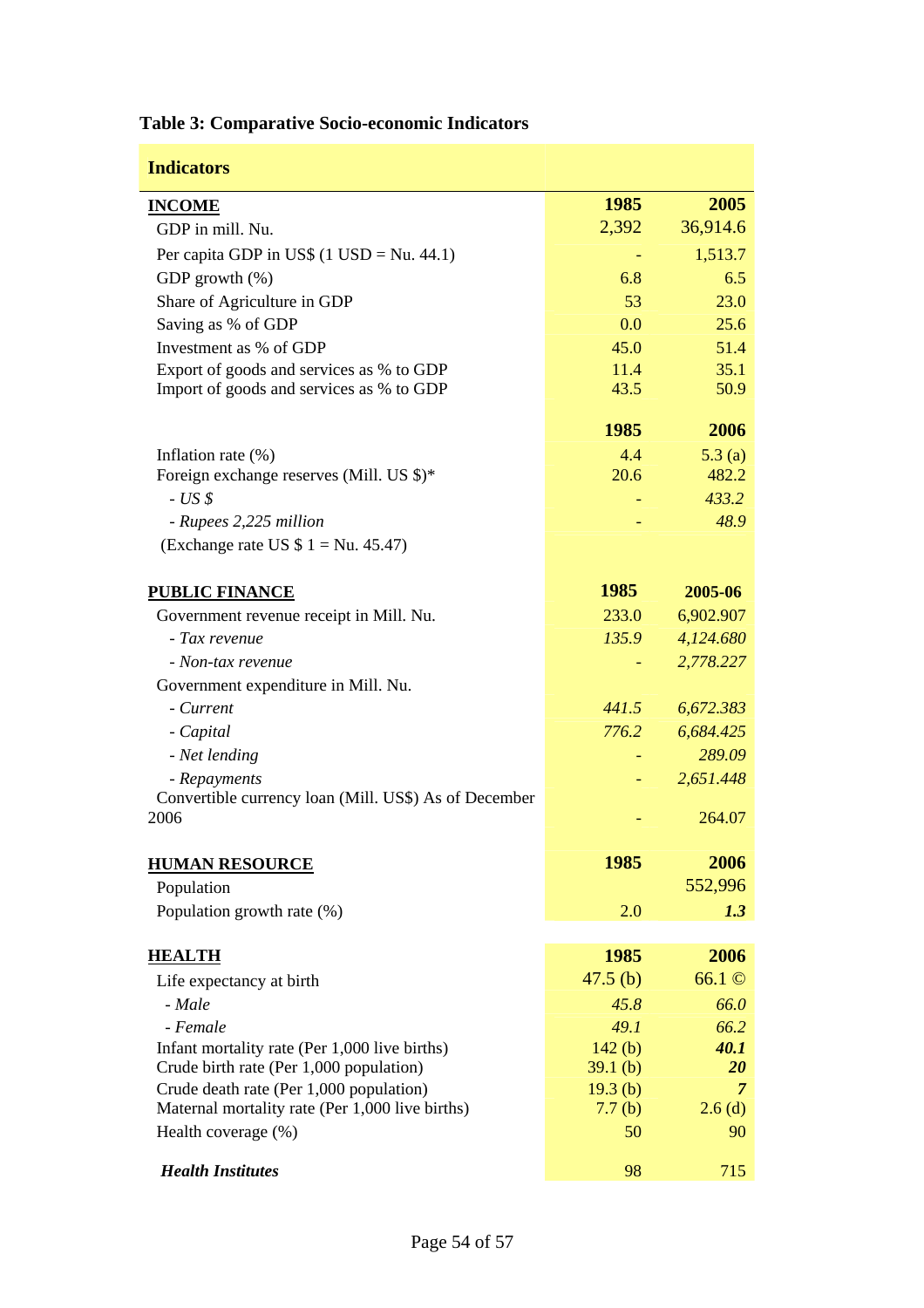| Hospitals                                              | 27             | 29                |
|--------------------------------------------------------|----------------|-------------------|
| Indigenous hospital                                    | $\mathbf{1}$   | 1                 |
| <b>Indigenous Units</b>                                | 4              | 21                |
| <b>Training Institutes</b>                             | $\mathbf{1}$   | 3                 |
| Basic Health Units (BHUs)                              | 65             | 176               |
| <b>Outreach Clinics</b>                                |                | 485               |
| <b>Sanitation</b>                                      |                |                   |
| Rural water supply scheme                              | 150            | 3,852             |
| Rural population access to piped water (%)             | 14             | 78.2              |
| Rural population access to latrine (%)                 |                | 89                |
| Under one immunization coverage (%)                    |                | 89.7              |
|                                                        | 1985           | 2006              |
| <b>EDUCATION</b><br>School enrolment (No. of students) | 51,835         | 169,810(e)        |
| Number of Teachers                                     | 1,716          | 6,094(f)          |
| Gross Primary Enrolment rate (%)                       |                | 97.3              |
| Literacy rate $(\%)$                                   | 23             | 59.5              |
| <b>Educational institutes</b>                          | 183            | 507(g)            |
| High Schools (Middle & Higher Secondary schools)       | 8              | 49                |
| Junior High Schools/ Lower Secondary Schools           | 22             | 84                |
| <b>Primary Schools</b>                                 | 145            | 88                |
| Degree College                                         | 1              | -1                |
| <b>Community Schools</b><br>Private Schools            |                | 245<br>23(h)      |
|                                                        |                |                   |
|                                                        |                |                   |
| Other Institutes                                       | $\overline{7}$ | 18(i)             |
| <b>TRANSPORT &amp; COMMUNICATIONS</b>                  | 1985           | 2006              |
| Length of road (Kms.)                                  | 1,755.1        | $4,544.7$ (j)     |
| Number of motorable bridges                            |                | 236               |
| Number of suspension bridges                           | 175            | 422(k)            |
| Number of telephone exchanges                          | 13             | 86                |
| Number of telephone connections                        | 1,880          | 31,526            |
| Number of internet connections                         |                | 6,685             |
| - Dial-up connection                                   |                | 7,004             |
| - Lease line connection                                |                | 63                |
| Number of Post Offices                                 | 54             | 90                |
| Number of WT stations                                  | 18             | 19                |
| <b>B-Mobile subscribers</b>                            |                | 82,078            |
| No. of motor vehicles registered                       | 3,643          | 33,241            |
| - Heavy                                                | 899            | 4,547             |
| - Light                                                | 1,587          | 17,712            |
| - Two Wheeler                                          | 1,157          | 7,931             |
| - Taxi                                                 |                | 2,056             |
| - Others                                               |                | 995               |
| No. of revenue earning passengers carried by Druk      |                |                   |
| Air**<br>Revenue earned by Druk Air (Mill. Nu.)**      |                | 110,137<br>917.45 |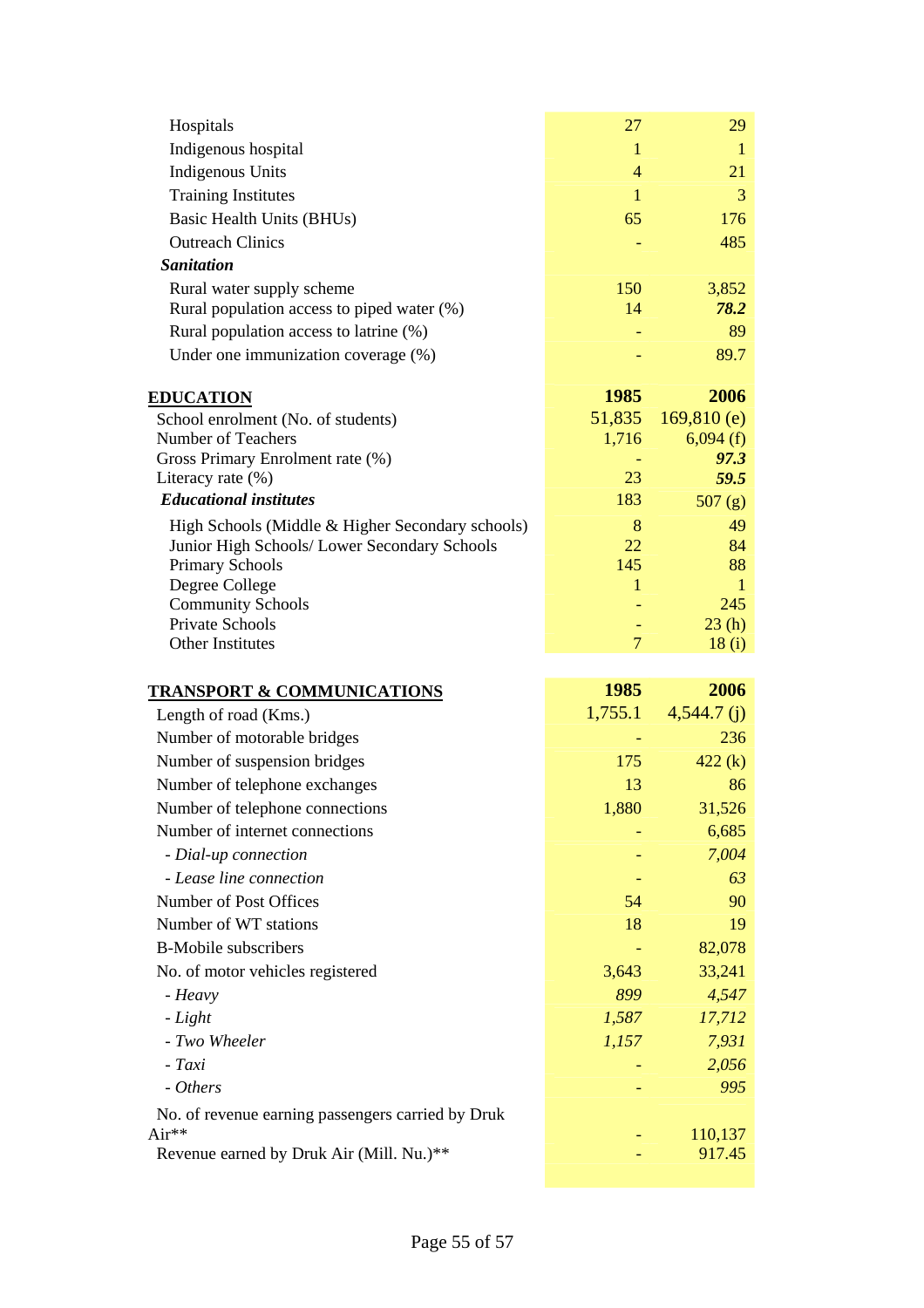| <b>AGRICULTURE</b><br><b>Agriculture Extension Centres</b><br>121<br>51(l)<br><b>Agriculture Seed Production Farms</b><br>10<br>11<br><b>Plant Protection Centre</b><br>1<br><b>Farm Mechanization Centres</b><br>3<br>Farm Mechanization Training Centre<br>1<br>Ŧ<br><b>National Mushroom Centre</b><br>1<br>1<br><b>National Post Harvest Centre</b><br>1<br><b>RNR (COMMON SERVICES)</b><br><b>RNR</b> extension Centres<br>95 (m)<br><b>RNR Research Centres</b><br>$\overline{2}$<br>4<br><b>RNR Research sub-centres</b><br>6<br>Soil & Plant Analytical Laboratory<br>1<br><b>LIVESTOCK</b><br>Veterinary Hospitals<br>18<br>20<br><b>Livestock Extension Centres</b><br>87<br>54(n)<br><b>Regional Veterinary Laboratories</b><br>4<br>Satellite Veterinary Laboratories<br>3<br><b>Livestock Farms</b><br>14<br>11<br><b>Fodder Seed Production Centre</b><br>1<br>1<br><b>Vaccine Production Centre</b><br>1<br><b>National Artificial Insemination Centre</b><br>1<br>Cold Water Fishery Centre<br>1<br>National Warm Water Fish Culture Centre<br>1<br>National Centre for Animal Health<br>1<br><b>FORESTRY</b><br><b>Territorial Division HQs</b><br>25<br>12<br><b>Range Offices</b><br>83<br>35(0)<br><b>Beat Offices</b><br>$\mathbf{1}$<br>65(0)<br>Nature Study Centre<br>T<br>Forest cover (including 8 % shrub)<br>72.5<br>Protected area (%)<br>26.2<br>1985<br>2006<br><b>POWER</b><br>40.5<br>3,336.8<br>Total electricity generation (Mill. unit)<br>By Chhukha<br>1,877.9<br>365.3<br>By Kurichhu<br>766.7<br>By Tala<br>By Basochhu<br>326.9<br>Total electricity export (Mill. unit)<br>2,583.59<br>From Chhukha<br>1,731.3<br>From Kurichhu<br>295.99<br>556.3<br>From Tala | <b>RENEWABLE NATURAL RESOURCES</b> | 1985 | 2006 |
|-----------------------------------------------------------------------------------------------------------------------------------------------------------------------------------------------------------------------------------------------------------------------------------------------------------------------------------------------------------------------------------------------------------------------------------------------------------------------------------------------------------------------------------------------------------------------------------------------------------------------------------------------------------------------------------------------------------------------------------------------------------------------------------------------------------------------------------------------------------------------------------------------------------------------------------------------------------------------------------------------------------------------------------------------------------------------------------------------------------------------------------------------------------------------------------------------------------------------------------------------------------------------------------------------------------------------------------------------------------------------------------------------------------------------------------------------------------------------------------------------------------------------------------------------------------------------------------------------------------------------------------------------------------------------------------------------------------|------------------------------------|------|------|
|                                                                                                                                                                                                                                                                                                                                                                                                                                                                                                                                                                                                                                                                                                                                                                                                                                                                                                                                                                                                                                                                                                                                                                                                                                                                                                                                                                                                                                                                                                                                                                                                                                                                                                           |                                    |      |      |
|                                                                                                                                                                                                                                                                                                                                                                                                                                                                                                                                                                                                                                                                                                                                                                                                                                                                                                                                                                                                                                                                                                                                                                                                                                                                                                                                                                                                                                                                                                                                                                                                                                                                                                           |                                    |      |      |
|                                                                                                                                                                                                                                                                                                                                                                                                                                                                                                                                                                                                                                                                                                                                                                                                                                                                                                                                                                                                                                                                                                                                                                                                                                                                                                                                                                                                                                                                                                                                                                                                                                                                                                           |                                    |      |      |
|                                                                                                                                                                                                                                                                                                                                                                                                                                                                                                                                                                                                                                                                                                                                                                                                                                                                                                                                                                                                                                                                                                                                                                                                                                                                                                                                                                                                                                                                                                                                                                                                                                                                                                           |                                    |      |      |
|                                                                                                                                                                                                                                                                                                                                                                                                                                                                                                                                                                                                                                                                                                                                                                                                                                                                                                                                                                                                                                                                                                                                                                                                                                                                                                                                                                                                                                                                                                                                                                                                                                                                                                           |                                    |      |      |
|                                                                                                                                                                                                                                                                                                                                                                                                                                                                                                                                                                                                                                                                                                                                                                                                                                                                                                                                                                                                                                                                                                                                                                                                                                                                                                                                                                                                                                                                                                                                                                                                                                                                                                           |                                    |      |      |
|                                                                                                                                                                                                                                                                                                                                                                                                                                                                                                                                                                                                                                                                                                                                                                                                                                                                                                                                                                                                                                                                                                                                                                                                                                                                                                                                                                                                                                                                                                                                                                                                                                                                                                           |                                    |      |      |
|                                                                                                                                                                                                                                                                                                                                                                                                                                                                                                                                                                                                                                                                                                                                                                                                                                                                                                                                                                                                                                                                                                                                                                                                                                                                                                                                                                                                                                                                                                                                                                                                                                                                                                           |                                    |      |      |
|                                                                                                                                                                                                                                                                                                                                                                                                                                                                                                                                                                                                                                                                                                                                                                                                                                                                                                                                                                                                                                                                                                                                                                                                                                                                                                                                                                                                                                                                                                                                                                                                                                                                                                           |                                    |      |      |
|                                                                                                                                                                                                                                                                                                                                                                                                                                                                                                                                                                                                                                                                                                                                                                                                                                                                                                                                                                                                                                                                                                                                                                                                                                                                                                                                                                                                                                                                                                                                                                                                                                                                                                           |                                    |      |      |
|                                                                                                                                                                                                                                                                                                                                                                                                                                                                                                                                                                                                                                                                                                                                                                                                                                                                                                                                                                                                                                                                                                                                                                                                                                                                                                                                                                                                                                                                                                                                                                                                                                                                                                           |                                    |      |      |
|                                                                                                                                                                                                                                                                                                                                                                                                                                                                                                                                                                                                                                                                                                                                                                                                                                                                                                                                                                                                                                                                                                                                                                                                                                                                                                                                                                                                                                                                                                                                                                                                                                                                                                           |                                    |      |      |
|                                                                                                                                                                                                                                                                                                                                                                                                                                                                                                                                                                                                                                                                                                                                                                                                                                                                                                                                                                                                                                                                                                                                                                                                                                                                                                                                                                                                                                                                                                                                                                                                                                                                                                           |                                    |      |      |
|                                                                                                                                                                                                                                                                                                                                                                                                                                                                                                                                                                                                                                                                                                                                                                                                                                                                                                                                                                                                                                                                                                                                                                                                                                                                                                                                                                                                                                                                                                                                                                                                                                                                                                           |                                    |      |      |
|                                                                                                                                                                                                                                                                                                                                                                                                                                                                                                                                                                                                                                                                                                                                                                                                                                                                                                                                                                                                                                                                                                                                                                                                                                                                                                                                                                                                                                                                                                                                                                                                                                                                                                           |                                    |      |      |
|                                                                                                                                                                                                                                                                                                                                                                                                                                                                                                                                                                                                                                                                                                                                                                                                                                                                                                                                                                                                                                                                                                                                                                                                                                                                                                                                                                                                                                                                                                                                                                                                                                                                                                           |                                    |      |      |
|                                                                                                                                                                                                                                                                                                                                                                                                                                                                                                                                                                                                                                                                                                                                                                                                                                                                                                                                                                                                                                                                                                                                                                                                                                                                                                                                                                                                                                                                                                                                                                                                                                                                                                           |                                    |      |      |
|                                                                                                                                                                                                                                                                                                                                                                                                                                                                                                                                                                                                                                                                                                                                                                                                                                                                                                                                                                                                                                                                                                                                                                                                                                                                                                                                                                                                                                                                                                                                                                                                                                                                                                           |                                    |      |      |
|                                                                                                                                                                                                                                                                                                                                                                                                                                                                                                                                                                                                                                                                                                                                                                                                                                                                                                                                                                                                                                                                                                                                                                                                                                                                                                                                                                                                                                                                                                                                                                                                                                                                                                           |                                    |      |      |
|                                                                                                                                                                                                                                                                                                                                                                                                                                                                                                                                                                                                                                                                                                                                                                                                                                                                                                                                                                                                                                                                                                                                                                                                                                                                                                                                                                                                                                                                                                                                                                                                                                                                                                           |                                    |      |      |
|                                                                                                                                                                                                                                                                                                                                                                                                                                                                                                                                                                                                                                                                                                                                                                                                                                                                                                                                                                                                                                                                                                                                                                                                                                                                                                                                                                                                                                                                                                                                                                                                                                                                                                           |                                    |      |      |
|                                                                                                                                                                                                                                                                                                                                                                                                                                                                                                                                                                                                                                                                                                                                                                                                                                                                                                                                                                                                                                                                                                                                                                                                                                                                                                                                                                                                                                                                                                                                                                                                                                                                                                           |                                    |      |      |
|                                                                                                                                                                                                                                                                                                                                                                                                                                                                                                                                                                                                                                                                                                                                                                                                                                                                                                                                                                                                                                                                                                                                                                                                                                                                                                                                                                                                                                                                                                                                                                                                                                                                                                           |                                    |      |      |
|                                                                                                                                                                                                                                                                                                                                                                                                                                                                                                                                                                                                                                                                                                                                                                                                                                                                                                                                                                                                                                                                                                                                                                                                                                                                                                                                                                                                                                                                                                                                                                                                                                                                                                           |                                    |      |      |
|                                                                                                                                                                                                                                                                                                                                                                                                                                                                                                                                                                                                                                                                                                                                                                                                                                                                                                                                                                                                                                                                                                                                                                                                                                                                                                                                                                                                                                                                                                                                                                                                                                                                                                           |                                    |      |      |
|                                                                                                                                                                                                                                                                                                                                                                                                                                                                                                                                                                                                                                                                                                                                                                                                                                                                                                                                                                                                                                                                                                                                                                                                                                                                                                                                                                                                                                                                                                                                                                                                                                                                                                           |                                    |      |      |
|                                                                                                                                                                                                                                                                                                                                                                                                                                                                                                                                                                                                                                                                                                                                                                                                                                                                                                                                                                                                                                                                                                                                                                                                                                                                                                                                                                                                                                                                                                                                                                                                                                                                                                           |                                    |      |      |
|                                                                                                                                                                                                                                                                                                                                                                                                                                                                                                                                                                                                                                                                                                                                                                                                                                                                                                                                                                                                                                                                                                                                                                                                                                                                                                                                                                                                                                                                                                                                                                                                                                                                                                           |                                    |      |      |
|                                                                                                                                                                                                                                                                                                                                                                                                                                                                                                                                                                                                                                                                                                                                                                                                                                                                                                                                                                                                                                                                                                                                                                                                                                                                                                                                                                                                                                                                                                                                                                                                                                                                                                           |                                    |      |      |
|                                                                                                                                                                                                                                                                                                                                                                                                                                                                                                                                                                                                                                                                                                                                                                                                                                                                                                                                                                                                                                                                                                                                                                                                                                                                                                                                                                                                                                                                                                                                                                                                                                                                                                           |                                    |      |      |
|                                                                                                                                                                                                                                                                                                                                                                                                                                                                                                                                                                                                                                                                                                                                                                                                                                                                                                                                                                                                                                                                                                                                                                                                                                                                                                                                                                                                                                                                                                                                                                                                                                                                                                           |                                    |      |      |
|                                                                                                                                                                                                                                                                                                                                                                                                                                                                                                                                                                                                                                                                                                                                                                                                                                                                                                                                                                                                                                                                                                                                                                                                                                                                                                                                                                                                                                                                                                                                                                                                                                                                                                           |                                    |      |      |
|                                                                                                                                                                                                                                                                                                                                                                                                                                                                                                                                                                                                                                                                                                                                                                                                                                                                                                                                                                                                                                                                                                                                                                                                                                                                                                                                                                                                                                                                                                                                                                                                                                                                                                           |                                    |      |      |
|                                                                                                                                                                                                                                                                                                                                                                                                                                                                                                                                                                                                                                                                                                                                                                                                                                                                                                                                                                                                                                                                                                                                                                                                                                                                                                                                                                                                                                                                                                                                                                                                                                                                                                           |                                    |      |      |
|                                                                                                                                                                                                                                                                                                                                                                                                                                                                                                                                                                                                                                                                                                                                                                                                                                                                                                                                                                                                                                                                                                                                                                                                                                                                                                                                                                                                                                                                                                                                                                                                                                                                                                           |                                    |      |      |
|                                                                                                                                                                                                                                                                                                                                                                                                                                                                                                                                                                                                                                                                                                                                                                                                                                                                                                                                                                                                                                                                                                                                                                                                                                                                                                                                                                                                                                                                                                                                                                                                                                                                                                           |                                    |      |      |
|                                                                                                                                                                                                                                                                                                                                                                                                                                                                                                                                                                                                                                                                                                                                                                                                                                                                                                                                                                                                                                                                                                                                                                                                                                                                                                                                                                                                                                                                                                                                                                                                                                                                                                           |                                    |      |      |
|                                                                                                                                                                                                                                                                                                                                                                                                                                                                                                                                                                                                                                                                                                                                                                                                                                                                                                                                                                                                                                                                                                                                                                                                                                                                                                                                                                                                                                                                                                                                                                                                                                                                                                           |                                    |      |      |
|                                                                                                                                                                                                                                                                                                                                                                                                                                                                                                                                                                                                                                                                                                                                                                                                                                                                                                                                                                                                                                                                                                                                                                                                                                                                                                                                                                                                                                                                                                                                                                                                                                                                                                           |                                    |      |      |
|                                                                                                                                                                                                                                                                                                                                                                                                                                                                                                                                                                                                                                                                                                                                                                                                                                                                                                                                                                                                                                                                                                                                                                                                                                                                                                                                                                                                                                                                                                                                                                                                                                                                                                           |                                    |      |      |
|                                                                                                                                                                                                                                                                                                                                                                                                                                                                                                                                                                                                                                                                                                                                                                                                                                                                                                                                                                                                                                                                                                                                                                                                                                                                                                                                                                                                                                                                                                                                                                                                                                                                                                           |                                    |      |      |
|                                                                                                                                                                                                                                                                                                                                                                                                                                                                                                                                                                                                                                                                                                                                                                                                                                                                                                                                                                                                                                                                                                                                                                                                                                                                                                                                                                                                                                                                                                                                                                                                                                                                                                           |                                    |      |      |